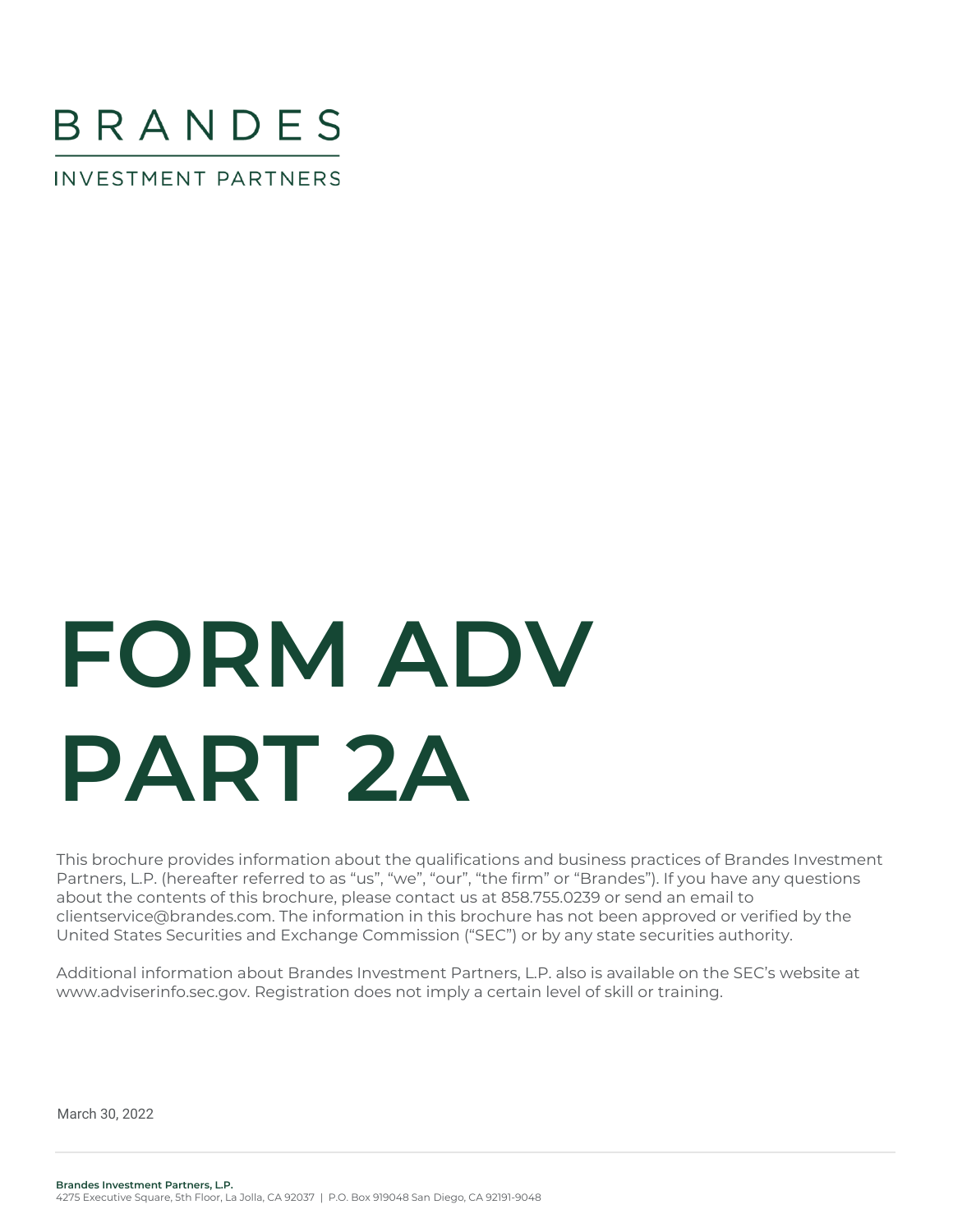# **BRANDES**

# <span id="page-1-0"></span>**Item 2:Material Changes**

The following are the material changes for our Brochure since the firm's last annual update on March 29, 2021:

#### Item 1

- The Cover Page has been updated with our current physical address.
- Item 4
	- We updated the statement on the Effects of COVID-19.
- **Item 5**
	- In the "Fees For Investment Advisory Services" section, we've added additional details about how fees are derived and billed.
	- In the "Fees For Separately Managed Accounts (Wrap Fee)" section, we updated the stated fee range.
- Item 8
	- In the "Equity Diversification" section, we provided additional detail addressing UMA and dynamic models.
	- In the "Brandes offers the following equity strategies" section, we changed the benchmark for the U.S. Value Equity Strategy from the S&P 500 Index to the Russell 1000 Value Index.
- **Item 10** 
	- We added details regarding Trade Execution when Brandes is acting as a service provider.
- **Item 11** 
	- The contact address for Code of Ethics Inquiries has been updated.
- **Item 12** 
	- In the "Research And Soft Dollar Benefits" section, we included additional language addressing private client and SMA accounts.
	- In the "Research And Soft Dollar Benefits" section, we updated the list of broker-dealers who have provided the firm with research as a result of trade execution services during 2021.
- **Item 17** 
	- The contact address for Proxy Inquiries has been updated.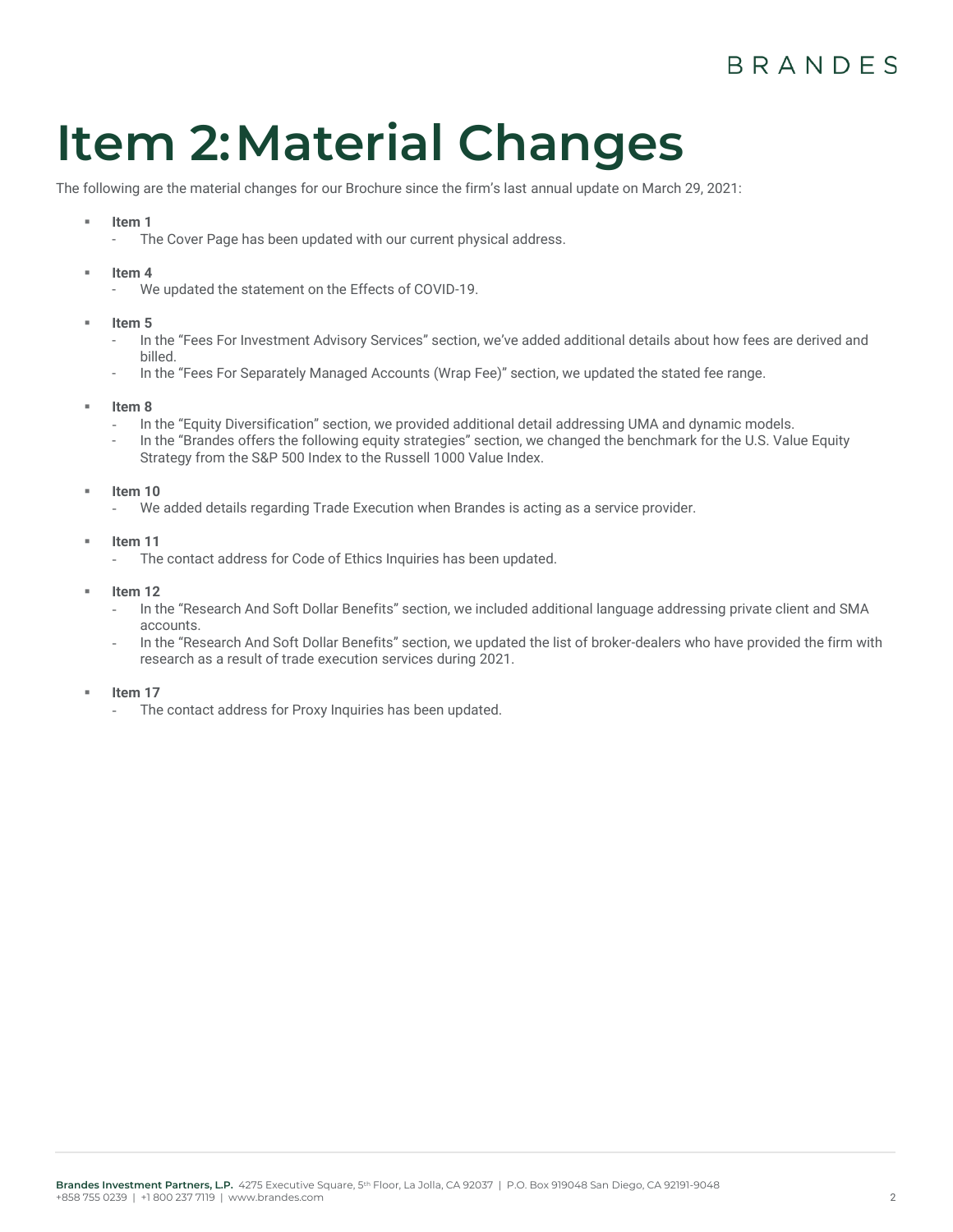# BRANDES

# <span id="page-2-0"></span>Item 3: Table Of Contents

| Item 11: Code Of Ethics, Participation Or Interest In Client Transactions And Personal Trading19 |  |
|--------------------------------------------------------------------------------------------------|--|
|                                                                                                  |  |
|                                                                                                  |  |
|                                                                                                  |  |
|                                                                                                  |  |
|                                                                                                  |  |
|                                                                                                  |  |
|                                                                                                  |  |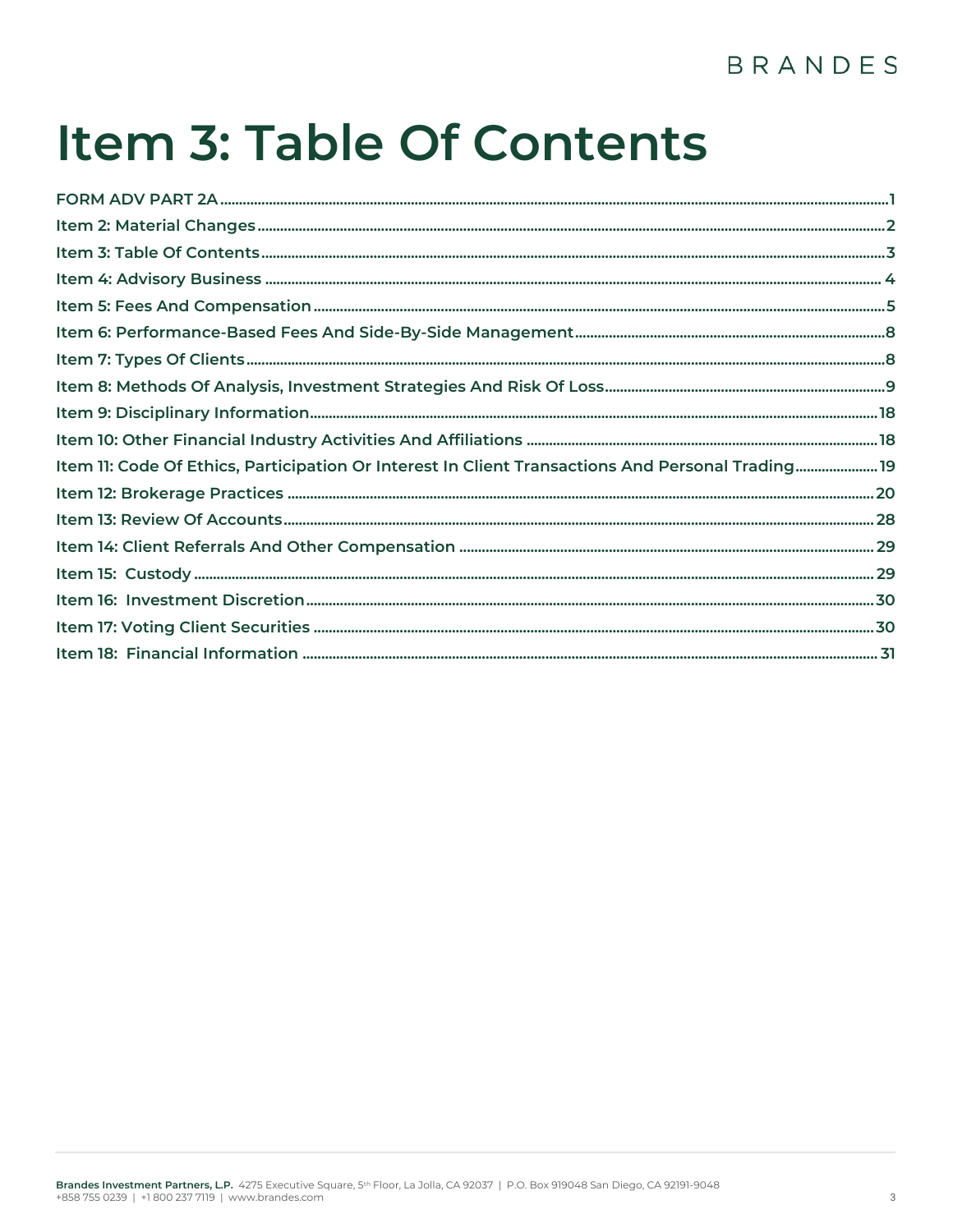# <span id="page-3-0"></span>**Item 4: Advisory Business**

# **Our Firm**

Brandes Investment Partners, L.P. ("Brandes") is an independent investment advisory firm founded in March 1974 and is a Delaware limited partnership.

The firm has two partners: Co-GP, LLC ("Co-GP"), a Delaware limited liability company, with a minority general partnership interest; and Brandes Worldwide Holdings, L.P. ("Brandes Worldwide"), a Delaware limited partnership, with a majority limited partnership interest. Glenn Carlson and Jeffrey Busby each own a 50% interest in Co-GP. Co-GP is also the managing general partner of Brandes Worldwide, owning a nominal partnership interest. Through Co-GP and Brandes Worldwide, we are 100% beneficially owned by senior members of the firm and are not publicly traded.

As of December 31, 2021 our total assets under management/assets under advisement were approximately \$22,708,800,000 of which we managed approximately \$20,199,200,000 on a discretionary basis and approximately \$2,509,600,000 for which we provide nondiscretionary advisory services. Generally, non-discretionary assets reflect model investment strategies provided to program sponsors by Brandes.

# **Investment Advisory Services**

We use Graham & Dodd value principles with an emphasis on long-term total return. As a Graham & Dodd value-oriented, global investment adviser, we apply fundamental analysis to bottom-up security selection. We believe that consistently buying businesses at discounts to conservative estimates of their intrinsic value has the potential to produce competitive long-term results. Our goal is to outperform relevant benchmarks over the long term. See Item 8 for a further discussion of our Investment Strategies and related risks.

# **Institutional And Private Client Separate Accounts**

We provide primarily discretionary investment management, advisory and sub-advisory services to individuals and institutional investors, through separate accounts, mutual funds, private investment funds and collective investment trusts. We offer both equity and fixed income strategies that our clients may choose from to meet their needs. Upon request, we will work with you and may be able to accommodate your specific restrictions for your account.

# **Separately Managed Accounts (Wrap Fee)**

We also participate in a number of wrap fee (or "separately managed account" or "SMA") arrangements sponsored by certain unaffiliated brokers-dealers or program sponsors. The investment strategies that we use in managing SMA accounts are similar to those offered to our separate account clients.

# **Non-Discretionary Advisory Services**

We also provide non-discretionary advice to model portfolio/Unified Managed Account (UMA) programs, in which we provide a program sponsor or overlay manager with non-discretionary recommendations to assist the sponsor in the development of one or more portfolios that the sponsor may determine to be suitable for its clients (each a "model"). Our role is generally limited to providing portfolio recommendations, including a model, to the program sponsor. Program clients are clients of the program sponsor, not Brandes. In providing a model, we generally use the same sources of information and investment/research personnel as we use to manage our other client accounts that have similar investment objectives. However, models provided to sponsors or overlay managers may differ from those utilized for other clients that have similar investment objectives, depending on the nature, liquidity and availability of the securities recommended in the model. Changes to a model are made by the appropriate investment committee, taking into account such factors as the nature, liquidity and availability of the securities recommended, or other factors as appropriate. Program account performance may be adversely affected depending on when the model was given or the actions taken on program accounts. In general, material changes will not be communicated to model program sponsors until completion of aggregated trading for Brandes' discretionary clients. As a result, the program sponsor sometimes will not achieve the same execution quality, price or timing. Depending on the particular circumstances surrounding an order, our discretionary clients will sometimes receive prices that are more favorable than those received by a client of a program sponsor although, in some cases, our discretionary client's trades could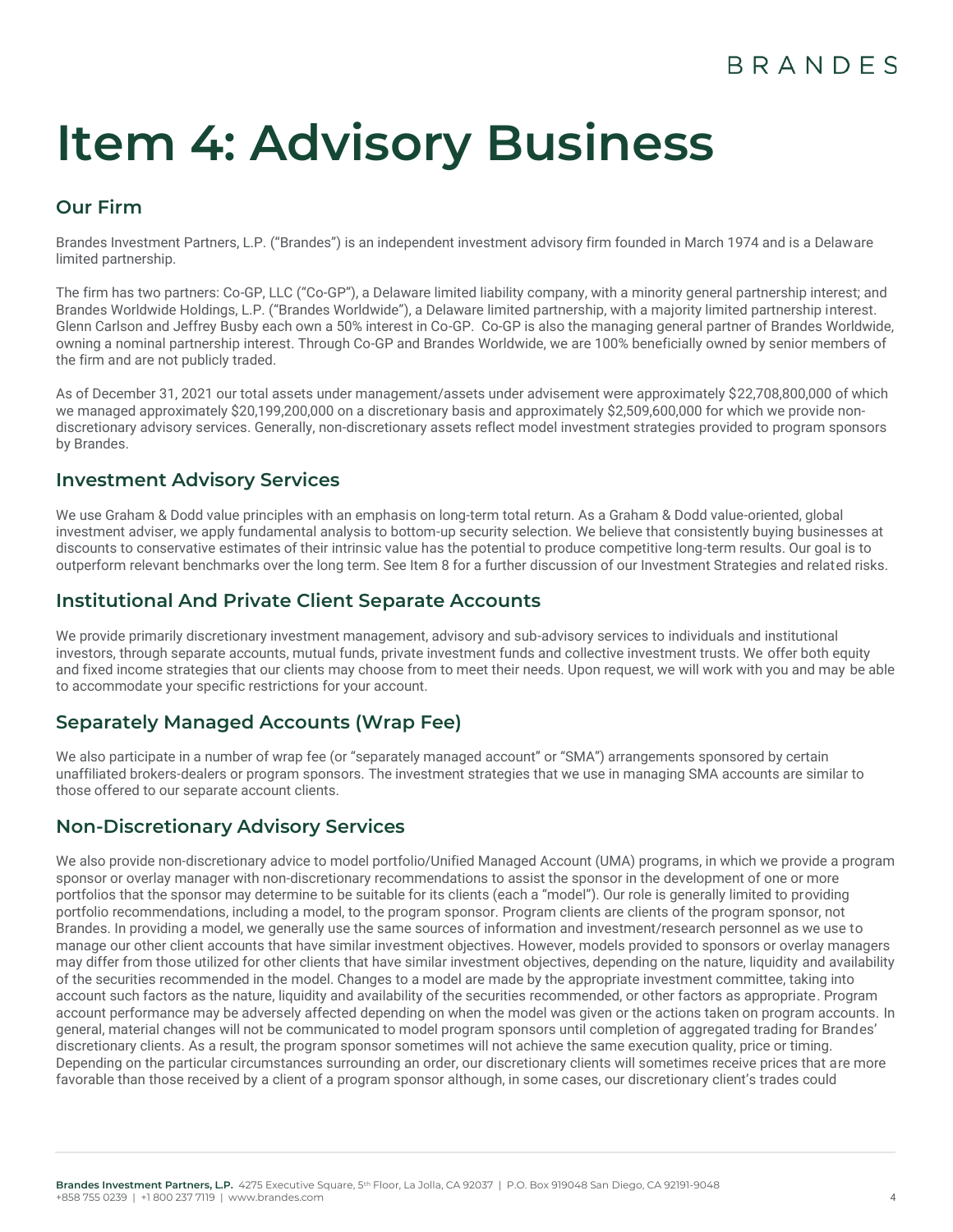experience less favorable executions. Please refer to Item 12 for more information regarding the communication and delivery of a model to program sponsors.

# **Commingled Vehicles**

We serve as investment adviser or sub-adviser to a number of commingled vehicles such as proprietary and sub-advised mutual funds, proprietary private funds<sup>1</sup>, and sub-advised collective investment trusts.

# **Foreign Exchange ("FX") Transactions**

We will generally arrange with your custodian banks a pre-agreed pricing method and execution schedule to handle all FX transactions for accounts with FX needs. This is typically a standing FX instruction with the custodian bank, where we have negotiated in advance the timing and cost of the trade execution. The custodian bank will generally report the execution to us, and we will review transactions to ensure that they are being executed pursuant to our standing instruction agreements. We will also issue standing instructions to each client's custodian for all other types of FX transactions, such as those related to dividend and interest repatriation.

In cases where a client has made prior arrangements with their custodian for FX executions, those instructions will supersede the arrangements made by us. The instruction for the FX will still typically follow the same process but will adhere to the client's arrangement. The custodian is responsible for executing FX transactions, including the timing and applicable rate, of such execution pursuant to its own agreement with said client. These arrangements with custodians regarding the execution of FX transactions can impact the fees and expenses charged to the client by the custodian. Typically, all such foreign-exchange transactions are effected with the client's custodian, and we do not seek to obtain different FX rates from other sources.

# **Outsourced Services**

Brandes has engaged SEI Global Services, Inc. ("SEI"), to provide certain back-office support services on our behalf. SEI's services to us include, but are not limited to, settlements, corporate actions, reconciliation, billing, and client reporting. We continue to monitor accounts serviced by SEI, and we supervise all functions performed on behalf of our firm and our clients.

# **Effects of COVID-19**

The outbreak of the novel coronavirus, first detected in December 2019, rapidly became a pandemic and resulted in disruptions to the economies of many nations, individual companies and the markets in general. This created closed borders, quarantines, supply chain disruptions and general anxiety, negatively impacting global markets in an unforeseeable manner. The future impact of COVID-19 cannot be foreseen. The ongoing impact of COVID-19 and other such future infectious diseases in certain regions or countries may be greater or less due to the nature or level of their public health response or due to other factors. Health crises caused by future coronavirus outbreaks or future infectious diseases may exacerbate other pre-existing political, social and economic risks in certain countries. The impact of such health crises may be quick, severe and of unknowable duration. COVID-19 and other epidemics and pandemics that may arise in the future could result in continued volatility in the financial markets and could have a negative impact on investment performance.

# <span id="page-4-0"></span>**Item 5: Fees And Compensation**

Our advisory fees are generally based on a percentage of the current market value of the assets in your account and are set out in the agreement between you and the firm. See Item 6 for a discussion of performance-based fees. We reserve the right to negotiate fees and we manage certain accounts without an advisory fee, such as accounts of employees, former employees, employees' affiliates' or their relations. You will pay more or less than other clients depending on certain factors, such as account size, if you have another account with us, the fee structure we have agreed to, or if we negotiate different fees with you.

# **Fees For Investment Advisory Services**

Depending on the agreement between you and the firm, our fees are typically billed quarterly, in advance or in arrears based on the value of your account(s). Fees for accounts billed in advance are based on the account market value at account inception and on the

<sup>&</sup>lt;sup>1</sup> In no event should this brochure be considered to be an offer of interests in a private fund or relied upon in determining to invest. It is also not an offer of, or agreement to provide, advisory services directly to any recipient.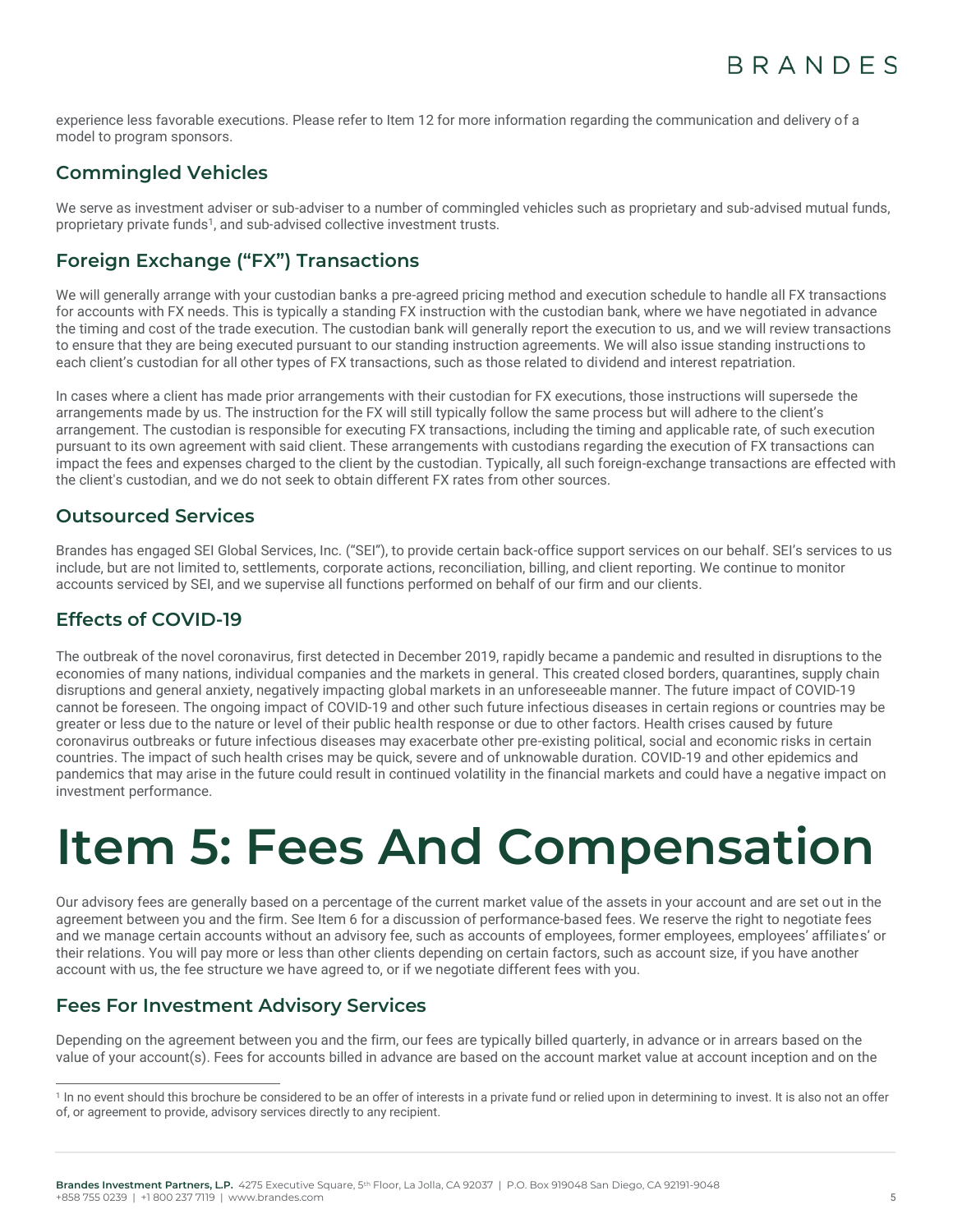last business day of the prior billing period. Fees billed in arrears are billed based on the account market value as of the last business day of the billing period. Brandes reserves the right to prorate fees for a given billing period due to deposits or withdrawals made during that billing period. We do not automatically deduct fees. If you or Brandes terminate the agreement, the fees described below will be pro-rated, and unearned fees paid in advance will be refunded to you.

If you enter into an Investment Management Agreement with us, you will have the option to terminate this Agreement in its entirety exercisable at your sole option, and without penalty, for five days from the date of the signing of the Agreement; provided, however, that any investment action taken by the us with respect to the Account during such five day period in reliance upon the Agreement and prior to receipt of actual notice of your exercise of this right of termination, shall be solely at your risk.

The Firm can negotiate advisory fee agreements with institutional clients. The terms related to advisory fees are negotiated with the client at the time of the opening of an account and can include, but are not limited to, account valuations used in advisory fee calculations, fee breakpoints, tiered billing rates and discounts, timing and frequency of advisory fee billing, aggregation of related accounts, and treatment of cash contributions and withdrawals and their effect on advisory fees.

In addition to negotiating fees with clients, the firm also enters into a limited number of agreements with "Most Favored Nation Clauses" or performance-based fee provisions with certain institutional clients only. (More information regarding performance-based fees can be found in **ITEM 6: Performance-Based Fees And Side-By-Side Management**.)

We offer the following standard fee arrangements for equity and fixed income separate accounts.

| <b>Equity Strategies Fee Schedule</b>                                                                                                                                                                                                                                                                                                        |                                                                                                                 |                                           |
|----------------------------------------------------------------------------------------------------------------------------------------------------------------------------------------------------------------------------------------------------------------------------------------------------------------------------------------------|-----------------------------------------------------------------------------------------------------------------|-------------------------------------------|
| <b>Strategies</b>                                                                                                                                                                                                                                                                                                                            | <b>Account Assets</b>                                                                                           | <b>Annual Fee</b>                         |
| <b>Global Balanced</b><br>$\mathbf{u}$<br><b>U.S. Value Equity</b><br>×                                                                                                                                                                                                                                                                      | First \$25 million<br>Next \$25 million<br>Next \$50 million<br>Next \$50 million<br>Amounts over \$150 million | 0.65%<br>0.55%<br>0.45%<br>0.40%<br>0.35% |
| <b>European Equity</b><br>$\mathbf{u}$<br><b>Global Equity</b><br>п<br><b>Global Equity Income</b><br>$\blacksquare$<br><b>International Equity</b><br>п                                                                                                                                                                                     | First \$25 million<br>Next \$25 million<br>Next \$50 million<br>Next \$50 million<br>Amounts over \$150 million | 0.75%<br>0.60%<br>0.50%<br>0.45%<br>0.40% |
| <b>Emerging Markets Equity</b><br>н<br><b>Emerging Markets Value Equity</b><br>п<br><b>Emerging Markets (ex-China) Equity</b><br>п                                                                                                                                                                                                           | First \$25 million<br>Next \$25 million<br>Next \$50 million<br>Next \$50 million<br>Amounts over \$150 million | 0.90%<br>0.80%<br>0.75%<br>0.70%<br>0.60% |
| <b>Asia Pacific (ex-Japan) Equity</b><br>$\mathbf{u}$<br><b>Global Opportunities Value</b><br>$\blacksquare$<br><b>Global Small-Mid Cap Equity</b><br>$\mathbf{u}$<br><b>Global Small Cap Equity</b><br>$\mathbf{u}$<br><b>International Small-Mid Cap Equity</b><br>$\mathbf{u}$<br><b>International Small Cap Equity</b><br>$\blacksquare$ | First \$25 million<br>Next \$25 million<br>Amounts over \$50 million                                            | 0.95%<br>0.90%<br>0.80%                   |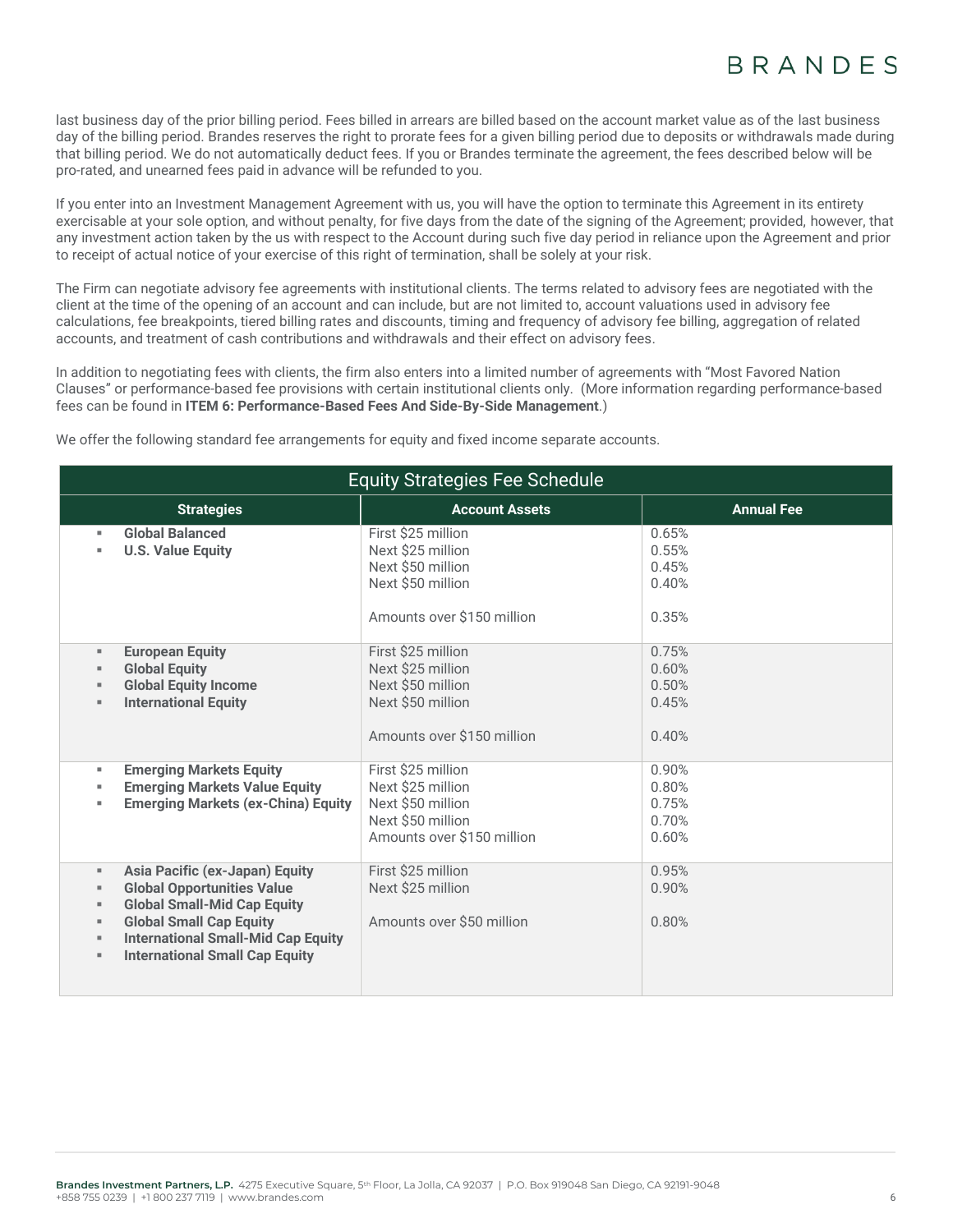# **BRANDES**

| н.<br>н. | Japan Equity<br><b>U.S. Small-Mid Cap Value Equity</b><br><b>U.S. Small Cap Value Equity</b> | First \$25 million<br>Next \$25 million<br>Next \$100 million<br>Amounts over \$150 million | 0.95%<br>0.90%<br>0.80%<br>0.70% |
|----------|----------------------------------------------------------------------------------------------|---------------------------------------------------------------------------------------------|----------------------------------|
|----------|----------------------------------------------------------------------------------------------|---------------------------------------------------------------------------------------------|----------------------------------|

| <b>Fixed-Income Strategies Fee Schedule</b>           |                                                                                                                  |                                             |  |
|-------------------------------------------------------|------------------------------------------------------------------------------------------------------------------|---------------------------------------------|--|
| <b>Strategy</b>                                       | <b>Account Assets</b>                                                                                            | <b>Annual Fee</b>                           |  |
| <b>Core Plus Fixed Income</b><br>٠                    | First \$20 million<br>Next \$30 million<br>Next \$50 million<br>Next \$150 million<br>Amounts over \$250 million | 0.325%<br>0.25%<br>0.20%<br>0.175%<br>0.15% |  |
| <b>Corporate Focus Fixed Income</b><br>$\blacksquare$ | First \$20 million<br>Next \$30 million<br>Amounts over \$50 million                                             | 0.40%<br>0.30%<br>0.25%                     |  |
| <b>Enhanced Fixed Income</b><br>٠                     | First \$25 million<br>Next \$25 million<br>Amounts over \$50 million                                             | 0.42%<br>0.35%<br>0.30%                     |  |

### **Fees For Separately Managed Accounts (Wrap Fee)**

Under a SMA arrangement, you will pay a single or "wrap" fee directly to the program sponsor. For this single fee, a program sponsor might recommend that you retain us as an investment adviser. We receive a portion of your wrap fee for our services as investment adviser. Fees are negotiated on a program-by-program basis and tend to vary depending on the strategy, amount of assets managed by Brandes through the SMA program, and other criteria, but typically range between 0.20% and 0.50%. Some programs have negotiated additional breakpoints.

Upon request, we will work with you and might be able to accommodate your specific restrictions for your account. The program sponsor is responsible to monitor and evaluate our performance, execute your portfolio transactions without commission charge; and provide custodial services for your assets. We are not responsible for determining whether the program is suitable for you. For more information, please refer to the program sponsor's wrap fee program brochure.

Transactions for your SMA account will be effected through your program sponsor, who may or may not charge additional commissions, depending on your agreement with them. However, we typically request the ability to select brokers and dealers other than your program sponsor when it is necessary to fulfill our duty to seek best execution. In this instance, you will pay brokerage commissions in addition to your wrap-fee. In addition, in some cases there can be embedded commissions, in which case certain investment expenses would be reflected within the execution price of a security rather than expressed as a separate fee. Fixed-income transactions in an SMA program are generally executed with the program sponsor. (More information regarding SMA account transactions can be found in **ITEM 12: Brokerage Practices**.)

For more information, including fees, regarding any of the SMA programs offered by any of the program sponsors for which we advise, please see the specific program sponsor's Form ADV Part 2A, Appendix 1.

# **Fees For Models**

Under a model arrangement, program participants will pay a single fee directly to the program sponsor. We receive a portion of that fee in exchange for providing the program sponsor with a model which may or may not be exercised by the program sponsor in their discretion. Our fees for providing a model to the program sponsor are negotiated on a program-by-program basis and tend to vary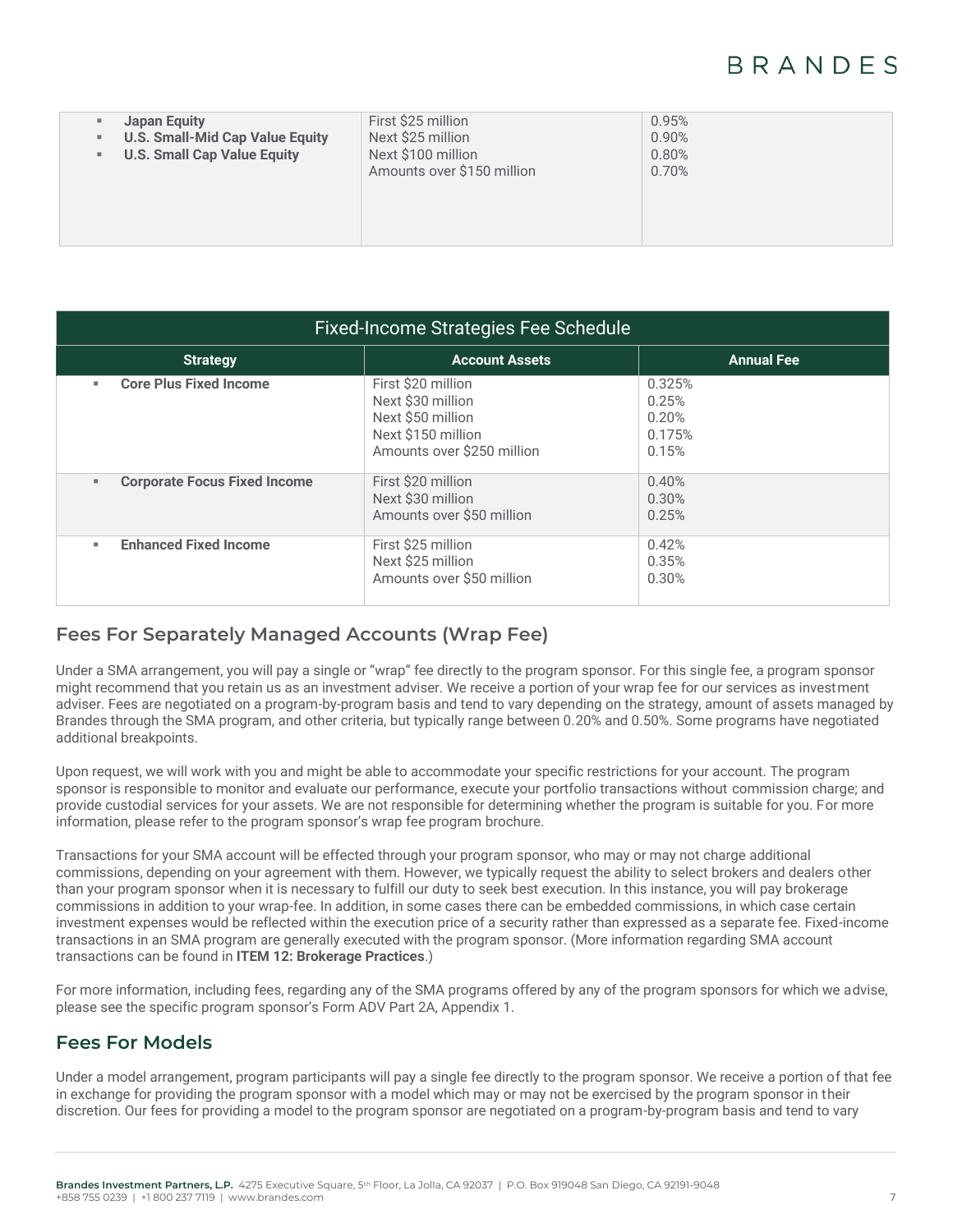depending on the strategy, amount of assets managed by Brandes through the program, and other criteria, but typically range between 0.25% and 0.40%.

# **Fees For Commingled Vehicles**

The investment advisory fees that we receive as a service provider to certain commingled vehicles are described in the registration statements of those vehicles. The private investment funds that we advise pay us a management fee. This fee is described in the private offering memorandum and the investment advisory agreement between us and each of the funds.

# **Other Compensation**

In addition to their base salary, supervised persons of Brandes receive additional compensation from Brandes based on the sale and promotion of Brandes products to third-party broker-dealers and, in some circumstances, directly to clients. Such additional compensation is paid from Brandes' profits and is not paid out of client assets or out of fees embedded in Brandes products.

### **Other Fees Or Expenses**

You may bear other expenses in addition to the fees you pay to Brandes. For example, you may pay costs such as brokerage commissions, transaction fees, custodial fees, wire transfer fees, and other fees and taxes charged to brokerage accounts and securities transactions, which are unrelated to the fees we collect. Such fees or expenses can sometimes be embedded in the execution price of the securities as reported to you rather than itemized or reflected separately on any confirmation or statement. **Item 12** provides more information on our brokerage practices. Mutual funds and exchange-traded managed funds also charge internal management fees, which are disclosed in a fund's prospectus and/or financial filings. We do not charge an advisory fee to clients on their assets which are invested in any of our proprietary funds or proprietary private funds held in a separate account or separately managed account.

# <span id="page-7-0"></span>**Item 6: Performance-Based Fees And Side-By-Side Management**

We receive performance-based fees from a limited number of clients. The terms of such performance-based fees are negotiated with a client at the time of the opening of an account. The receipt of performance-based fees for certain accounts creates a conflict of interest, in that we could be viewed as having an incentive to make investments that are riskier than would be the case without a performance-based fee. Performance fees also create an incentive to direct the best investment opportunities to an account that pays a performance-based fee or allocate trades in favor of such an account. If that occurred, our compensation would be larger than it would otherwise be because our fee would be based on account performance in addition to a percentage of assets under management.

The firm mitigates potential conflicts in this area by the use of firm-wide investment committees who are responsible for the determination of target holdings and weightings for each strategy. The decisions of the investment committees are communicated to portfolio managers responsible for implementing those decisions at an account level. We have implemented trade allocation policies and procedures designed to ensure that all clients are treated equitably and fairly over time in the allocation of investment opportunities.

# <span id="page-7-1"></span>**Item 7: Types Of Clients**

# **Types Of Clients**

We provide investment advisory services to individuals and institutional investors, including corporations, registered investment companies, private investment funds, banks or thrift institutions, collective investment trusts, educational institutions, foreign or domestic government entities, insurance companies, pension and profit-sharing plans and trusts, estates, and charitable organizations.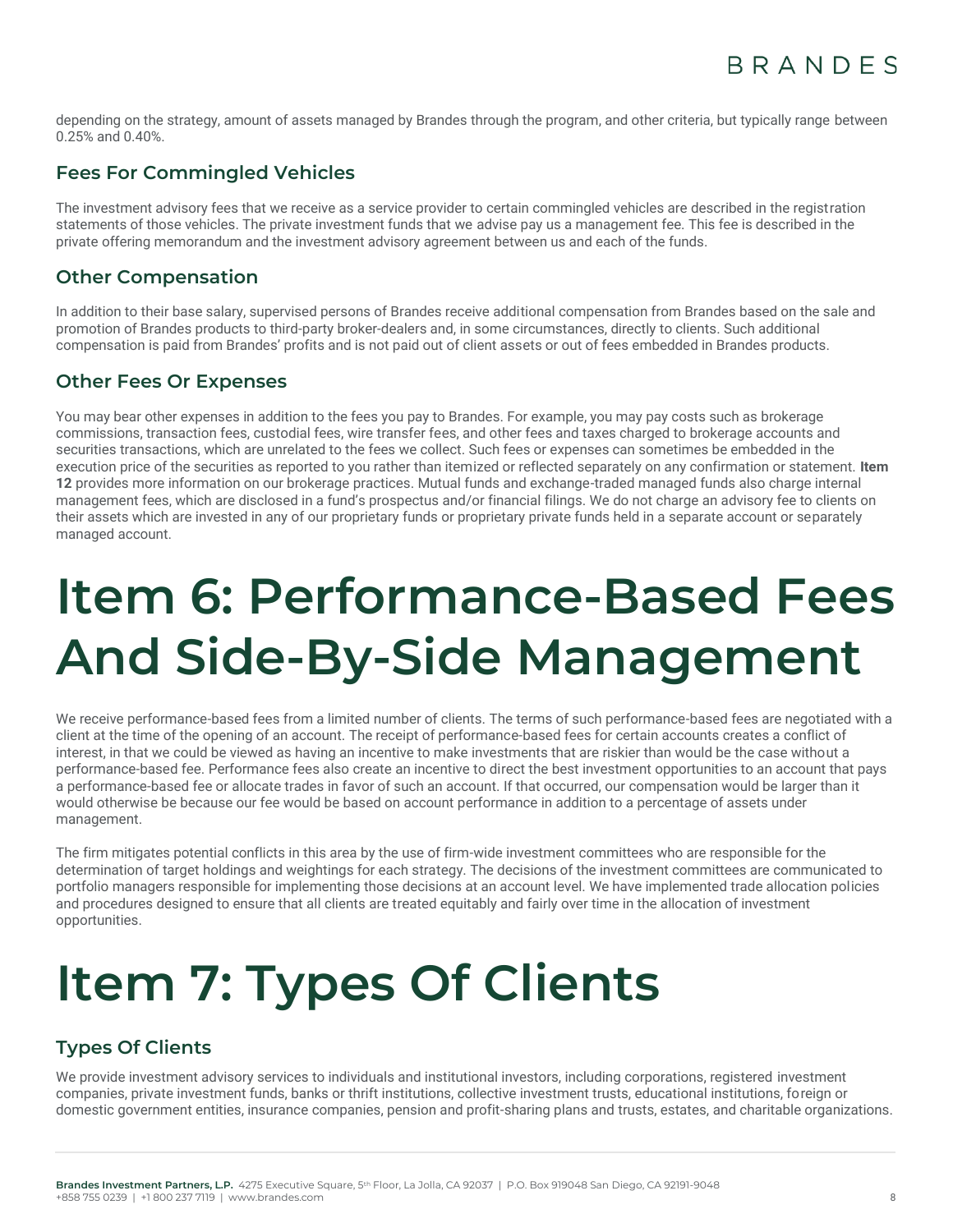### **Minimum Investments**

The recommended minimum account size to open a separate account directly with Brandes is \$10 million. The minimum investment requirements vary by client, strategy, and program. At our discretion, we can lower or waive the minimum requirements.

# <span id="page-8-0"></span>**Item 8: Methods Of Analysis, Investment Strategies And Risk Of Loss**

In providing discretionary investment management services and in providing recommendations to non-discretionary clients, we use various investment strategies and methods of analysis, as described below. This Item 8 also contains a discussion of the primary risks associated with these investment strategies, although it is not possible to identify all of the risks associated with investing and the particular risks applicable to your account will depend on the nature of the account, its investment strategy or strategies and the types of securities you hold.

We have seven investment committees (six equity committees and one fixed-income committee) that are assigned to specific investment strategies. Investments for our various strategies are determined by each associated investment committee. The equity investment committees apply broad standards and practices established by our Investment Oversight Committee in analyzing and making portfolio selections.

The investment committees are responsible for developing the portfolios for the various client types. We generally use the same sources of information and investment/research personnel in developing portfolios for all accounts that have similar investment objectives.

Portfolios for institutional clients are developed using our proprietary order management system, Horizon, which is used to communicate orders to the Brandes Trading Department. Account guidelines and restrictions are established and checked pre-trade in Horizon.

Portfolios for our SMA wrap and private clients are developed based on a common model selected by the investment committee for the strategy and are communicated to SEI. Trade execution may be handled by Brandes Trading or SEI. This common model is generally very similar for all SMA wrap and private clients in the same strategy absent individual client restrictions. Guidelines for the model are established and checked pre-trade in Horizon. Individual account restrictions for these accounts are monitored using SEI systems. Holdings of a single account may drift from the model. These drifts are reviewed and addressed if the drift exceeds certain tolerance levels. These accounts could experience short-term gains or losses due to model changes.

Portfolios for delivery of non-discretionary advice to model portfolio/Unified Managed Account (UMA) programs will also be developed based on the above noted models and delivered to the program sponsor through an electronic platform or via spreadsheet file depending on the requirements of the program sponsor. Material changes will not be communicated to program sponsors until completion of aggregated trading for Brandes' discretionary clients.

While we seek to manage accounts so that risks are appropriate to the return potential for the strategy, it is often not possible or desirable to fully mitigate risks. Any investment includes the risk of loss and there can be no guarantee that a particular level of return will be achieved. You should understand that you could lose some or all of your investment and should be prepared to bear the risk of such potential losses.

You should be aware that certain strategies are limited to certain types of securities (e.g., equities or fixed income) and therefore it is possible the strategy will not always be diversified. The strategies we provide are generally not intended to provide a complete investment program for you and we expect that the assets we manage do not represent all of your assets. You are responsible for appropriately diversifying your assets to help guard against the risk of loss. Note that diversification does not assure a profit or protect against loss in a declining market.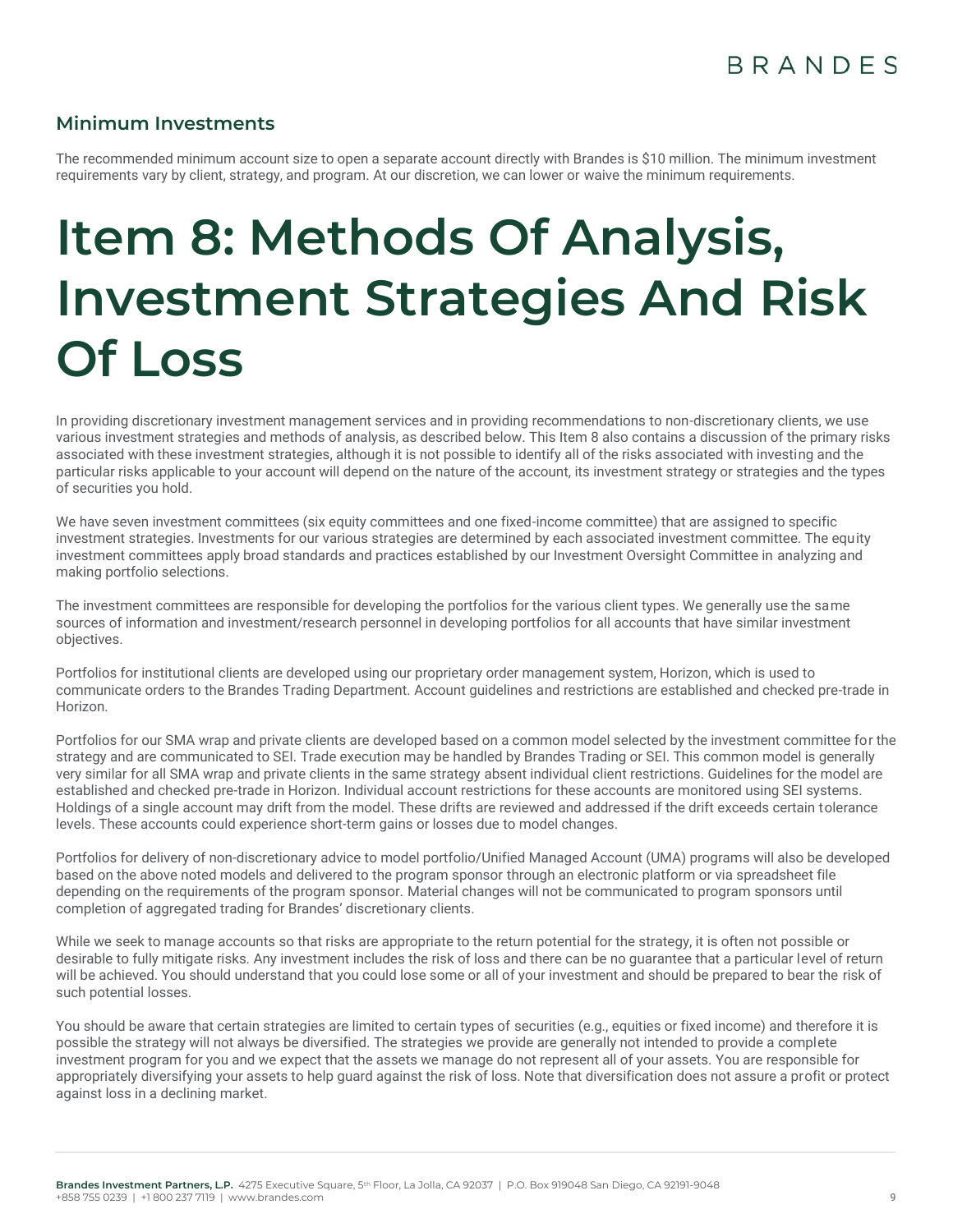You should be aware that we sometimes invest client assets in different securities issued by the same issuer. For example, an equity investment committee may invest in common stock issued by a company, while a fixed-income investment committee may invest in bonds issued by the same company. Additionally, where appropriate for the strategy and consistent with your guidelines, the same committee may choose to invest in multiple securities issued by the same issuer (i.e. common stock and bonds). Investing in different parts of a company's capital structure could create the potential for conflicts of interest among our clients. This could occur, for example, when such a company files for bankruptcy protection. In a bankruptcy proceeding, the interests of bondholders and equity shareholders may conflict, with the bondholders often supporting a plan of reorganization in which the equity shareholders get little, if any, value for the shares they hold. In order to mitigate the potential effects of such conflicts, we will exercise voting rights in the best interest of each respective client, which could contribute to certain clients achieving a favorable outcome and other clients not achieving a favorable outcome. In such cases, we will typically not otherwise actively engage in supporting the rights of creditors, including serving on a creditors committee. Each investment committee makes investment decisions it believes are in the best interest of the clients in that strategy.

# **Equity Strategies**

We are committed to using the Graham & Dodd investment approach, as introduced in the classic book, *Security Analysis*. As a Graham & Dodd value-oriented, global investment adviser, we apply fundamental analysis to bottom-up security selection. We believe that consistently buying businesses at discounts to our conservative estimates of their intrinsic value has the potential to produce competitive long-term results. Our goal is to outperform relevant benchmarks over the long term.

We have applied Graham & Dodd principles globally, investing in both developed countries and those developing countries known as emerging and frontier markets. We do not attempt to match the security allocations of stock market indices but seek to identify what we believe to be the most attractively priced securities wherever they may be available.

By choosing stocks that we believe are priced below our estimates of their intrinsic values, we aim to create a margin of safety. The margin of safety for any security is defined as the discount of its current market price to what we believe is the intrinsic value of that security. Over time, as other investors recognize a company's value, this margin may decrease and the stock could appreciate. We seek to sell securities as they reach or exceed our estimate of the intrinsic value of the security. The time needed for value to be recognized in the stock market can be lengthy – 3 to 5 years or longer. This is generally why we only purchase stocks for the long term. And even over the long term, there is no guarantee that the stock market will recognize our estimate of the value of a security.

We believe that by following this long-term investment approach, risk may be decreased and potential reward may be increased for the investor who is patient enough to wait for the process to work. Although our equity strategies invest for the long term, in certain circumstances we will sell investment securities without regard to the length of time we have held them. Investing in securities always involves the risk of loss that you should understand and be prepared to bear.

# **Equity Diversification**

We generally expect the strategies to be invested in the equity securities of approximately 35-85 issuers, depending on the availability of stocks meeting our selection criteria at any given time. Within that range, single country strategies are more likely to be at the lower end in terms of number of issuers, and multi-country strategies (particularly those focused on smaller capitalization issuers) will likely be at the upper end.

Typically, we will not invest more than 5% of the value of total strategy assets in any one issuer, measured at time of purchase. We can, on occasion, exceed the 5% level where the issuer represents more than 5% of its applicable benchmark. Where an issuer has exceeded the 5% level in a strategy, trading instructions provided to UMA model sponsors or strategies based on the strategy representative account will reflect the current % allocation held in the strategy representative account.

If an account becomes unbalanced as a result of price movement, we will not necessarily adjust it, and might choose to continue holding the stock until it reaches our estimate of its intrinsic value or until other sales criteria are met. As a result, such accounts might not be as diversified as other accounts we manage. Capital withdrawals you make could cause an adjustment to the value of your account.

Our general goal is for our equity strategies to be fully invested. However, there can be times in which cash is elevated as we transition holdings, or due to an investment committee preferring to hold cash or cash equivalents pending identification of new investment candidates. Typically, cash balances will average less than 5-10% during a full market cycle, and we are able to accommodate lower limits requested by clients. As noted below, our Global Opportunities Value strategy has been designed to have greater flexibility to hold cash balances. Typically, cash (and cash equivalent) balances will average less than 20% for the Global Opportunities Value strategy.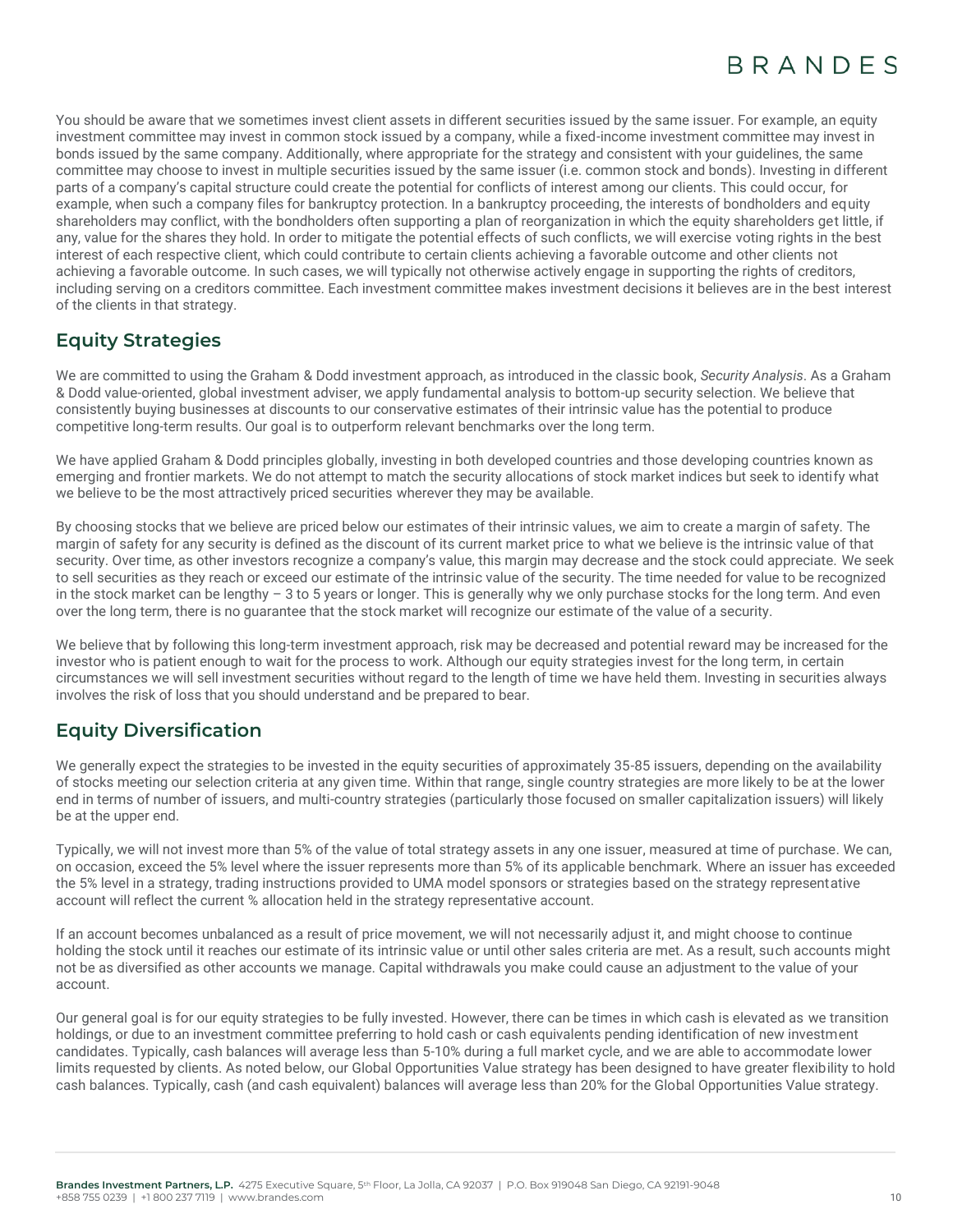# **Brandes offers the following equity strategies:**

The **Brandes International Equity Strategy** seeks long-term capital appreciation by investing primarily in the equity securities of non-U.S. issuers whose equity market capitalizations exceed \$5 billion at the time of purchase. Typically, we will not invest more than 5% of the value of total strategy assets in any one issuer. We will typically invest up to the greater of either (a) 20% of total strategy assets in any particular country or industry or (b) 1.5x the weight of a particular country or industry as represented in the Morgan Stanley Capital International ("MSCI") EAFE Index. We will not generally invest more than 30% of the value of the strategy's total assets in securities of companies located in emerging and frontier securities markets throughout the world. Each of these diversification percentages are measured at the time of purchase.

The **Brandes International Small-Mid Cap Equity Strategy** seeks long-term capital appreciation by investing primarily in equity securities of non-U.S. issuers with equity market capitalizations greater than \$1.5 billion but no greater than \$7.5 billion at the time of purchase. Typically, we will not invest more than 5% of the value of total strategy assets in any one issuer. We will typically invest up to the greater of either (a) 20% of total strategy assets in any particular country or industry or (b) 1.5x the weight of a particular country or industry as represented in the MSCI EAFE SMID Cap Index. We will not generally invest more than 30% of the value of the strategy's total assets in securities of companies located in emerging and frontier securities markets throughout the world. Each of these diversification percentages are measured at the time of purchase.

The **Brandes International Small Cap Equity Strategy** seeks long-term capital appreciation by investing primarily in equity securities of non-U.S. issuers with equity market capitalizations of \$2.5 billion or less at the time of purchase. Typically, we will not invest more than 5% of the value of total strategy assets in any one issuer. We will typically invest up to the greater of either (a) 20% of total strategy assets in any particular country or industry or (b) 1.5x the weight of a particular country or industry as represented in the S&P Developed Ex-U.S. SmallCap Index. We will not generally invest more than 30% of the value of the strategy's total assets in securities of issuers located in emerging and frontier securities markets throughout the world. Each of these diversification percentages are measured at the time of purchase.

The **Brandes Emerging Markets Equity Strategy** seeks long-term capital appreciation by investing primarily in equity securities of issuers located or active mainly in emerging and frontier country markets. Typically, we will not invest more than 5% of the value of total strategy assets in any one issuer. We will typically invest up to the greater of either (a) 20% of total strategy assets in any particular country or industry or (b) 1.5x the weight of a particular country or industry as represented in the MSCI Emerging Markets Index. Each of these diversification percentages are measured at the time of purchase.

The **Brandes Emerging Markets Value Equity Strategy** seeks long-term capital appreciation by investing primarily in equity securities of issuers located or active mainly in emerging and frontier country markets with equity market capitalizations of \$3 billion or more at the time of purchase. Typically, we will not invest more than 5% of the value of total strategy assets in any one issuer. We will typically invest up to the greater of either (a) 20% of total strategy assets in any particular country or industry or (b) 1.5x the weight of a particular country or industry as represented in the MSCI Emerging Markets Index. Each of these diversification percentages are measured at the time of purchase.

The **Brandes Emerging Markets (ex-China) Equity Strategy** seeks to achieve long-term capital appreciation by investing primarily in equity securities of issuers located or active mainly in emerging and frontier country markets, other than those in China. Typically, no more than 5% of the value of total strategy assets will be invested in any one issuer at the time of purchase. With respect to strategy investments in any particular country or industry, the strategy may typically invest up to the greater of either (a) 20% of total strategy assets in any particular country or industry at the time of purchase or (b) 150% of the weighting of such country or industry as represented in the MSCI Emerging Markets ex China Index at the time of purchase.

The **Brandes Global Equity Strategy** seeks long-term capital appreciation by investing primarily in the equity securities of both U.S. and non-U.S. issuers whose equity market capitalizations exceed \$5 billion at the time of purchase. Typically, we will not invest more than 5% of the value of total strategy assets in any one issuer. We will typically invest up to the greater of either (a) 20% of total strategy assets in any particular country or industry or (b) 1.5x the weight of a particular country or industry as represented in the MSCI World Index. We will not generally invest more than 30% of the value of the strategy's total assets in securities of issuers located in emerging and frontier securities markets throughout the world. Each of these diversification percentages are measured at the time of purchase.

The **Brandes Global Opportunities Value Strategy** seeks long-term capital appreciation by investing primarily in the equity securities of both U.S. and non-U.S. issuers irrespective of equity market capitalizations. We expect the strategy to be invested in the equity securities of approximately 50-90 issuers. Typically, we will not invest more than 5% of the value of total strategy assets in any one issuer. The strategy may typically invest up to the greater of either (a) 25% of total portfolio assets in any particular country or industry at the time of purchase or (b) 3x the weight of a particular country or industry as represented by the MSCI ACWI (All Country World Index). With respect to investments in emerging and frontier markets issuers, the strategy may typically invest up to the greater of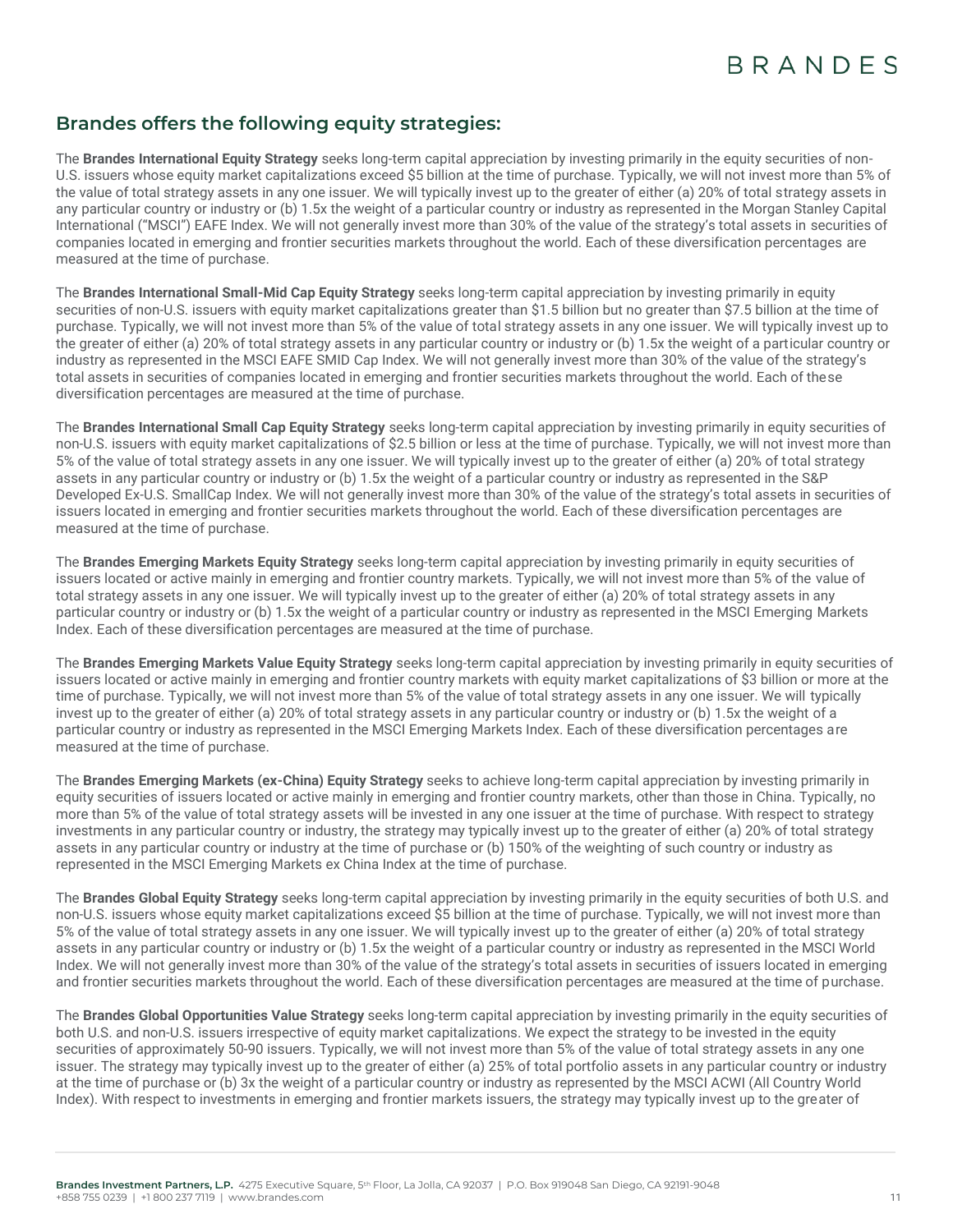either (a) 40% of total assets in emerging and frontier markets issuers, at the time of purchase or (b) 2x the weight of non-developed markets issuers in the MSCI ACWI, at the time of purchase. The strategy will have the ability to hold up to 15% of total assets (at the time of purchase) in non-equity securities, including fixed income and convertible bonds, and up to 10% of total assets (at the time of purchase) in exchange traded funds, mutual funds or closed end funds, including other Brandes managed mutual funds or other pooled vehicles This Strategy has greater flexibility to hold cash than most of our equity products—see "Equity Diversification" above.

The **Brandes Global Equity Income Strategy** seeks current income and long-term capital appreciation by investing primarily in the equity securities of both U.S. and non-U.S. issuers whose equity market capitalizations exceed \$3 billion at the time of purchase. The strategy typically focuses on companies with attractive dividend yields relative to the MSCI World Index, based on either current dividend yields or forecasted dividend levels over the next three to five years. Typically, we will not invest more than 5% of the value of total strategy assets in any one issuer. We will typically invest up to the greater of either (a) 30% of total strategy assets in any particular country or industry or (b) 1.5x the weight of a particular country or industry as represented in the MSCI World Index. We will not generally invest more than 30% of the value of the strategy's total assets in securities of issuers located in emerging and frontier securities markets throughout the world. Each of these diversification percentages are measured at the time of purchase.

The **Brandes Global Small-Mid Cap Equity Strategy** seeks long-term capital appreciation by investing primarily in equity securities of U.S. and non-U.S. issuers with equity market capitalizations greater than \$1.5 billion but no greater than \$7.5 billion at the time of purchase. Typically, we will not invest more than 5% of the value of total strategy assets in any one issuer. We will typically invest up to the greater of either (a) 20% of total strategy assets in any particular country or industry or (b) 1.5x the weight of a particular country or industry as represented in the MSCI World SMID Cap Index. We will not generally invest more than 30% of the value of the strategy's total assets in securities of issuers located in emerging and frontier securities markets throughout the world. Each of these diversification percentages are measured at the time of purchase.

The **Brandes Global Small Cap Equity Strategy** seeks long-term capital appreciation by investing primarily in equity securities of U.S. and non-U.S. issuers with equity market capitalizations of \$2.5 billion or less at the time of purchase. Typically, we will not invest more than 5% of the value of total strategy assets in any one issuer. We will typically invest up to the greater of either (a) 20% of total strategy assets in any particular country or industry or (b) 1.5x the weight of a particular country or industry as represented in the S&P Developed SmallCap Index. We will not generally invest more than 30% of the value of the strategy's total assets in securities of issuers located in emerging and frontier securities markets throughout the world. Each of these diversification percentages are measured at the time of purchase.

The **Brandes Global Balanced Strategy** seeks long-term capital appreciation and current income by investing primarily in a combination of equity securities and fixed income securities. The benchmark for the strategy is 70% MSCI World Index with net dividends and 30% Citigroup U.S. Broad Investment Grade Bond Index. It primarily invests in equity securities of issuers whose equity market capitalization exceeds \$1 billion, short- to intermediate-maturity bonds, and cash equivalents. The strategy will typically have between 60% and 80% of its total assets invested in equity securities (determined at the time of purchase), depending upon Brandes' ability to find individual issuers meeting its investment criteria. Typically, we will not invest more than 5% of the value of total strategy assets in any one issuer. With respect to equity investments in any particular country or industry, the strategy may typically invest up to the greater of (a) 20% of total strategy assets or b) the product of total strategy assets and 1.5x the weight of such country or industry as represented in the MSCI World Index. The fixed income component is generally predominantly invested in securities issued by the U.S. Treasury and U.S. government agencies (principally Fannie Mae and Freddie Mac) having less than 10 years until maturity, but may invest in other types of fixed income securities as well. In addition, a portion of the fixed income investments for certain products may be held in a mutual fund (Separately Managed Account Reserve Trust, or "SMART") that is available only within the Brandes Income Strategies program. SMART is generally predominantly invested in corporate debt, including non-dollar denominated and non-investment grade debt obligations, but is permitted to invest in other types of securities as well. The duration of the fixed income portion of the strategy will typically fall between 2 and 4 years. We will generally not invest more than 30% of the value of the strategy's total assets in securities of issuers located in emerging and frontier securities markets throughout the world. Each of these diversification percentages are measured at the time of purchase.

The **Brandes U.S. Value Equity Strategy** seeks long-term capital appreciation by investing primarily in the equity securities of U.S. issuers with equity market capitalizations that exceed \$5 billion at the time of purchase. Typically, we will not invest more than 5% of the value of total strategy assets in any one issuer. We will typically invest up to the greater of either (a) 20% of total strategy assets in any particular industry or (b) 1.5x the weight of a particular industry as represented in the Russell 1000 Value Index. Each of these diversification percentages are measured at the time of purchase.

The **Brandes U.S. Small-Mid Cap Value Equity Strategy** seeks long-term capital appreciation by investing primarily in the equity securities of U.S. issuers with equity market capitalizations greater than \$1.5 billion but no greater than \$7.5 billion at the time of purchase. Typically, we will not invest more than 5% of the value of total strategy assets in any one issuer. We will typically invest up to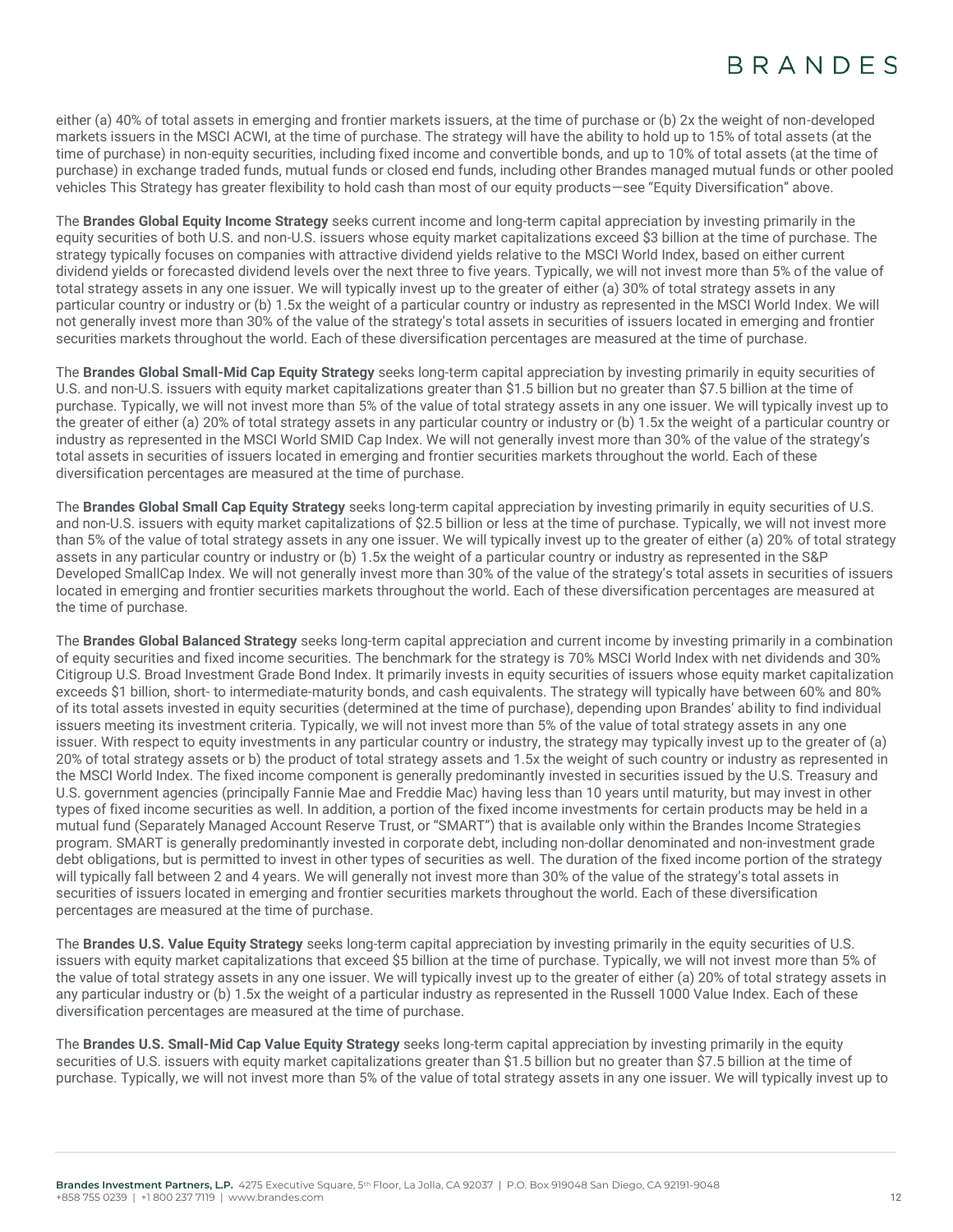the greater of either (a) 20% of total strategy assets in any particular industry or (b) 1.5x the weight of a particular industry as represented in the Russell 2500 Index. Each of these diversification percentages are measured at the time of purchase.

The **Brandes U.S. Small Cap Value Equity Strategy** seeks long-term capital appreciation by investing primarily in the equity securities of U.S. issuers with equity market capitalizations of \$2.5 billion or less at the time of purchase. Typically, we will not invest more than 5% of the value of total strategy assets in any one issuer. We will typically invest up to the greater of either (a) 20% of total strategy assets in any particular industry or (b) 1.5x the weight of a particular industry as represented in the Russell 2000 Index. Each of these diversification percentages are measured at the time of purchase.

The **Brandes European Equity Strategy** seeks long-term capital appreciation by investing primarily in equity securities of European issuers. Up to 10% of the strategy assets, measured at the time of purchase, may be invested in securities of issuers located in emerging European markets, including countries that were former members of the Eastern Bloc or included within the former USSR. Typically, we will not invest more than 5% of the value of total strategy assets in any one issuer. We will typically invest up to the greater of either (a) 20% of total strategy assets in any particular country or industry or (b) 1.5x the weight of a particular country or industry as represented in the MSCI Europe Index. Each of these diversification percentages are measured at the time of purchase.

The **Brandes Japan Equity Strategy** seeks long-term capital appreciation by investing primarily in equity securities of Japanese issuers. Typically, we will not invest more than 5% of the value of total strategy assets in any one issuer. We will typically invest up to the greater of either (a) 20% of total strategy assets in any particular industry or (b) 1.5x the weight of a particular industry as represented in the MSCI Japan Index. Each of these diversification percentages are measured at the time of purchase.

The **Brandes Asia Pacific (ex-Japan) Equity Strategy** seeks long-term capital appreciation by investing primarily in equity securities of Asian issuers other than Japanese issuers as well as issuers from Australia and New Zealand. Typically, we will not invest more than 5% of the value of total strategy assets in any one issuer. We will typically invest up to the greater of either (a) 20% of total strategy assets in any particular country or industry or (b) 1.5x the weight of a particular country or industry as represented in the MSCI All-Country Asia Pacific ex-Japan Index. Each of these diversification percentages are measured at the time of purchase.

# **Types of Securities Held In Equity Strategies**

The equity strategies are permitted to invest in a combination of securities, including without limitation, common stocks, preferred stocks, securities convertible into stocks, publicly listed Real Estate Investment Trusts (REITs), mutual funds, including other Brandes managed mutual funds or other pooled vehicles, shares of closed end investment companies, participating shares, savings shares, nonvoting shares, options contracts, and exchange-traded funds (ETFs). We can also hold cash or cash equivalents as well as, on occasion, fixed-income securities.

We can use derivative securities including, without limitation, participation/participatory notes (P-Notes) and/or Low Exercise Price Options (LEPOs), collectively known as Synthetic Equities, where the use of such securities is consistent with the strategy's and client's investment objectives and policies. A strategy can use Synthetic Equities primarily to gain access to securities that may be otherwise inaccessible to foreign investors or too costly for direct access to the underlying securities primarily due to market registration issues. These are synthetic instruments that attempt to replicate ownership of an underlying equity security in foreign stock markets where non-resident shareholders are unable to own shares directly or find it advantageous to own shares through this indirect vehicle. Synthetic Equities are created by financial intermediaries such as investment banks and commercial banks and these instruments represent an unsecured obligation of the financial intermediary. As such, this is a direct obligation of the counterparty and the nonresident investor has no direct claim with the issuer of the underlying security. In conjunction with these possible investments, the firm has established general counterparty risk monitoring procedures.

We can also acquire an interest in a foreign company on your behalf in the form of Depositary Receipts ("DRs"), instead of acquiring the ordinary shares of the company when we believe that the fundamental investment attributes of the foreign company are attractive notwithstanding the limitations that may be imposed on DRs.

# **Equity Risks**

You should consider these risks before opening an account with us.

**Value securities risk** – There is no guarantee that our judgments about the intrinsic value and potential appreciation of a particular asset class or individual security are correct. **Our emphasis on Graham & Dodd value principles results in a concentration in value securities. Such value securities, by their nature, tend to be out-of-favor with many investors, and their market price and liquidity can exhibit periods of higher volatility than non-value securities. In addition, the market may experience periods where investors' concerns about risk cause value securities as a whole to generally fall in or out of favor, causing our investment performance to vary**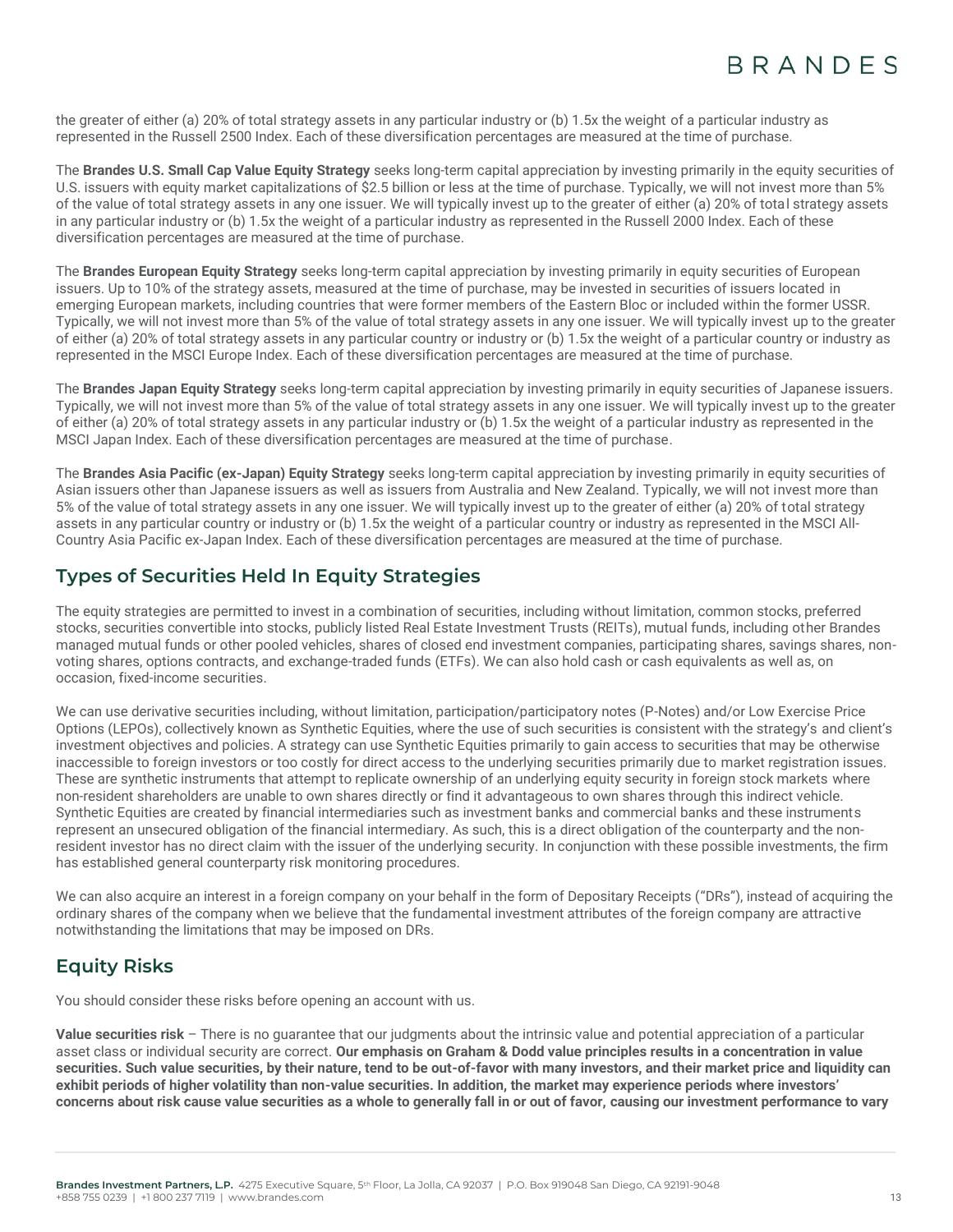**widely from that of the benchmark.** Even if our assessment of the intrinsic value of a security is correct, it can take a long period of time for the security to realize that intrinsic value and there is no guarantee that the stock market will recognize our estimate of the value of a security.

**Concentration risk** – Some strategies concentrate their investments in a small number of securities and therefore, the securities in which they invest might not be diversified across many sectors. They also might be concentrated in specific regions or countries. The value of your account will vary considerably in response to changes in the market value of each individual security, potentially resulting in higher volatility.

**Counterparty risk** – There is a risk that counterparties will not make payments on the securities they issue. Some of our strategies may own Synthetic Equities. These investments are discussed in greater detail in the "Types of Equity Securities" section above. These investments are direct obligations of the issuing counterparty and the investor has no direct claim with the issuer of the underlying security.

**Currency risk** – Certain strategies are valued in U.S. dollars. When we buy foreign securities, they are purchased with foreign currency, which will fluctuate against the U.S. dollar. You may benefit from changes in exchange rates, or an unfavorable change in exchange rates may reduce, or even eliminate, any return on a U.S. dollar basis. While most of our strategies are not subject to any specific geographic diversification requirements, we diversify investments among countries where appropriate to reduce currency risk. We generally do not hedge against changes in currency rates, but can do so where appropriate for certain accounts.

**Depositary Receipt (DR) risk** – DRs may be subject to certain of the risks associated with direct investments in the securities of foreign companies, such as currency risk, political and economic risk and market risk, because their values depend on the performance of the non-dollar denominated underlying foreign securities. Certain countries limit the ability to convert DRs into the underlying foreign securities and vice versa, which can cause the securities of the foreign company to trade at a discount or premium to the market price of the related DR. In addition, holders of unsponsored DRs generally bear all the costs of such facilities and the depositary of an unsponsored facility frequently is under no obligation to distribute shareholder communications received from the issuer of the deposited security or to pass through voting rights to the holders of such DRs in respect of the deposited securities. DR holders do not always enjoy all the rights and benefits of the holders of ordinary shares, in that they might have a limited ability to participate in corporate actions and vote proxies; they might incur additional fees and can have differing tax consequences from the holders of ordinary shares. Certain strategies may also be offered in an American Depositary Receipt ("ADR")-only format. An ADR-only format can present certain limitations with respect to the range of possible investments and available issuers as opposed to other formats. The ADR-only format can result in added issuer risk and less account diversification.

**Emerging and frontier markets risk** – Securities markets in emerging and frontier market countries are generally smaller than those in more developed countries, making it more difficult to sell securities in order to take profits or avoid losses. Companies in these markets can have limited product lines, markets or resources, making it difficult to measure the value of the company. Potential political instability and corruption, as well as lower standards of regulation for business practices, increase the possibility of fraud and other legal problems. Public information can be limited with respect to emerging and frontier markets issuers and emerging and frontier markets issuers might not be subject to uniform accounting, auditing and financial standards and requirements comparable to those applicable to U.S. companies. Therefore, the value of strategies that invest in emerging and frontier markets can rise and fall substantially.

**Foreign market risk** – Some strategies invest in securities sold outside of the U.S. The value of foreign securities can fluctuate more than U.S. investments because companies outside of the U.S. are not subject to the same regulations, standards, reporting practices and disclosure requirements that apply in the U.S. Public information can be limited with respect to foreign issuers and foreign issuers might not be subject to uniform accounting, auditing and financial standards and requirements comparable to those applicable to U.S. companies. Some foreign markets might not have laws to protect investor rights. Political instability, social unrest or diplomatic developments in foreign countries could affect the securities or result in their loss. There is a chance that foreign securities may be highly taxed or that government-imposed exchange controls prevent investors from taking money out of the country.

**Liquidity risk** – Some companies are not well known, have few shares outstanding, or can be significantly affected by political and economic events. Securities issued by these companies can be difficult to buy or sell and the value of strategies that buy these securities can rise and fall substantially. Smaller companies might not be listed on a stock market or traded through an organized market. They can be hard to value because they are developing new products or services for which there is not yet an established market or revenue stream.

**Market risk** – Companies issue equities, or stocks, to help finance their operations and future growth. Investors who purchase these equities become part owners in these companies. The value of these equities varies according to how the market reacts to factors relating to the company, market activity, or the economy in general. For example, when the economy is expanding, the market tends to attach positive outlooks to companies and the value of their stocks tends to rise. The opposite is also true. Market value does not always reflect the intrinsic value of a company.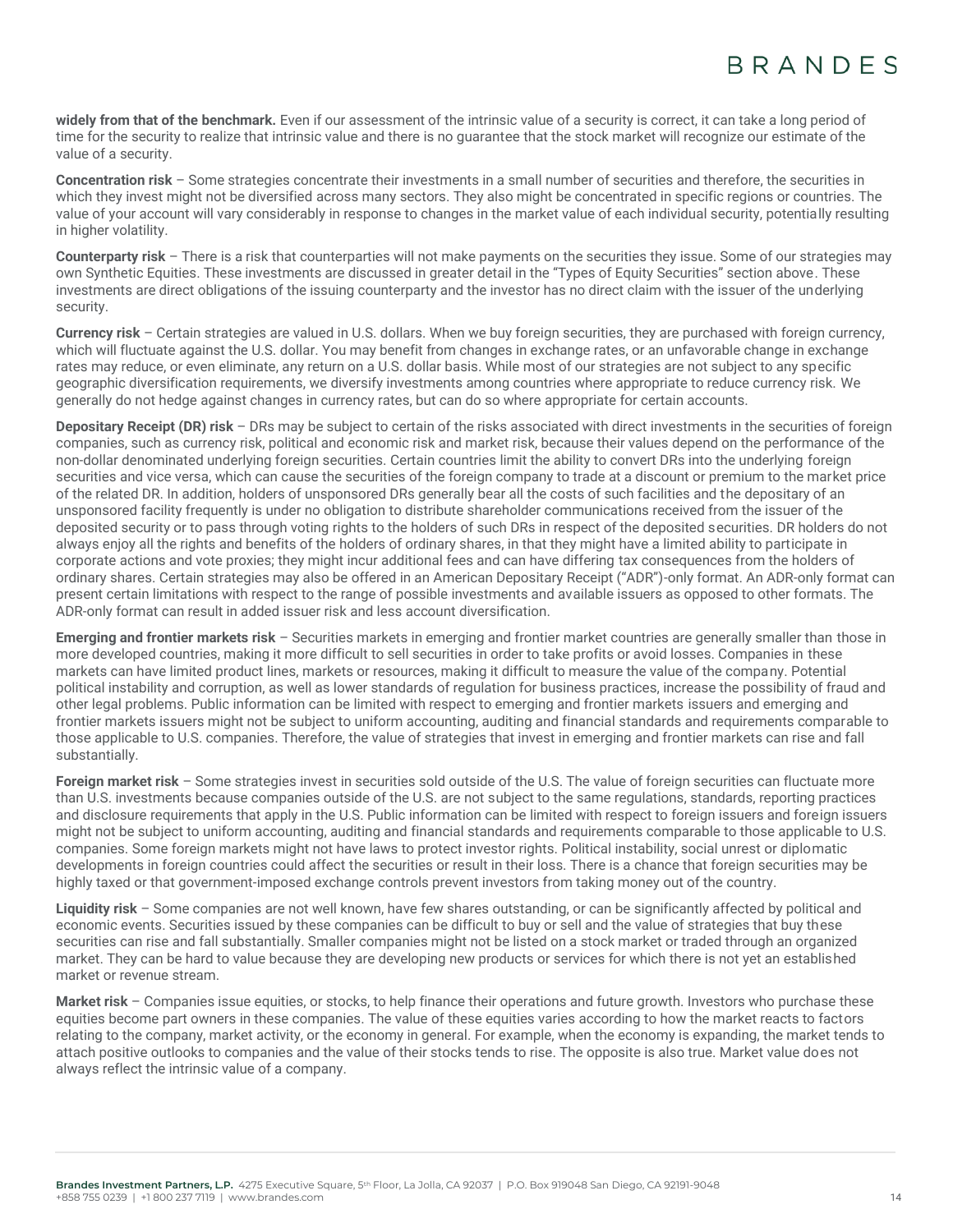**Non-benchmark securities risk** – We do not generally attempt to closely match the securities held by the strategy to those in the stated benchmark. In addition, we regularly invest in securities which are not eligible for inclusion in the benchmark, typically because such issues are not publicly issued or do not meet the minimum rating or minimum issue size requirements of the benchmark provider. Such non-benchmark securities can entail higher risk than similar, benchmark-eligible securities. As a result, the performance of the strategy can differ materially from the performance of the benchmark.

**Real Estate Investment Trusts risk** – The value of real estate investment trusts and similar REIT-like entities ("REITs") can be affected by the condition of the economy as a whole and changes in the value of the underlying real estate, the creditworthiness of the issuer of the investments, property taxes, interest rates, liquidity of the credit markets and the real estate regulatory environment. REITs that concentrate their holdings in specific businesses, such as apartments, offices or retail space, will be affected by conditions affecting those businesses.

**Smaller capitalization issuer risk** – Certain strategies will invest in securities of issuers with relatively small equity market capitalizations. Smaller capitalization securities involve greater issuer risk than larger capitalization securities, and the markets for such securities can be more volatile and less liquid. Specifically, small capitalization companies often have limited product lines, markets or financial resources and may be dependent on one person or a few key persons for management. The securities of such companies can be subject to more volatile market movements than securities of larger, more established companies, both because the securities typically are traded in lower volume and because the issuers typically are more subject to changes in earnings and prospects.

# **Fixed Income Strategies**

We use a value investment discipline in managing the fixed-income strategies. The key to successful investing in this approach is to buy securities that, in our estimation, are currently priced below their actual value as determined by our fundamental analysis. Our objective is to outperform the total return of the appropriate index benchmark for each strategy over the long term. The aim of the value discipline is to achieve this objective primarily through security selection. While selection of value securities should be the most important contributor to long-term returns, we can also select securities for other reasons to manage portfolio characteristics including, but not limited to, average maturity, average rating, duration, and liquidity.

By choosing securities that we believe are priced at a discount to our estimate of their actual value, we aim to create a margin of safety. The margin of safety for any security is defined as the discount of its market price to what we believe is the intrinsic value of that security. We generally measure this intrinsic value by the expected difference between the yield on the security and the yield of a U.S. Treasury security of similar duration. Over time, as other investors recognize a security's value, this margin of safety may decrease and the security could appreciate relative to the risk-free equivalent. Securities are generally sold as they reach or exceed our estimate of their intrinsic value. The time needed for value to be recognized in the bond market can be lengthy - 2 to 5 years or longer. This is generally why we only purchase securities for the long term. We believe that by following this long-term investment approach, risk may be decreased and potential reward may be increased for the investor who is patient enough to wait for the process to work. Although the fixed income strategies invest for the long term, in certain circumstances we will sell investment securities without regard to the length of time we have held them. Investing in securities always involves the risk of loss that you should understand and be prepared to bear. There is no guarantee that the market will recognize our estimate of the value of a security.

Our emphasis on value principles leads us to focus on issuers who have fallen out of favor with many investors. Such securities can offer the potential for large movements up or down in price and as a result we often find such securities attractive for investment despite the potential for additional adverse developments and increased financial risk, including the risk of ratings downgrades or default. We believe our fixed income approach is generally considered to be aggressive with regard to certain risks listed below, especially credit risk.

Investments are determined by our fixed income investment committee, which reviews research provided by our fixed income analysts.

# **Brandes offers the following fixed income strategies:**

The **Brandes Core Plus Fixed Income Strategy** seeks long-term returns in excess of its benchmark (the Bloomberg Barclays U.S. Aggregate Bond Index) by investing primarily in U.S. government and agency debt, U.S. and non-U.S. corporate debt, mortgage-backed securities ("MBS") and asset-backed securities ("ABS"). The strategy will be invested in a total of up to 25% in each of non-dollar denominated debt instruments and non-investment grade debt obligations, with the total combination of these two categories not exceeding 35% of the strategy's assets as measured at the time of purchase. A minimum of 75% of the investments must be rated investment grade by a nationally recognized rating agency at the time of purchase. We expect the strategy to be invested in approximately 60-110 issues. There is no limitation on the strategy's investment in U.S. government securities, but investment in each of MBS, ABS and corporate debt obligations will be limited to 60% of the overall investments. In order to achieve this portfolio structure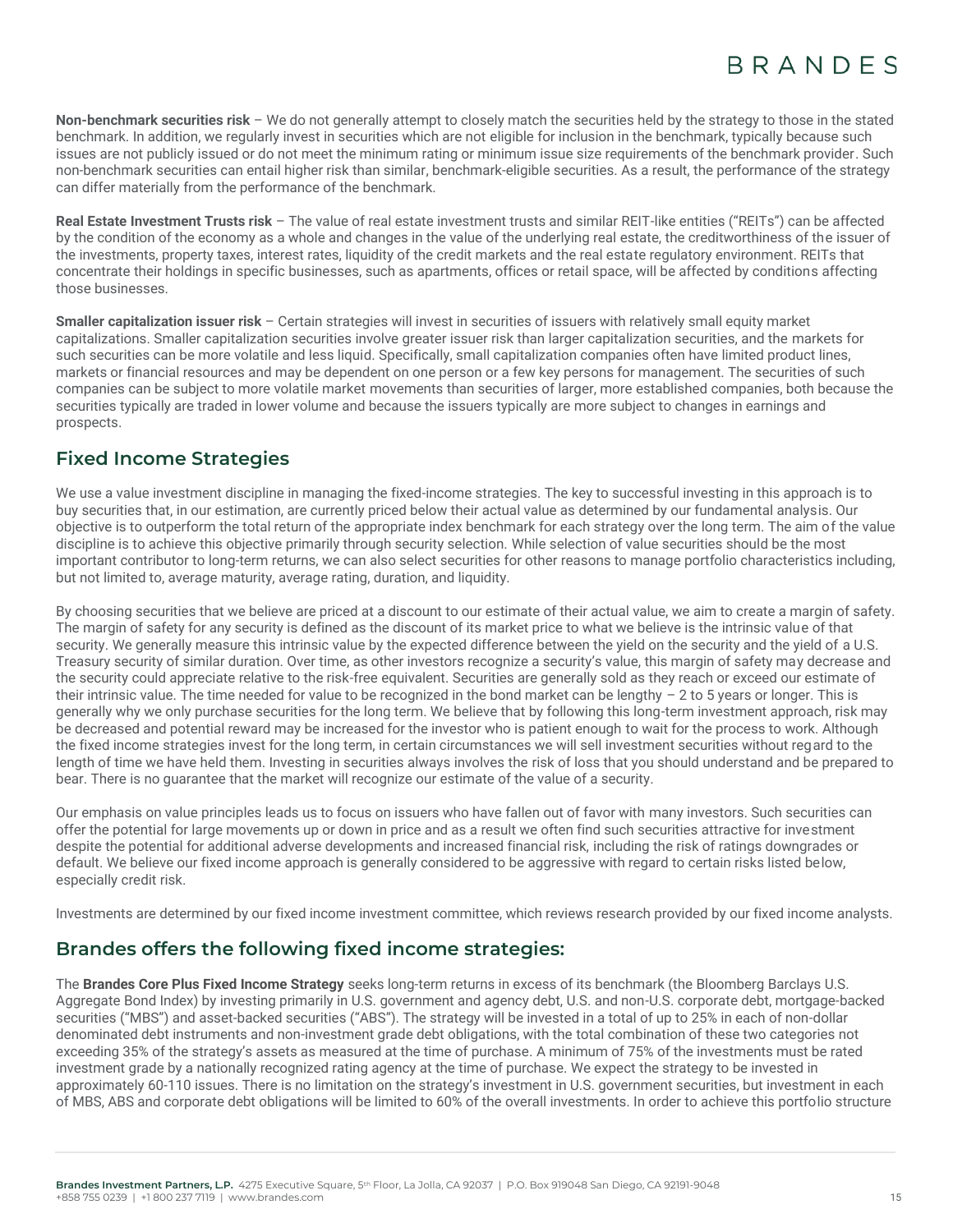within a Separately Managed Account (Wrap Fee) structure, most fixed income investments in securities other than U.S. government and agency obligations are held in a mutual fund (Separately Managed Account Reserve Trust, or "SMART") that is available only within the Brandes Income Strategies program. SMART is generally predominantly invested in corporate debt, including non-dollar denominated and non-investment grade debt obligations, but can invest in other types of securities as well.

The **Brandes Corporate Focus Fixed Income Strategy** seeks long-term returns in excess of its benchmark (the Bloomberg Barclays Intermediate U.S. Credit Index) by investing primarily in corporate debt and high-quality United States government and agency securities. The strategy will be predominately invested in corporate debt obligations issued by U.S. and non-U.S. corporations. A minimum of 50% of the investments must be rated investment grade by a nationally recognized rating agency at the time of purchase. An additional 30% may be invested in non U.S. dollar denominated debt instruments measured at the time of purchase. We expect the strategy to be invested in approximately 60-150 issues. With the exception of United States Treasury securities, typically no more than 30% of the value of total strategy assets will be invested in any single U.S. agency at the time of purchase. No more than 10% of the value of a strategy's assets can be invested in any other single issuer at the time of purchase.

The **Brandes Enhanced Income Strategy** seeks to achieve current income and long-term capital appreciation in excess of its benchmark (70% Bloomberg Barclays U.S. Aggregate Bond Index and 30% S&P Developed \$25 Billion Plus Index) by investing primarily in a combination of equity and fixed income securities of both U.S. and non-U.S. issuers. It primarily invests in United States government and agency debt, corporate debt obligations, and cash equivalents, plus equity securities of issuers whose market capitalization ranks in the top 250 companies worldwide.

The typical proportion of equity to fixed income securities is expected to be 30% equity to 70% fixed income. While we have some flexibility to vary this proportion, and market price action may also impact the ratio, the equity proportion of the strategy is likely to remain in the range of 25% to 35%. In order to achieve this portfolio structure, most fixed income investments in securities other than United States government and agency obligations are held in a mutual fund (Separately Managed Account Reserve Trust, or "SMART") that is available only within the Brandes Income Strategies program. SMART is generally predominantly invested in corporate debt, including non-dollar denominated and non-investment grade debt obligations, but can invest in other types of securities as well.

The equity investment approach is generally the same one used to manage the firm's Global Equity Portfolio, but focused on the world's largest companies by market capitalization. With respect to equity investments in any particular country or industry, the Portfolio typically invests its equity component up to the greater of either (a) 35% in any particular country or industry at the time of purchase or (b) 2x the weight of such country or industry as represented in the S&P Developed \$25 Billion Plus Index at the time of purchase. Generally, no more than 10% of the value of the Portfolio's total assets, measured at the time of purchase, can be invested in securities of companies located in emerging securities markets throughout the world.

Note that all the fixed-income strategies, and the fixed-income portion of the Enhanced Income strategy are managed so that the fixedincome portfolio duration is generally within a 20% margin (higher or lower) of its benchmark index duration.

# **Types of Securities Held In Fixed Income Strategies**

The fixed-income strategies may invest in a combination of securities, including:

- Corporate debt of U.S. or non-U.S. issuers
- U.S. Government and Agency securities
- **EXECTE:** Foreign Government and Agency securities
- Commercial paper and other cash equivalents
- Mortgage-backed securities
- Asset-backed securities
- **Bank loans**
- Certificates of deposit
- Hybrid securities, which are typically deeply subordinated and may have some equity-like characteristics
- Debt securities which are convertible into equity securities of the issuer
- Debt issued by states, municipalities, or other regional authorities
- Preferred stock
- Derivatives, including futures, options, swaps and structured product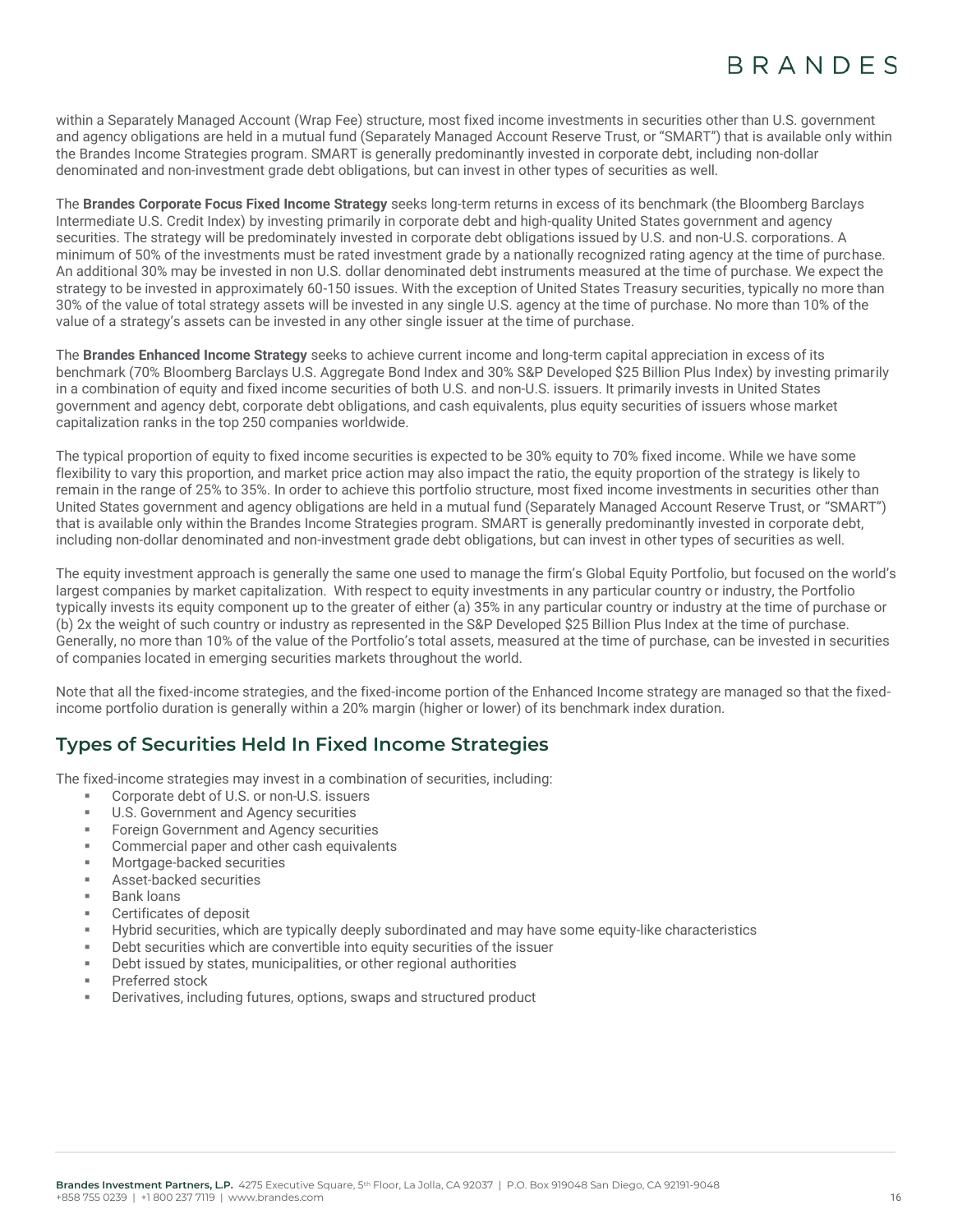# **Fixed Income Risks**

You should consider these risks before opening an account with us.

**Value securities risk** – There is no guarantee that our judgments about the intrinsic value and potential appreciation of a particular asset class or individual security are correct. Even if our assessment of the intrinsic value of a security is correct, it may take a long period of time for the security to realize that intrinsic value. **Our emphasis on Graham & Dodd value principles results in a concentration in value securities. The issuers of such securities tend to have recently experienced events or financial developments that may result in financial stress of varying amount and duration. Such value securities tend to be out of favor with many investors, and their market price and liquidity may exhibit periods of higher volatility than non-value securities. In addition, the market can experience periods where investors' concerns about risk cause value securities as a whole to generally fall in or out of favor, causing our investment performance to vary widely from that of the benchmark.** 

**Bank debt risk** – Investments in bank debt involve credit risk, interest rate risk, liquidity risk and other risks, including the risk that any loan collateral may become impaired or that we obtain less than the full value for the loan interests when sold.

**Credit risk** – There is a risk that issuers and counterparties will not make payments on the securities they issue. In addition, the credit ratings of securities may be lowered if an issuer's financial condition changes. Lower credit quality can lead to greater volatility in the price of a security that may affect liquidity and our ability to sell the security. Some of our strategies often own securities rated belowinvestment grade by rating agencies. These securities generally have higher yields than investment grade securities, but also have higher credit risk. Our focus on value securities can result in a higher risk of ratings downgrades or defaults than a strategy that does not contain such value securities.

**Currency risk** – We may own securities denominated in currencies other than the U.S. dollar. Non-U.S. dollar denominated bonds are subject to currency exchange rate fluctuations. We sometimes hedge against currency fluctuation, but at other times choose to leave these exposures unhedged.

**Duration risk** *–* The longer the maturity of a fixed income security, the more its price will vary as levels of interest rates change. Our strategies can hold securities with long-dated maturities. Duration is a measure of how sensitive a security or portfolio is to moves in interest rates. When strategies have significantly longer duration than their benchmark index, they are likely to be more volatile when market interest rates move materially.

**Emerging and frontier markets risk** – Securities markets in emerging and frontier market countries are generally be smaller than those in more developed countries, making it more difficult to sell securities in order to take profits or avoid losses. Companies in these markets can have limited product lines, markets or resources, making it difficult to measure the value of the company. Potential political instability and corruption, as well as lower standards of regulation for business practices, increase the possibility of fraud and other legal problems. Public information can be limited with respect to emerging and frontier markets issuers and emerging and frontier markets issuers might not be subject to uniform accounting, auditing and financial standards and requirements comparable to those applicable to U.S. companies. Therefore, the value of strategies that invest in emerging and frontier markets can rise and fall substantially.

**Equity market risk** – The fixed-income strategies can invest in preferred stocks. The values of equity securities fluctuate in response to the activities of individual companies and general stock market and economic conditions.

**Foreign market risk** – Some strategies invest in securities sold outside of the U.S. The value of foreign securities can fluctuate more than U.S. investments because companies outside of the U.S. are not subject to the same regulations, standards, reporting practices and disclosure requirements that apply in the U.S. Public information can be limited with respect to foreign issuers and foreign issuers might not be subject to uniform accounting, auditing and financial standards and requirements comparable to those applicable to U.S. companies. Some foreign markets might not have laws to protect investor rights. Political instability, social unrest or diplomatic developments in foreign countries could affect the securities or result in their loss. There is a chance that foreign securities may be highly taxed or that government-imposed exchange controls prevent investors from taking money out of the country.

**Interest rate risk** – Fixed income securities increase or decrease in value based on changes in interest rates. If rates increase, the value of fixed income securities generally declines. On the other hand, if rates fall, the value of the fixed income securities generally increases. Securities denominated in currencies other than U.S. dollars generally have interest rate risk based on interest rates in countries or regions outside of the U.S. Such non-U.S. interest rates can behave much differently than interest rates in the U.S. potentially causing the price of such securities to fall at a time when interest rates in the U.S are causing the price of U.S. dollar denominated debt to rise.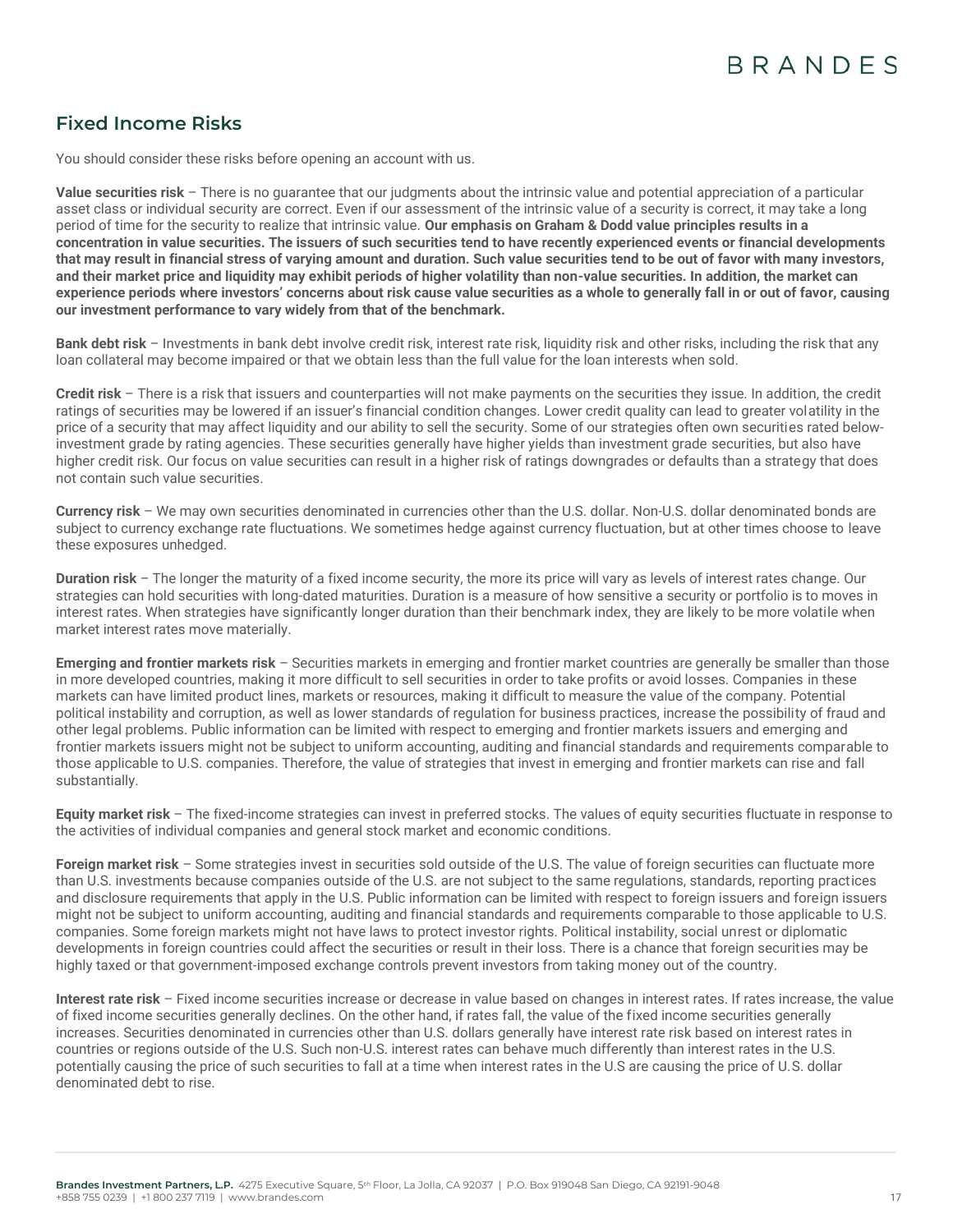Liquidity risk – Some issuers are not well known or have limited amounts of debt securities outstanding. Securities issued by these entities can be difficult to buy or sell at times. Our focus on value securities can result in lower liquidity than a strategy that does not contain such value securities

**Non-benchmark securities risk** – We do not generally attempt to closely match the securities held by the strategy to those in the stated benchmark. In addition, we regularly invest in securities which are not eligible for inclusion in the benchmark, typically because such issues are not publicly issued or do not meet the minimum rating or minimum issue size requirements of the benchmark provider. Such non-benchmark securities can entail higher credit risk and lower liquidity than similar, benchmark-eligible securities. As a result, the performance of the strategy can differ materially from the performance of the benchmark.

**Structured instrument risk** – Structured instruments include securities backed by mortgages or other assets, for example pools of credit card receivables. These instruments can be less liquid than other debt securities, and their price may be more volatile.

**U.S. Government obligations risk** – U.S. Government obligations can be adversely impacted by changes in interest rates, and might not be backed by the full faith and credit of the U.S. Government.

# <span id="page-17-0"></span>**Item 9: Disciplinary Information**

<span id="page-17-1"></span>None

# **Item 10: Other Financial Industry Activities And Affiliations**

Brandes is under common control with Brandes Investment Partners & Co. ("BIP&Co"), a company formed under the laws of Nova Scotia, Canada. BIP&Co is registered as a portfolio manager and exempt market dealer in all Canadian provinces and territories. BIP&Co is also registered as an investment fund manager in Ontario, Quebec and Newfoundland.

BIP&Co. has entered into an investment subadvisory agreement with us delegating certain contractual investment advisory responsibilities to us. BIP&Co. is the manager of the Bridgehouse Funds, a series of Canadian mutual funds offered to retail and institutional investors in Canada. We are subadvisor to certain of the Bridgehouse Funds. BIP&Co. is also the manager of, and we are subadvisor to, unregistered investment trusts sold only in Canada to institutional investors and high net-worth individuals and we subadvise certain separate accounts for institutional investors.

Brandes is also under common control with sister entities Brandes Investment Partners (Europe) Limited, a company incorporated under the laws of Ireland ("Brandes Europe"), and Brandes Investment Partners (Asia) Pte. Ltd., a private company limited by shares formed under the laws of Singapore ("Brandes Asia"). Brandes Europe was incorporated in Ireland in 2012 and is authorized by the Central Bank of Ireland as a UCITS management company pursuant to the European Communities (Undertakings for Collective Investment in Transferable Securities) Regulations, 2011 as amended. Pursuant to this authorization, Brandes Europe is authorized to carry out collective portfolio management and individual portfolio management. Brandes Asia holds a Capital Markets Services License for Fund Management from the Monetary Authority of Singapore. Brandes Investment Partners, L.P. provides research, portfolio construction, trading, and operational support to these entities and earns fees for doing so.

Brandes acts as a distributor of Brandes Investment Funds plc, an open-ended umbrella type investment company incorporated under the laws of Ireland and authorized by the Central Bank of Ireland. Brandes Investment Funds plc is an undertaking for the collective investment of transferable securities (UCITS fund).

We serve as investment adviser to the Brandes Investment Trust, a registered open-end investment company, and the Brandes Institutional Equity Trust and Brandes Institutional Fixed Income Trust, each of which is an unregistered private fund.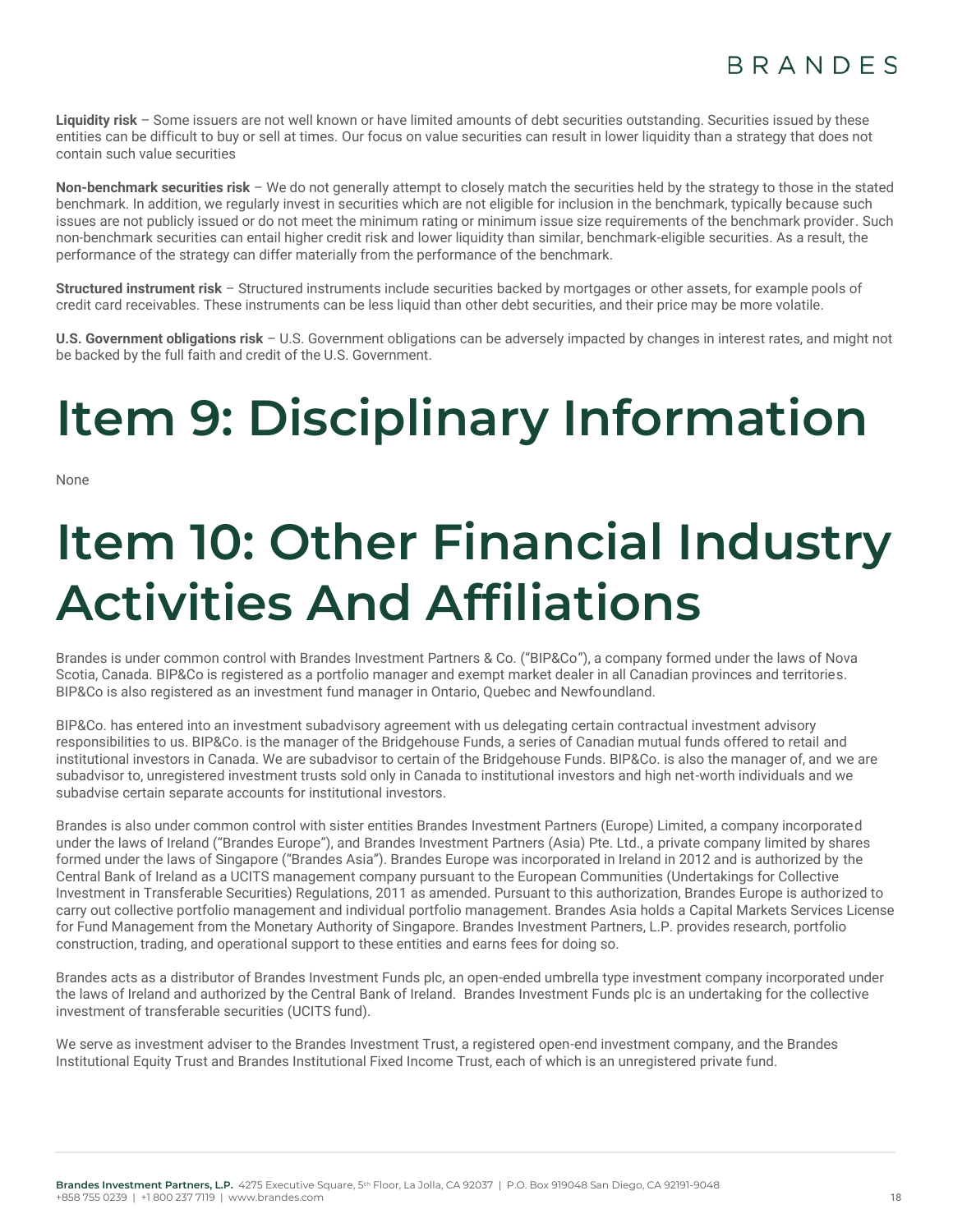Certain of our personnel are registered representatives of a non-affiliated broker-dealer for the purpose of promoting our proprietary mutual funds as well as certain other funds offered by the broker-dealer.

Brandes acts as a service provider to Metis Global Partners, LLC ("Metis"), providing certain trading, operational and systems support in exchange for certain quantitative research services provided by Metis. Metis is a California-based investment adviser firm. Brandes has a minority ownership interest in Metis. The trade execution services we provide for Metis clients can create a conflict of interest, in that we sometimes purchase or sell the same securities for Brandes and Metis clients on the same trade day. The firm mitigates potential conflicts in this area by adhering to the order separation policy and procedures. We have implemented trade distribution procedures amongst our traders. These procedures are designed to ensure that Metis and Brandes orders are not merged, but are traded separately by different trading employees. Where there are foreign exchange transactions carried out for Brandes and Metis clients at the same custodian on the same day, such transactions are permitted to be merged or netted by the custodian as merging or netting does not negatively impact either client in the foreign exchange transaction.

The operational services we provide for Metis clients also can create a conflict of interest, in that we can have competing resource demands. The firm mitigates these potential conflicts by monitoring daily and seasonal activity trends and adjusting resources to ensure service levels are consistently met for both Metis and Brandes requests.

Except as disclosed above, we do not believe these services and affiliations create material conflicts of interest between Brandes and our clients.

# <span id="page-18-0"></span>**Item 11: Code Of Ethics, Participation Or Interest In Client Transactions And Personal Trading**

# **Code of Ethics and Personal Trading**

We have adopted a Code of Ethics setting out our standard of business conduct as a fiduciary and outlining our practices surrounding personal trading in securities. All active Brandes employees are subject to the Code of Ethics. You can obtain a copy of our Code of Ethics by sending a request to:

Brandes Investment Partners, L.P. Attention: Client Service 4275 Executive Square, 5th Floor La Jolla, CA 92037 [clientservice@brandes.com](mailto:clientservice@brandes.com)

The Code of Ethics contains provisions reasonably necessary to prevent persons from engaging in acts in violation of the law and rules and to assure that our clients' interests are considered first. The Code of Ethics also establishes procedures reasonably necessary to prevent violation of the Code of Ethics.

Per the Code of Ethics, we regularly monitor our employees' trading activity to assure compliance with the firm's policy. We make use of a restricted list of securities with which the firm is currently active or considering action. Employees are generally restricted from trading in such securities. The firm also enforces minimum required holding periods for purchased securities, and monitors all employee-related brokerage accounts for trading activity.

In addition, the Code of Ethics contains policies and procedures concerning the misuse of material non-public information and concerning political activities and contributions. It also provides restrictions on the receipt of gifts by employees. All of our employees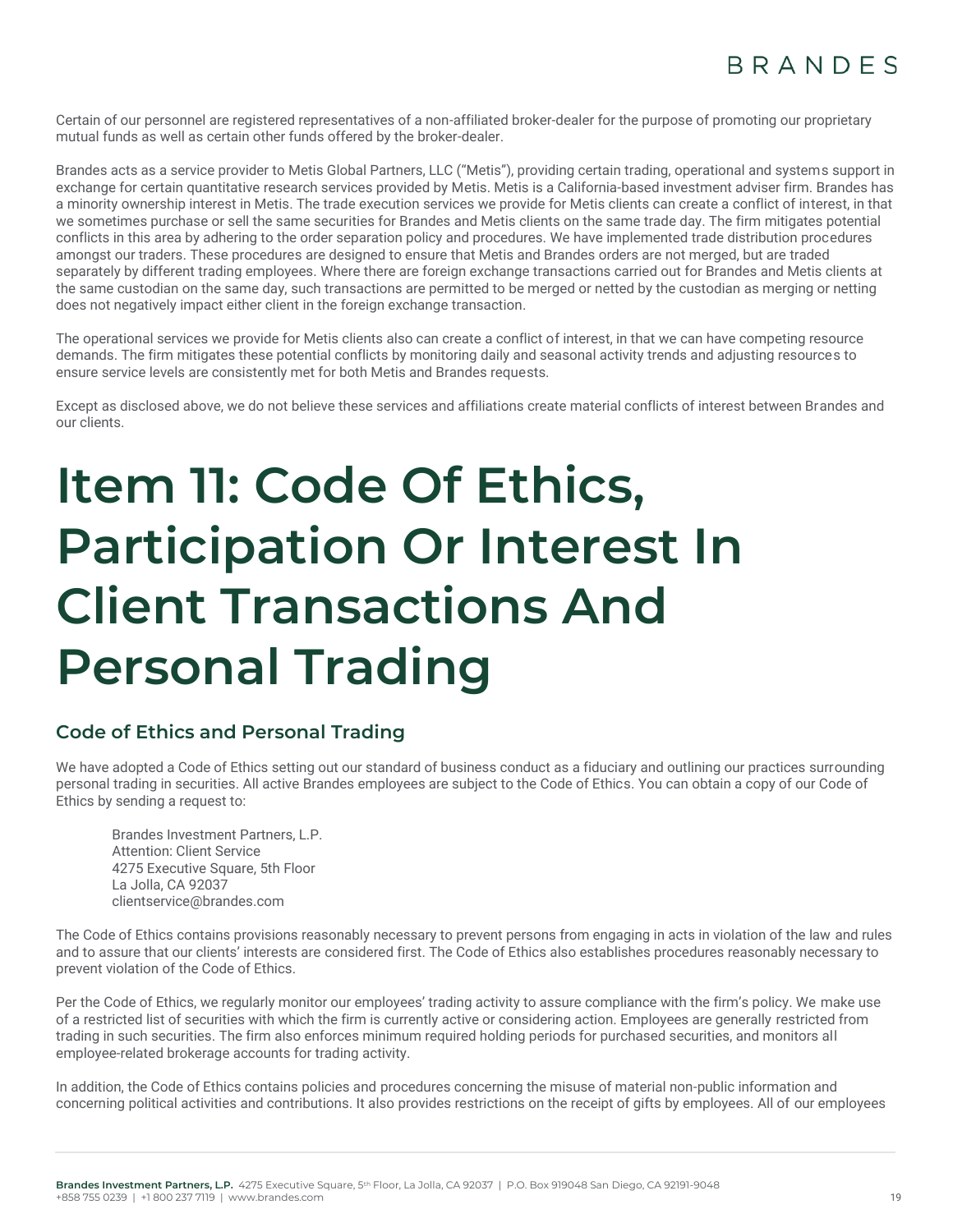are required to accept in writing the terms of the Code of Ethics upon employment, on amendment of the Code of Ethics and annually. Any employee who becomes aware of an apparent violation of the Code of Ethics is required to promptly report such apparent violation to the Legal/Compliance department.

# **Participation or Interest in Client Transactions**

The firm does not buy securities from, or sell securities to, any investment advisory client.

We recommend to clients the purchase or sale of the Brandes Investment Trust, Brandes Institutional Equity Trust and Brandes Institutional Fixed Income Trust (collectively "Brandes funds"). Please see Item 10 for a discussion of the Brandes funds. We receive a management fee based on fund assets, therefore potential conflicts of interest exist. We do not charge an advisory fee to clients on their assets which are invested in the Brandes funds to reduce this potential for conflict.

The firm, the firm's partners, and the firm's employees can invest directly in the Brandes funds or in separate accounts advised by Brandes. Subject to the requirements of the Code of Ethics, employees can also invest directly in the Brandes funds or securities that have been recommended to clients. Other than as described in the Code of Ethics, we do not believe this creates a conflict of interest between the firm and our advisory clients.

# <span id="page-19-0"></span>**Item 12: Brokerage Practices**

# **Best Execution And Broker Selection**

#### **For Equity Trading:**

Brandes takes into account a range of variables in order to monitor the efforts to seek best execution. Typically, the following are taken into consideration in regards to best execution:

- execution price
- implicit costs
- explicit (commission) costs

The above list is not exhaustive. The relevance of these and other factors are weighted in a review process that takes into consideration criteria such as the issuer market cap, trade volatility, liquidity, and instructions from portfolio management.

#### *Execution Price*

We compare price slippage against common benchmarks such as Interval Volume Weighted Average Price (IVWAP) and Full Day Volume Weighted Average Price (VWAP). The fact that a trade appears, after the fact, not to have been executed at the best possible price relative to one of the benchmarks does not by itself necessarily constitute a violation of the duty to seek best execution.

#### *Implicit Costs*

We define implicit costs as the market impact of order execution. Implicit costs result from how a trade is executed (for example, immediately or worked over a period of time; aggregated with other orders or not). A trade can appear more expensive in terms of explicit costs, but can be less expensive when potential implicit costs are considered.

Unlike explicit costs, the impact of implicit costs can only be assessed after a trade is completed and even then, implicit costs are difficult to quantify and are heavily dependent on granular data that may or may not be available<sup>2</sup>. As a result, we exercise judgment about the weight of likely implicit costs on the execution of an order, and take what we believe are reasonable steps to manage them.

#### *Explicit costs*

Explicit costs are comprised of commissions, fees, taxes, clearing and settlement costs. With the exception of commissions, there is little control the firm may exert on these costs. The best execution obligation does not require that we execute with the broker with the lowest commission. We are able however, to negotiate consistent rates across all of our brokers for a particular market (i.e., developed versus emerging) and touch type (cash, program, or electronic). Default commission and fee schedules are maintained in the Order Management System (OMS) and automatically applied once the order is complete for the day.

<sup>&</sup>lt;sup>2</sup> Brandes relies on calculations performed by Abel Noser. Accurate data is not available from some of the global exchanges for all trades. In such instances those trades might not be analyzed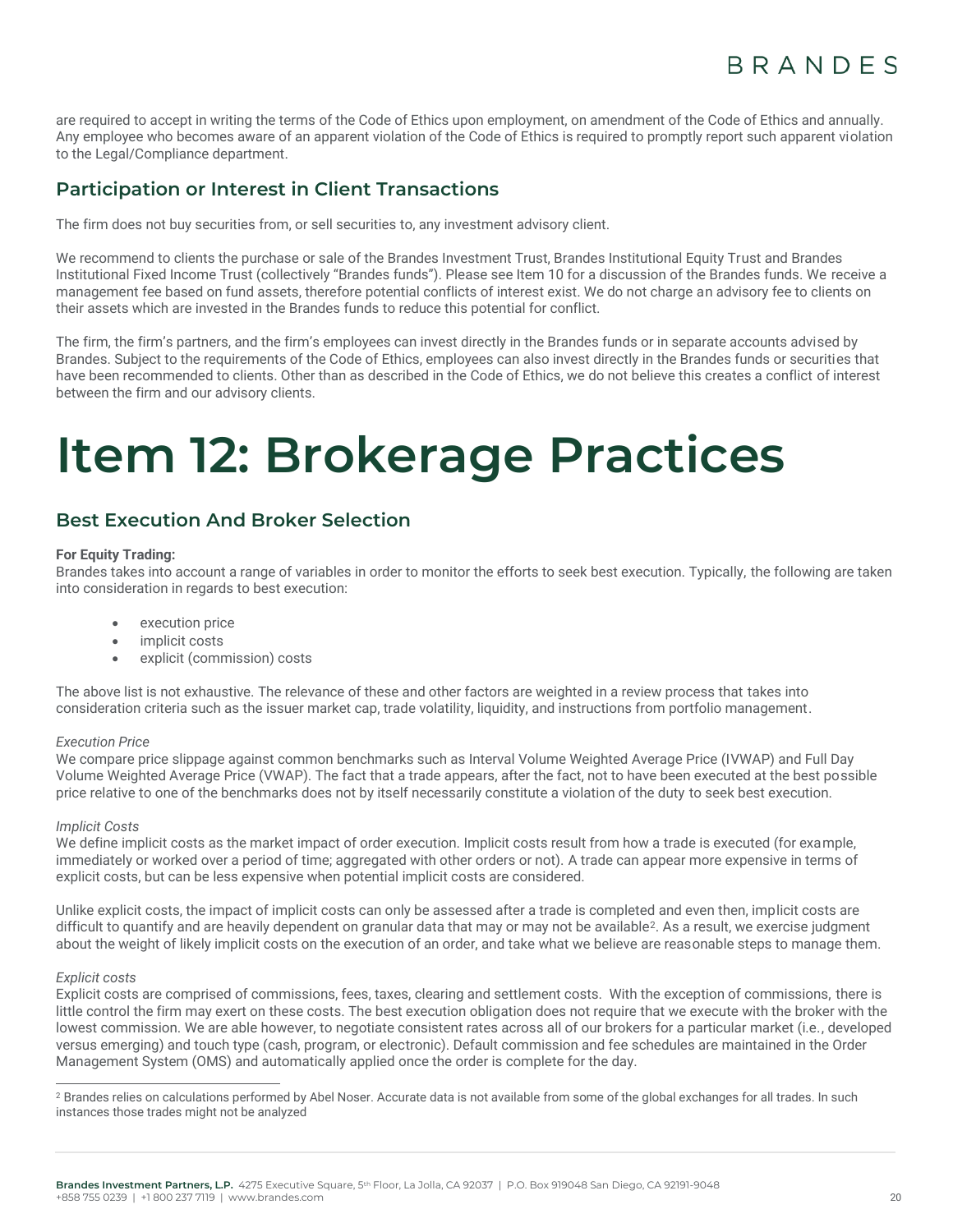#### *Monitoring Framework*

Brandes subscribes to an execution quality analysis software package provided by Abel Noser. The firm supplements its monitoring efforts with broker-provided reports and/or data for analysis that require more granular data (i.e., order routing, assessment of venue quality).

#### *Equity Strategies – Discretionary Brokerage Authority*

Where we place trades for your account and when you grant us discretionary brokerage authority we will determine, without your specific consent, the broker or dealer for securities transactions in your account. Our objective in selecting brokers and dealers when buying or selling securities for your account is to seek to obtain best execution.

We believe broker selection is an integral component of the best execution process. In selecting a broker-dealer, no single factor is necessarily determinative, and seeking to obtain best execution for all client trades must take precedence over all other considerations. Selection will occur after review of criteria applicable to a particular trade, including the following:

- Price of asset The actual price to be paid for the underlying asset shares. The ability of a broker-dealer to obtain the best overall price for a transaction and to sell or buy a security or currency with minimal disruption in the market price.
- Market familiarity and access to global markets The broker-dealer's knowledge of the market and market regulations for the particular security.
- Reliability In the past, has the broker-dealer been able to provide support to the trader when placing a difficult trade in this stock/currency pair, or a similar asset? If a broker-dealer has successfully assisted Brandes with past trades, that broker is more likely to be selected for future trades.
- Integrity (ability to maintain confidentiality) Particularly when executing large orders and/or orders for illiquid securities or currencies, traders do not want to divulge their interest to the market. If a broker-dealer has demonstrated the ability to provide discrete execution of orders, that broker-dealer is more likely to be selected.
- Commission rates Brandes will consider commission rates as a factor in the trading decision and will, wherever possible, use its knowledge of the market and its buying power to negotiate a favorable commission for its clients. Nevertheless, commission rates alone ordinarily will not be determinative in selecting a broker.
- Trade settlement (settlement risk) The trader will take into account a broker-dealer's ability to ensure that the underlying asset will be delivered on settlement date.
- High volume transaction The trader will select a broker-dealer that it believes can handle a large order.
- Financial condition Where relevant, the trading desk will take into account the financial condition of a broker-dealer, and may choose not to utilize a particular broker-dealer due to uncertainty regarding a broker's financial status.
- Technology infrastructure and operational capabilities The trading desk generally selects a broker-dealer only if he or she believes that the broker-dealer has the infrastructure and operational capabilities to execute and settle the trade.
- Venue selection: Venue selection is under the control of brokers, and therefore it is the broker's responsibility to monitor a venue for liquidity, toxicity and reversion to ensure that the venue was suited to an order. The trading desk may elect to use/not use a broker based on the brokers ability and willingness to share venue related information when requested. Brokers are expected to take steps to select the appropriate venue(s) for Brandes order flow.
- Willingness to commit capital In certain instances, a broker-dealer will be selected based on its willingness to purchase or sell shares for or from its own inventory.

Research budget/rankings\* - If a broker meets the other criteria for best execution, Trading Management can consider the brokerage firm's research capabilities when choosing a broker.<sup>3</sup> In making this determination, the broker must be capable of providing best execution (factoring in the value of the research) in order for this factor to play a role in the selection of a broker. Trading Management

<sup>3</sup> As discussed further in the *Research and Soft Dollar Benefits* section, research will only be considered when executing agency or certain riskless principal trades.

<sup>.&</sup>lt;br>\*Not Applicable to Fixed Income or Foreign Exchange.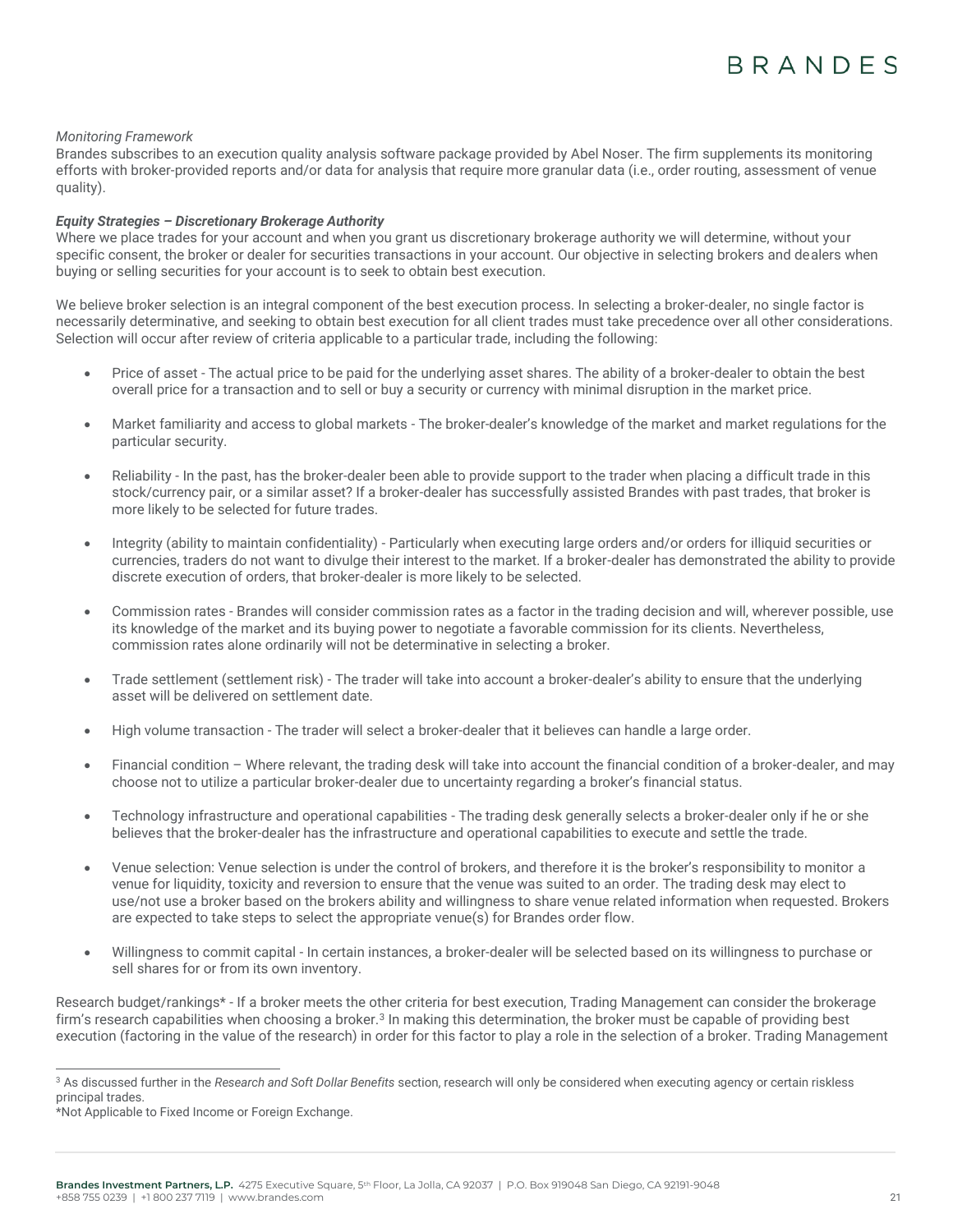can also review analyst rankings to ascertain which brokerage research departments provide the most value to the investment process. For further information on Soft Dollars, see the section called *RESEARCH AND SOFT DOLLAR BENEFITS*.

We have procedures in place to monitor broker performance and execution.

#### *Equity Strategies – Directed Brokerage Accounts*

You are free to choose or change broker-dealers at your discretion. If there is reason to believe that your chosen brokerage firm cannot offer adequate service, we might not be able to accept management of your account.

If you establish a custodial account with a broker-dealer, you can direct us to effect all portfolio transactions through that broker-dealer at a commission rate agreed upon between you and the broker. If you do so, Brandes might not be able to obtain best execution for trades in your account and you will be subject to certain disadvantages including:

- you will forego any benefit from savings on execution costs that Brandes could obtain for its clients through negotiating volume discounts on batched transactions;
- no attempt to negotiate commissions will be made on your behalf. As a result, you might pay more in commissions as compared to other clients and/or receive less favorable execution of some transactions;
- you will not be able to participate in an allocation of a new issue if that new issue is provided by another broker;
- when trades are aggregated, Brandes will not begin to execute client securities transactions with these broker-dealers which have been directed by clients until all non-directed brokerage orders are completed;
- clients directing brokerage might not generate returns equal to clients that do not direct the use of a particular broker.

Clients with directed brokerage relationships can be included in aggregated transactions which are traded with institutional brokers if the directed broker permits us to trade away from them ("step out") and where we believe that this is consistent with our duty to seek to obtain best execution. In such cases, additional commissions and/or fees are typically charged by the institutional broker who executes the stepped-out trade and such costs will typically be embedded in the trade execution price in the nature of an extra commission or cents per share mark-up or mark-down, which would not otherwise be incurred by wrap-fee accounts if traded with the directed broker. These commissions or mark-ups/mark-downs are netted into the price received for a security and will not be reflected as individual items on the client trade confirmation. We believe the use of step-out and/or a give-up trading benefits the directed brokerage account client by allowing Brandes to make a trade in a more efficient manner with less disruption in the marketplace as the Trading Department will have control of the entire trade. Neither the designated broker nor the executing broker is obligated to participate in these arrangements. For certain programs, due to restrictions applied by the SMA sponsor, Brandes is not able to step-out the trades.

In certain circumstances (e.g., when the client has come to Brandes through the broker-dealer), Brandes has a conflict of interest between its duty to obtain best execution and its desire to obtain future referrals from the broker-dealer. Brandes mitigates this conflict by adhering to our policy in respect of best execution. Where we place trades for your account and have discretionary brokerage authority, we do not take into consideration client referrals from a broker-dealer or third party in selecting broker-dealers to execute securities transactions. In following our policy to seek to obtain best execution, we might execute securities transactions through broker-dealers, including a broker-dealer that has referred you to us.

#### *Equity Strategies – SMA (Wrap Fee) Accounts*

We participate in wrap fee programs sponsored by certain unaffiliated broker-dealers or Program Sponsors. In a SMA program, you pay an all-inclusive fee for investment management, trade execution and administrative and recordkeeping services. In these programs, Brandes generally has the option to execute portfolio trades with the SMA sponsor ("Program Sponsor") or step-out from a Program Sponsor and include SMA accounts in such step-out trades. For certain programs, due to restrictions applied by the SMA sponsor, Brandes is not able to step-out the trades.

For SMA (wrap fee) accounts, brokerage commissions and other charges for transactions not effected through the wrap fee program sponsors are generally charged to the client, whereas the wrap fee covers the cost of brokerage commissions and other transaction fees on transactions effected through the program sponsors. To the extent possible, we will seek to obtain best execution on such trades through step out trades, where we "step out" the appropriate portion of the trade to such sponsor for clearing and settlement at the execution price obtained through the executing broker. Additional commissions and/or fees are typically charged by the institutional broker who executes the stepped-out trade and such costs will typically be embedded in the trade execution price in the nature of an extra commission or cents per share mark-up or mark-down, which would not otherwise be incurred by wrap-fee accounts if traded with the Program Sponsor. These commissions or mark-ups/mark-downs are netted into the price received for a security and will not be reflected as individual items on the client trade confirmation.

In evaluating the wrap fee arrangement, you should recognize that brokerage commissions for the execution of transactions in your account through the Sponsor Firm are solely determined by the Sponsor Firm. It is our understanding that these transactions are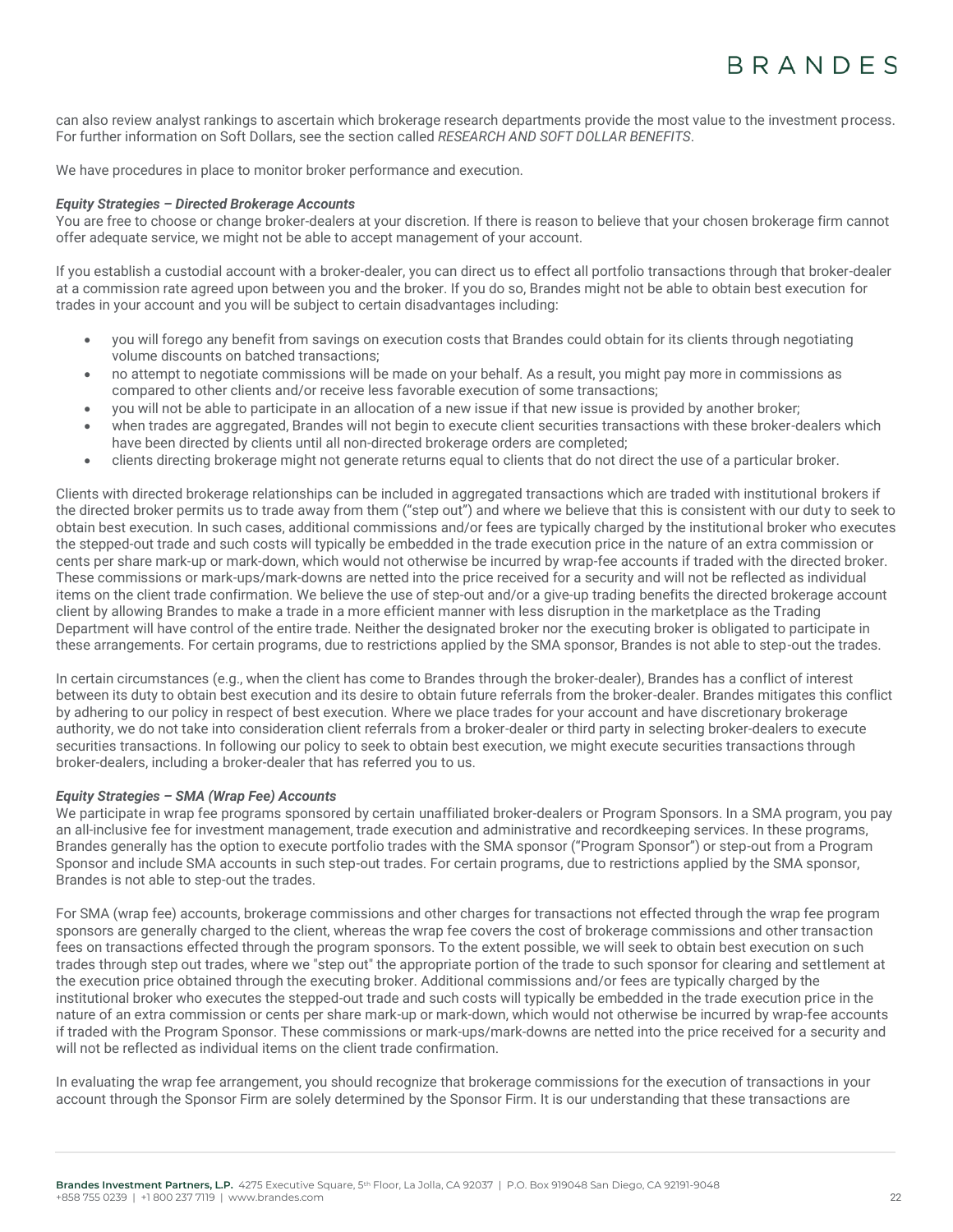generally executed without commissions and a portion of the wrap fee is generally considered as being in lieu of brokerage commissions.

#### *Fixed-Income Strategies*

The duty to seek best execution generally applies to all of our portfolio transactions, including those relating to fixed-income securities. Certain factors outlined above with respect to the ability of a broker to provide best execution are also considered when we manage our fixed-income portfolios. However, certain factors would not be considered with respect to a broker's ability to provide best execution with respect to fixed-income securities. These factors may include our knowledge of the negotiated commission rates currently available, other current transaction costs, and the ability and willingness of a broker-dealer to facilitate transactions by acting as principal and utilizing its own capital to facilitate trades. These, and other similar considerations, are not applicable to the best execution analysis utilized in trading fixed-income securities due to the nature of fixed-income securities and the way such securities are traded.

### **Aggregation, Rotation And Allocation**

#### *Trade Types*

We typically perform two types of trades for our clients. One type of trade is called a "**firm-wide**" trade and is the purchase or sale of securities for most or all of our portfolios in one or more investment strategies. By its nature, a firm-wide trade will affect many client accounts at once. The second type of trade is referred to as a "**maintenance**" trade. Maintenance trading reflects individual activity in a client's account such as initial investment positioning, rebalancing due to additions or withdrawals of cash or securities, account liquidations, or other account-specific transactions such as client-directed tax transactions.

#### *Equity Aggregation*

Although we manage each client account individually, we will often aggregate, for execution as a single transaction, orders for the purchase or sale of a particular security when we are provided the discretion to direct brokerage. We do this for best execution purposes. This helps enable us to prevent information leakage by directing the entire order to a discreet institutional broker(s), leverage the large order size to get in touch with large sellers/buyers, reduce our foot print in the market, utilize principal trading when needed, and negotiate better commission rates.

Clients who are generally able to participate in an aggregated transaction include institutional and private client accounts as well as directed brokerage and SMA wrap fee accounts who provide us discretion to aggregate and execute trades through an institutional broker. We call this the "Give-up group". We treat all accounts within the Give-up group the same way regardless of the account type, including but not limited to: related accounts, mutual funds, pool funds, affiliated/proprietary accounts, and performance fee based accounts.

Clients are generally excluded from aggregated transactions and trades are placed with the client's directed broker or program sponsor if:

- step-out trades are not permitted by a client, a directed broker, or the Program Sponsor;
- the directed broker or Program Sponsor charges transaction fees for step-out trades; or
- if the Directed broker or Program Sponsor has security restrictions that are not available to Brandes prior to the placement of the trade.

We call this group the "Non-Give Up Group".

In addition, if a client has highly particularized investment policies or restrictions, they may not be able to participate in aggregated transactions for certain issues and will only be invested after guideline compliance has been established for acceptability of the investment. In this instance, the client could receive a less favorable price on such transactions. If we determine that including an account in an aggregated transaction could adversely impact our broader client group, the account could be unable to participate in aggregated transactions for most issues. In such cases, trades may be placed later in the order placement process, and the account could regularly receive different prices on trade executions compared to the accounts with fewer restrictions.

The determination to aggregate or to execute trades separately is made based on several factors such as block order size vs. the individual order size, limit price, market impact, liquidity, free float, spread, and volatility of the security. We might determine that a stepout strategy is not needed to seek to obtain best execution. In that case, the trade would be executed with a client's directed broker or Program Sponsor if applicable. Maintenance trades will generally be executed with the client's broker or Program Sponsor. We will elect not to aggregate orders where there are differing client, Portfolio Manager, or Investment Committee instructions. Such instructions can include, but are not limited to, product, limit price, brokerage direction and trade urgency. We will elect not to aggregate trades where we feel it is not in the client's best interest.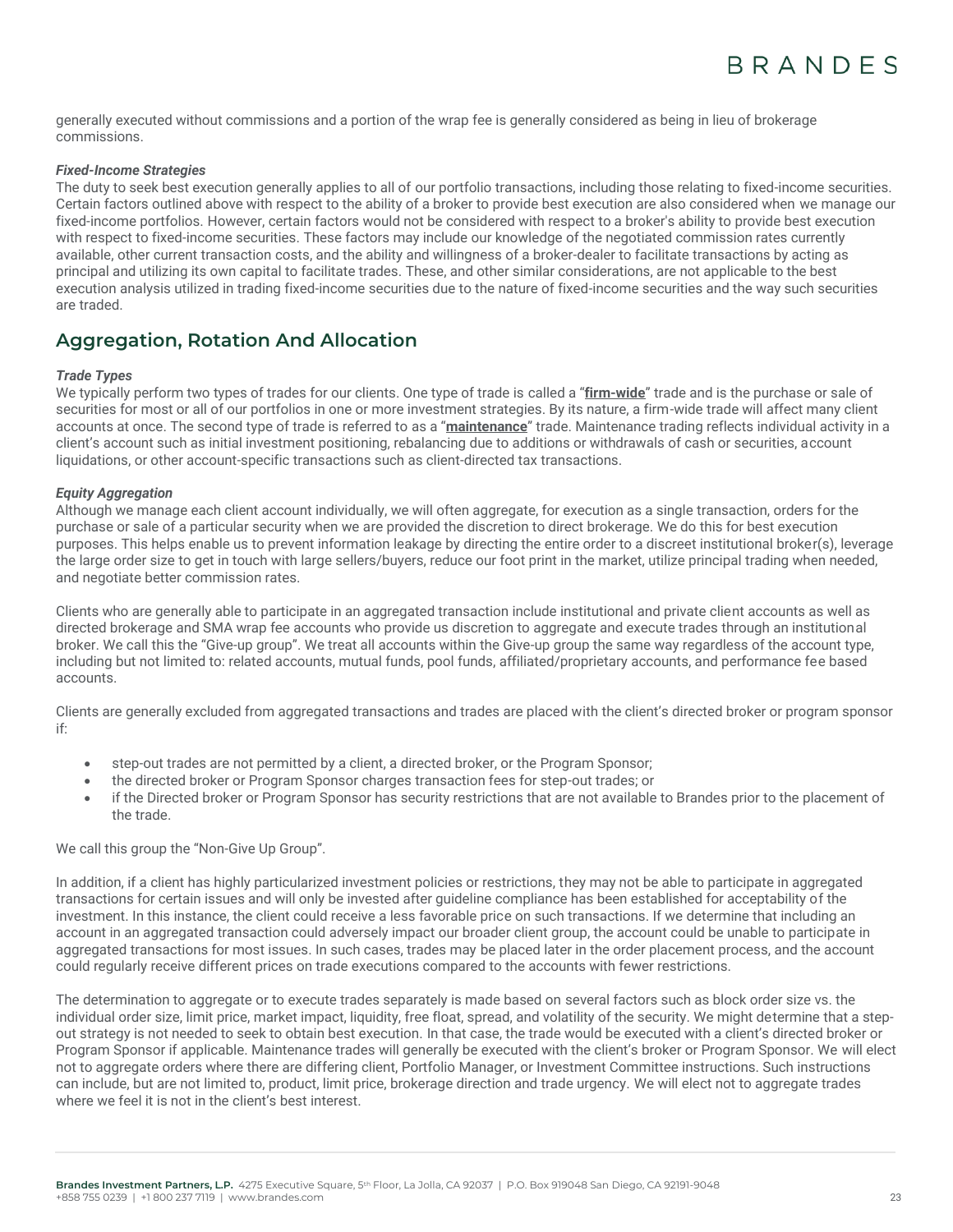#### *Equity Rotation*

#### If We Elect to Step Out

We frequently will execute aggregated transactions for the Give-up group first as step-out trades. In this case, clients each generally receive the same price per share or unit. If more than one price is paid for securities in an aggregated transaction executed by the same broker, each client will typically receive the average price paid for the securities in the same aggregated transaction on that day.

Accounts in the Give-up group are typically divided into two sub-groups, based on different trading and settlement procedures arising from the brokerage settlement instructions provided by such account. The two sub-groups alternate in priority with each aggregated order.

The first sub-group consists of accounts where trades must be settled through a specified brokerage firm. Such accounts are grouped together by brokerage firm name and allocation sequencing rotates alphabetically. The first firm to receive shares (i.e. the starting firm) changes for every aggregated order to the next broker in the rotation in alphabetical ascending order. Once Brandes completes the orders for the starting brokerage firm, the remaining firms receive shares in the specified rotation order until the firm-wide order is completed or killed<sup>4</sup>.

The second sub-group consists of accounts where trades settle with the client's custodian bank.

Once trading has been completed for the Give-up group, transactions are placed for the Non-Give Up group. Trades for the Non-Give up group are generally grouped by brokerage firm and submitted to SEI. Trades submitted to SEI will be placed with the SMA sponsor firm or the directed broker as instructed by us. SEI will place such trades on a random basis.

Communication of an order to the broker is considered to be complete upon order placement. We do not require SEI to wait for the execution price of the trade before placing the order for the next firm. Trades are placed directly on the program sponsor system or communicated via email or FIX message if no system is provided.

Communication of Model changes for non-discretionary model portfolio/Unified Managed Account (UMA) programs will typically occur after completion of trading for the Give-up and Non-give up group. See section entitled **Model Communication and Delivery**.

#### If We Do Not Elect to Step-Out

If we elect not to aggregate and step out, rotation for both the Give-up and Non-Give up groups works as follows:

- Group 1: Trades for Give-up accounts that settle with the client's custodian bank will be placed by Brandes;
- Group 2: Trades for Give-up accounts and Non-give up accounts that settle through a specified broker firm will be placed by SEI.

The groups will rotate in order, with a different group beginning each day. We will generally apply the above rotation criteria unless we believe it achieves an inequitable result, in which case we will select another methodology which we deem fair and equitable in the circumstances.

#### *Equity Allocation*

If in a given day we receive a partial fill of an aggregated transaction, we will normally allocate the partially filled transaction to clients based on an equitable rotational system that considers a random or prorated assignment of client accounts in our order management system.

For accounts that are settled through the client's custodian bank, generally if 25% or more of the order is completed, partial executions will be allocated in the accounts on a pro-rata basis. If less than 25% of the order is completed, the shares will generally be allocated to these accounts first on a pro-rata basis by each strategy participating in the trade, and then on a random basis amongst the participating accounts within each participating strategy.

For accounts that must be settled through a specified brokerage firm, shares will not be allocated to the next brokerage firm on the list until the previous brokerage firm's order is completely allocated. For SMA and broker directed accounts, partial executions for a particular brokerage firm are allocated across client accounts on a random or pro-rata basis depending on the methodologies of the sponsor firm.

<sup>4</sup> Frequently, aggregated orders can be "killed," which means that the unexecuted portion of the order is deleted. This could be due to price movements in the market, a change in an investment committee's view of the stock, changing priorities in the portfolios, etc. When an aggregated order is killed, the rotation is also deleted. When a new aggregated order is generated, a brand new rotation sequence is assigned, which is not associated with the previously killed aggregated order.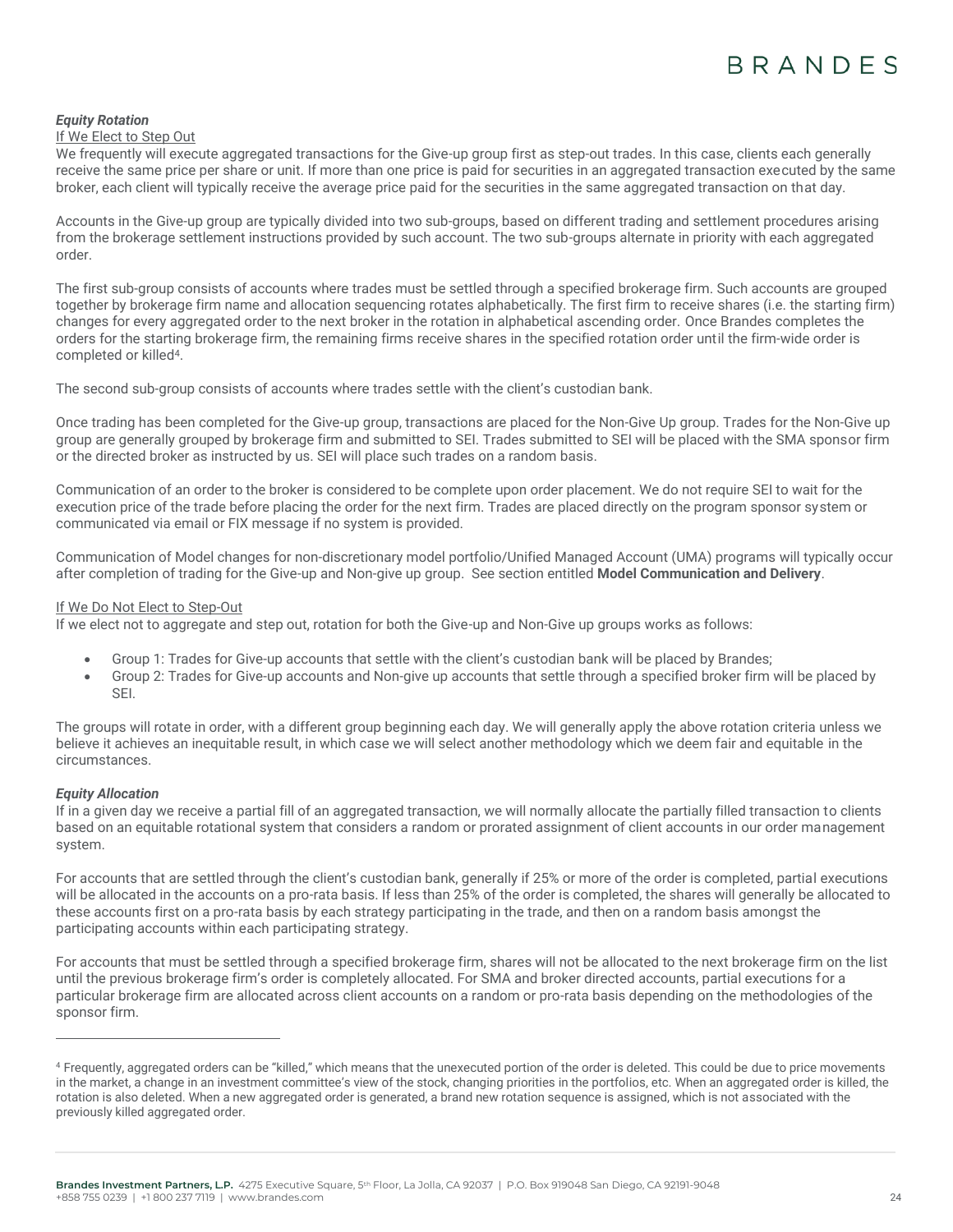#### *Fixed Income Aggregation, Rotation and Allocation*

For fixed-income trades, the policy is to identify all participating products and accounts and make an allocation on a pre-trade basis. If we cannot purchase or sell the amount contemplated on our pre-trade allocation (which includes all eligible accounts), we either allocate to all participating accounts on a pro-rata basis (in the event that we can transact in an amount that we think is material), look for a different trading partner who can transact in our desired quantity, or in the event that we cannot execute in adequate size, decline to execute the transaction. This policy reduces transaction volume, portfolio dispersion, and results in the fairest allocations across accounts and products.

### **IPO Allocation**

Brandes can, from time to time, be invited by an underwriter or a selling group member to participate in an initial public offering ("IPO") or secondary offering (together with IPO, "Public Offering"). Brandes is typically allocated only a portion of any Public Offering and, historically, participation in Public Offerings has been relatively small as a percentage of total trading volume.

It is Brandes' policy to allocate Public Offerings in a fair and equitable manner. Each portfolio management team will determine the accounts that we consider suitable for such transactions, taking into consideration, among other things, available cash, client guidelines, custodial restrictions, investment objectives, and restrictions on eligible offerees. Brandes might determine that the only accounts eligible to participate in a Public Offering are Brandes' larger, more highly diversified institutional accounts. Some of these accounts pay Brandes a performance-based fee. As a result, Brandes can be viewed as having an added benefit in allocating Public Offering shares to these accounts, which may create a conflict of interest. Brandes mitigates against the potential conflict by implementing the general policy to allocate shares purchased in a Public Offering fairly and equitably among its suitable and eligible clients within the relevant investment style/product. If an IPO is partially executed, the allocation will be done on a pro-rata basis, to the extent feasible under the circumstances without imposing undue costs on accounts for comparatively small or minute allocations, based upon available cash.

Accounts of "restricted persons" as defined under FINRA Rule 5130 are prohibited from participating in IPOs, except as permitted by the Rule (a "5130 restricted person"). In order for a client account to be eligible to participate in IPOs, we must have a copy of the client's Investor Certificate indicating that the account is not a restricted person.

Directed Brokerage Accounts, Non-Give up Accounts, and Model Portfolios are consistently excluded from IPO allocations.

Accounts managed on behalf of Brandes' employees are not eligible to receive shares purchased through IPOs, and Brandes has specific prohibitions on employee IPO participation in its Code of Ethics.

### **Research And Soft Dollar Benefits**

Where we execute portfolio transactions for your account and when it is consistent with our duty to seek best execution, we will execute securities transactions for your account with broker-dealers who provide us with research and brokerage products and services. This includes portfolio transactions for private client or SMA accounts where we are permitted to step out trades with institutional brokers. When we receive research services from broker-dealers in connection with brokerage commissions generated with respect to client accounts, we receive a benefit in that we are not required to pay for from our own resources or produce on our own.

The research services include tangible research products as well as access to analysts, companies, and traders. These services can be either proprietary or provided by a third party.

In accordance with Section 28(e) of the Securities Exchange Act of 1934, the brokerage commissions we use to acquire research are known as soft dollars. We utilize soft dollars in two ways:

- Full service broker-dealers who provide research and trade execution services in exchange for brokerage commission generated by executing trades with that broker-dealer. The amount of indirect compensation we may receive from these broker-dealers is estimated as there is no invoice or agreed upon value on the research provided. The commission amounts paid to full service broker-dealers is understood to be distributed between research and execution services as 50% (for research) and 50% (for trade execution).
- Full service broker-dealers who provide research and trade execution services **and** participate in Client Commission Arrangements (CCA). These broker-dealers accumulate the CCA-eligible commissions and pay research providers, including  $3<sup>rd</sup>$  party providers, based on our instructions. The amount of indirect compensation we receive from research providers is tracked in detail and can be provided to CCA participant clients upon request. 3<sup>rd</sup> party research providers are utilized for our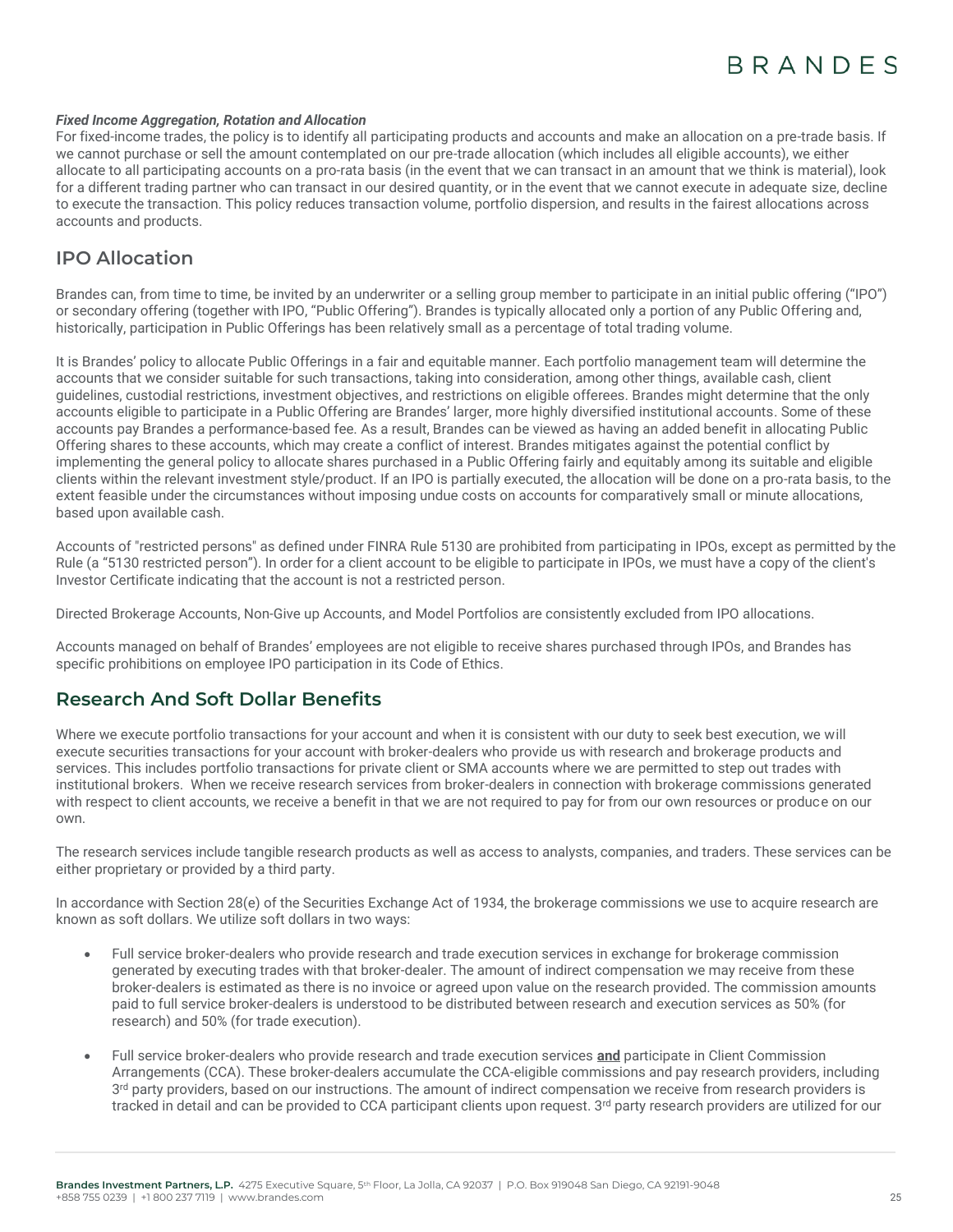research process as they deliver valuable services to Brandes; however, some of them do not have a trade execution desk or their trade execution capabilities are either limited or do not meet our best execution and/or operational requirements. Unless otherwise directed by clients, all non-ERISA<sup>5</sup> institutional clients will participate in the CCA program. Our institutional clients that are subject to ERISA will not participate in the CCA program unless they direct otherwise. The CCA program applies to equity trades only, and does not apply to fixed-income trades.

The research we obtain with soft dollars is not necessarily used for the specific account that generated the soft dollars. We do not usually attempt to allocate the relative costs or benefits of research among client accounts because we believe that, in the aggregate, the research we receive benefits clients and assists us in fulfilling our overall duty to you. You can benefit from the research and other services obtained by us even if your account contains mandates that do not permit investments in such securities or prohibit third-party commission arrangements. Conversely, if your account generates soft dollars, research obtained with soft dollars will be used to benefit clients, including non-discretionary model clients, directed brokerage clients, and fixed-income or wrap clients with respect to which we do not or cannot earn soft dollar credits.

All research services knowingly acquired in connection with broker-dealer transactions constitute eligible research for purpose of Section 28(e) of the Securities Exchange Act of 1934. If the product or service we obtain is a "mixed use" item (products or services that provide both research and non-research benefits), we can use soft dollars for the 28(e) eligible portion and pay cash for the noneligible portion. We will make a good faith effort to allocate between soft dollars and cash and will prepare records of any such allocations and payments.

The receipt of research in exchange for soft dollars creates conflicts of interest. The firm receives a benefit because we can, at no cost to us, supplement our own research and analysis activities, receive the views and information of individuals and research staff of other securities firms, and gain access to persons having special expertise on certain companies, industries, areas of the economy and market factors. We can be viewed as having an incentive to select a broker-dealer based on a desire to receive research, rather than based on your interest to receive most favorable execution. We do select broker-dealers based on their ability to provide quality executions and our belief that the research, information and other services provided by such broker-dealer can benefit client accounts. Accordingly, we can pay higher commissions if we determine in good faith the value of the brokerage and/or research services provided is reasonable in relation to another broker.

To address the conflict, our traders select brokers based on where they believe they can obtain best execution. We compare the brokerage commissions paid by comparable investors to determine the reasonableness of the brokerage commissions paid in connection with portfolio transactions. We will not enter into any agreement or understanding with any broker-dealer which would obligate us to direct a specific amount of brokerage transactions or commissions in return for such services. However, certain brokerdealers may state in advance the amount of brokerage commissions they require for certain services and the applicable cash equivalent. Research services provided by sell-side brokerages are periodically reviewed by every analyst in a formal commission allocation poll. The feedback includes commentary from our analysts on particular sell-side analysts' assistance with evaluating specific companies, and to a lesser extent, other help with stock selection, provided by a given broker. Points are allocated by each analyst to quantify the value provided by each brokerage.

The research and brokerage services we acquired with soft dollars within our last fiscal year include, among other things:

- reports on the economy, industries, sectors and individual companies or issuers;
- registration fees or attendance at conferences or seminars;
- statistical information:
- reports on legal developments affecting portfolio securities;
- credit analyses

The following includes Broker-Dealers who provided research and trade execution services to the firm in 2021, full-service Broker-Dealers who participated in Client Commission Arrangements (CCA) during 2021, and third-party firms who provided research but no brokerage or trade execution services to the firm in 2021\*. This list of brokers changes from time to time and other brokers not identified may also be utilized.

| Auerbach Grayson    | Gartner                     | New Street Research |
|---------------------|-----------------------------|---------------------|
| Autonomous Research | Goldman Sachs               | Numis Securities    |
| Barclays            | <b>HSBC Securities Ltd.</b> | OutSet Global LLC   |
| Berenberg Bank      | J.P. Morgan Chase & Co.     | Raymond James       |
|                     |                             |                     |

<sup>5</sup> ERISA accounts are those subject to The Employee Retirement Income Security Act of 1974.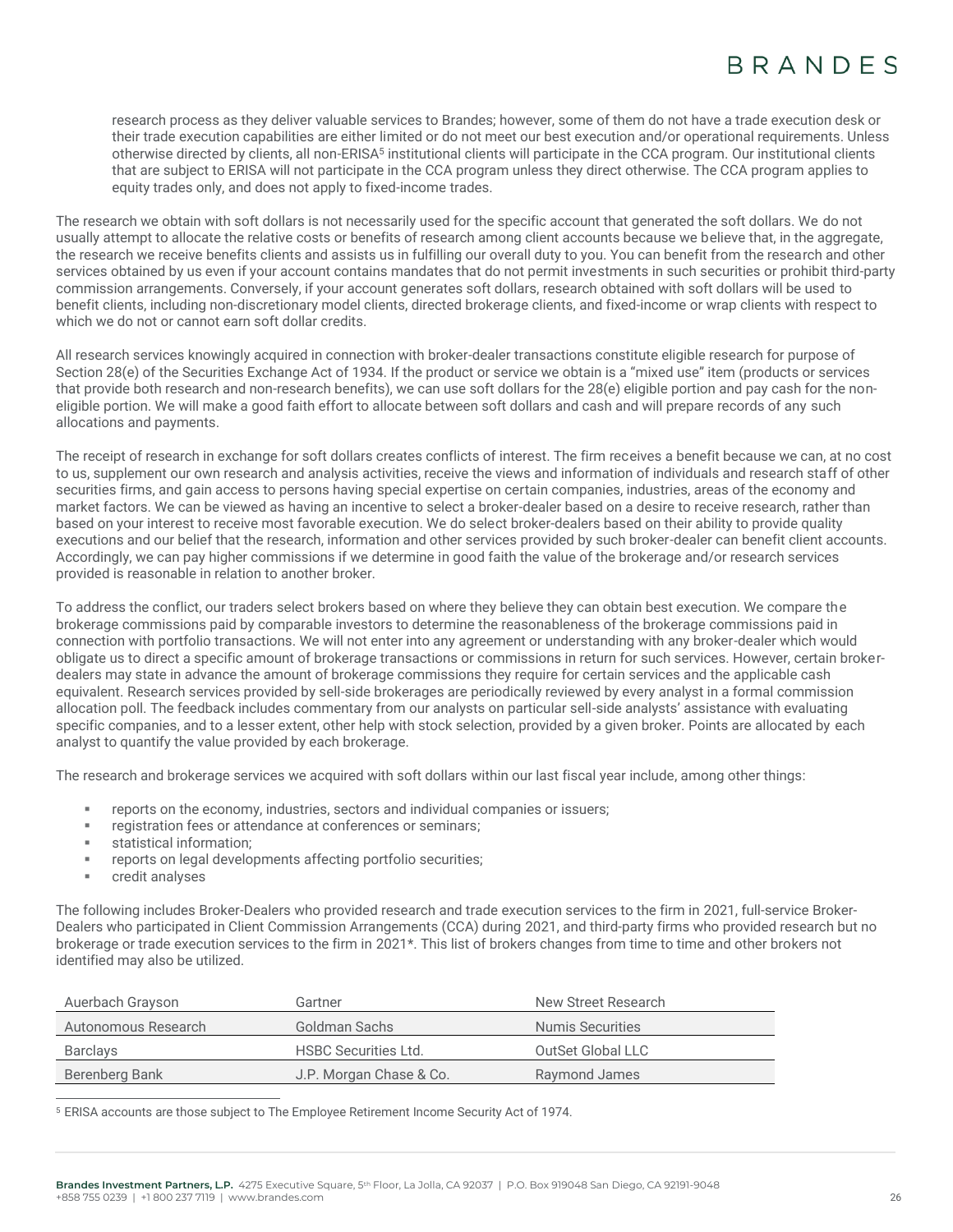| <b>Bernstein</b>            | Jefferies Group                   | <b>RBC Capital Markets</b> |
|-----------------------------|-----------------------------------|----------------------------|
| <b>Blue Fin Research</b>    | <b>Kepler Cheuvreux</b>           | Redburn                    |
| <b>BTG Pactual</b>          | Korea Inv. & Securities America   | Santander                  |
| <b>Capital Economics</b>    | Leuthold                          | Sberbank CIB USA, Inc.     |
| Citigroup                   | Liberum                           | Scotiabank                 |
| <b>CLSA Credit Lyonnais</b> | <b>Macquarie Securities</b>       | <b>Stifel Nicolaus</b>     |
| Cowen                       | Mirae Asset Daewoo                | <b>Sustainalytics</b>      |
| <b>Credit Suisse</b>        | Mitsubishi UFJ Securities         | <b>UBS</b>                 |
| Daiwa Securities            | <b>Mizuho Securities</b>          | Wellington on Wall         |
| Empirical                   | Merrill Lynch/Bank of America Sec | Wells Fargo                |
| Evercore ISI                | Morgan Stanley                    | Wolfe Research             |
| Exane                       | Morningstar                       |                            |

\*In regard to determining the amount of commission fees being allocated towards indirect compensation (i.e., research), the industry norm for estimating percentage breakdown between execution and research is approximately 50%. Actual commission amounts will be listed on a client's commission detail report (provided upon request). Of the trades listed on the commission detail report, only the full service commission fees should be considered for the indirect compensation calculation.

# **Cross Transactions**

On occasion we can order brokers to effect cross transactions between client accounts in which one client will purchase securities held by another client. The execution price for cross trades will typically be the closing price of the day. Such transactions are only entered into when:

- we believe the transaction is in the best interest of both clients
- we determine the price to be fair to both clients
- we believe the transaction constitutes "best execution" for both clients

Neither the firm nor any related party receives any compensation in connection with such cross transactions.

You can be charged a commission by the executing broker for a cross transaction. Other local transaction charges and fees can also apply. The total brokerage compensation you pay in connection with such cross transactions will depend on:

- the commission rate we negotiated on the transaction (if any);
- the terms of your brokerage agreement with the participating broker; and/or
- any other local market regulations and/or practices

ERISA and the Investment Company Act of 1940 each impose conditions and/or constraints on "cross" transactions. Private Client, SMA and UMA accounts are excluded from cross transactions. We also do not effect any cross transactions that may be deemed as principal transactions.

### **Trade Error Correction**

While we take reasonable steps to avoid errors in our trading process, occasionally errors do occur. We seek to identify and correct Trade Errors affecting a client account as quickly as possible to put you in the position you would have been in had the Trade Error not occurred. A "Trade Error" is generally a mistake made in a client account that contravenes the applicable standard of care or is inconsistent with the client's investment objectives, strategies, guidelines, instructions, and restrictions ("investment objectives").

Errors can result from a variety of situations involving operations, portfolio management, trading and settlements. Not all errors are material or compensable Trade Errors and not all errors contravene the applicable standard of care, which is established by law, contract or custom and usage.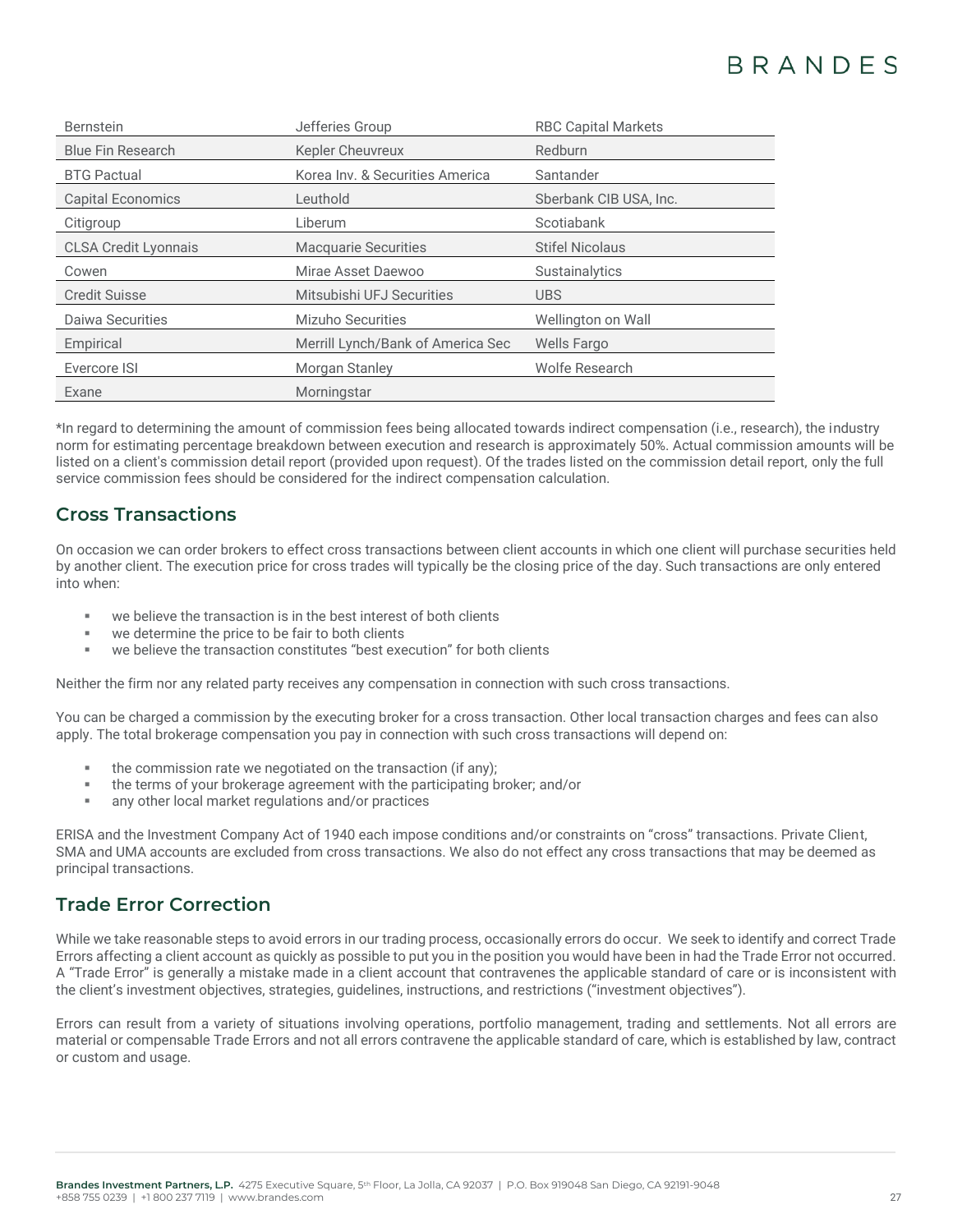In the event of a Trade Error, we will generally notify affected clients promptly and provide information about our proposed method of correcting the Trade Error. The firm generally nets the gains and losses resulting from Trade Errors and reimburses clients for losses after deducting gains.

# **Model Communication And Delivery**

We provide non-discretionary advice to model portfolio/Unified Managed Account (UMA) programs, in which we provide a program sponsor or overlay manager with non-discretionary recommendations to assist the sponsor in the development of one or more portfolios that the sponsor may determine to be suitable for its clients (each a "model").

Model changes are approved by the appropriate investment committee. In general, approved changes will be communicated and delivered to model program sponsors in the manner specified by such program sponsor and agreed to by Brandes. In general, material changes will not be communicated to model program sponsors until completion of trading to the Give-Up and Non-Give Up groups described above. The model program sponsor is responsible for executing portfolio transactions for its clients.

Model changes are submitted to program sponsors in a rotation process deemed fair and equitable by Brandes. The UMA program sponsors are categorized into two groups based on the model delivery method: Via email/spreadsheet or via direct entry into the web portal provided by the program sponsor. In the rotation process the email/spreadsheet delivery program sponsors are on top of the rotation on day one, and the web portal entry programs are on top of the rotation on day two, alternating daily. Within each group, the sponsor programs are rotated in alphabetical order, beginning with a new first letter each day. Model changes are considered placed upon the email being sent or upon the change being entered into the web portal. The rotation does not pause for confirmation of delivery or completion of the model change action by the sponsor. Overrides to the rotation are permissible due to deadlines imposed by the sponsor programs; however, such overrides are tracked and reported to the Compliance department.

# <span id="page-27-0"></span>**Item 13: Review Of Accounts**

### **Account Reviews**

#### *Institutional Accounts*

Institutional accounts are systematically reviewed by our automated compliance system when investment allocation changes are considered for the account. The account will also be reviewed monthly, or more frequently as circumstances warrant, by the portfolio management team to make sure that stocks allocated to the account are in accordance with the policy guidelines established by the relevant investment committees for the strategy, and in accordance with the account's specific investment restrictions and policies. Our automated compliance system is not capable of monitoring certain types of client-imposed guidelines. Consequently, while we may accept these types of restrictions, we will monitor such guidelines manually on a periodic basis.

#### *Private Client and SMA Accounts*

The models used to develop portfolios for these clients are systematically reviewed by our automated compliance system. Individual account restrictions are monitored using the automated compliance system of SEI (APL). Our automated compliance system is not capable of monitoring certain types of client-imposed guidelines. Consequently, while we may accept these types of restrictions, we will monitor such guidelines manually on a periodic basis.

#### *Model Portfolios*

Model Portfolio accounts are not reviewed by Brandes, but are the responsibility of the program sponsor.

### **Client Reports**

The nature and frequency of client reporting is determined primarily by the client's particular needs. Generally, unless otherwise instructed by the client, clients will receive either quarterly or monthly written reports of all transactions for that period, current portfolio holdings and portfolio returns. Client reports for SMA accounts and Model Portfolio accounts are provided by the program sponsor in accordance with the client's agreement with the sponsor.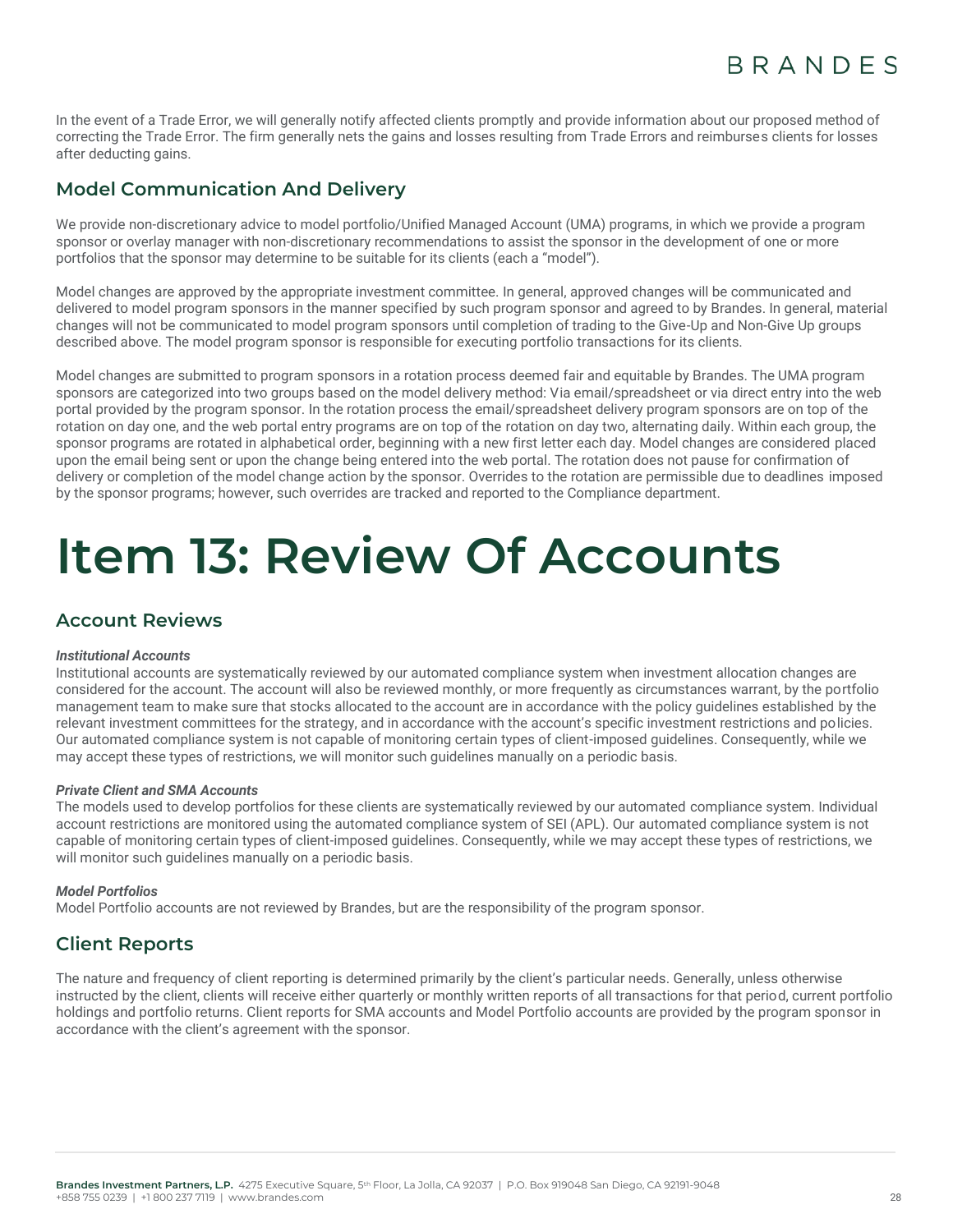# **BRANDES**

# <span id="page-28-0"></span>**Item 14: Client Referrals And Other Compensation**

Other than the compensation described in Items 5, 6, 10, and 12, Brandes does not receive an economic benefit from anyone other than our clients for providing investment advice or other advisory services to our clients.

We actively seek to educate consultants, broker-dealers, and other financial advisors (collectively, "Financial Professionals") about our advisory services. Brandes sponsors educational events where its representatives meet with Financial Professionals and in some instances their clients. Brandes pays some of the costs associated with educational events, which provide Brandes representatives with an opportunity to meet with Financial Professionals and clients. Such costs can include meeting materials, travel, lodging, and entertainment. These costs are paid by Brandes from its own resources. Additionally, Brandes can make charitable donations in connection with events involving personnel or clients of entities that distribute our products and/or services. Clients should confer with their Financial Professional regarding the details of the cost payments they receive from Brandes.

While we do not currently have any such arrangements in place, we are permitted to compensate unrelated third parties for client referrals in accordance with Rule 206(4)-3 under the Investment Adviser's Act of 1940. The compensation paid to any such third party would typically consist of a cash payment stated as a percentage of our advisory fee. Brandes pays certain employees an amount in addition to their base salary for referring clients to the firm.

# <span id="page-28-1"></span>**Item 15: Custody**

We do not have physical custody of client assets or provide custodial services. In order to use our services, you must establish a custodial account with another institution, such as a brokerage firm, bank, trust company or other qualified custodian from a specific list of custodians with which we will work.

You will generally receive statements directly from your custodian at least quarterly. We urge you to review such statements carefully and compare them to the client reports that we provide to you. The information in our client reports can differ from your custodial statements based on accounting procedures, reporting dates, or valuation methodologies of certain securities. Please contact us if you do not receive a statement from your custodian on a timely basis.

We have "custody" over certain of the private funds we manage for purposes of Rule 206(4)-2 of the Advisers Act ("Custody Rule"). To comply with this Rule, we provide each investor in such private fund audited financial statements within 120 days following the private fund's fiscal year end. If you have invested in the private funds and have not received audited financial statements on a timely basis, please contact us immediately.

If we, through no effort of our own, inadvertently receive client funds or securities, we will forward those funds or securities to the sender within three business days, and in some limited cases (e.g. tax refunds, class action settlements, stock certificates or dividend checks) we can forward the funds to the client within five business days as per the Custody Rule.

Brandes has a relationship with three broker firms where the contracts allow the brokers to deduct advisory fees from the clients' accounts. While Brandes is not authorized under such arrangements to withdraw client funds or securities, the documentation between the clients and their broker firm generally provides that the broker firm is authorized to pay our fees upon receipt of an invoice from Brandes without the need to verify or validate the appropriateness of such invoice. Therefore, we take steps to comply with the requirements of Rule 206(4)-2.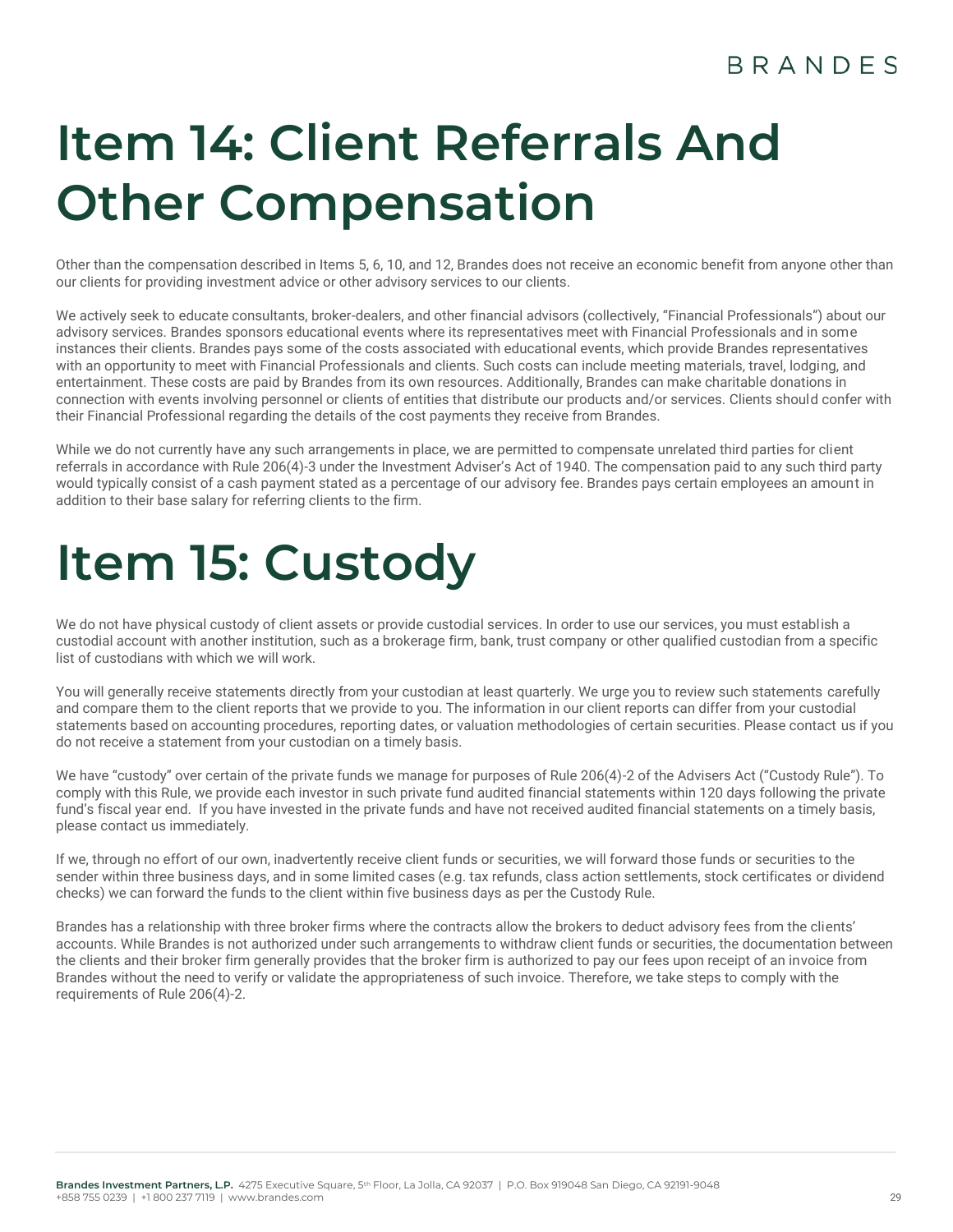# <span id="page-29-0"></span>**Item 16: Investment Discretion**

We usually only accept new accounts when we are given full investment discretion to make investment decisions for an account without your prior consultation. This authority is granted to us in the agreement between the client and Brandes. However, our discretionary authority can be limited in certain circumstances. For example, a client can place restrictions or prohibitions on transactions in certain types of securities or industries or with socially responsible criteria. Any limitations a client wishes to place on an account must be agreed upon in advance in writing.

For Model Portfolio accounts, discretion to make investment decisions for an account resides with the program sponsor, not with Brandes.

# <span id="page-29-1"></span>**Item 17: Voting Client Securities**

Generally, we vote proxies for securities that we select and are held in the account, unless a client directs us to the contrary in writing. The financial interest of our clients is the primary consideration in determining how proxies should be voted.

Our policy and practice includes the responsibility, among other things, to:

- i) monitor and act on corporate actions as appropriate and in the best interest of the account and holdings;<br>ii) receive and vote client proxies: and.
- ii) receive and vote client proxies; and,<br>iii) disclose any potential conflicts of in
- disclose any potential conflicts of interest.

In addition, the firm will, upon request, provide information about the voting of proxies for portfolio securities. We generally do not vote proxies for securities held in an account which we did not select, or where we are not vested with discretionary authority. If a client retains the right to vote proxies, they should make arrangements with their custodian to directly receive proxy solicitations. We do not accept instructions from clients on individual solicitations.

Voting proxies with respect to shares of foreign companies may involve significantly greater effort and corresponding cost due to the variety of regulatory schemes and corporate practices in foreign countries with respect to proxy voting. Logistical problems in voting foreign proxies include the following:

- Each country has its own rules and practices regarding shareholder notification, voting restrictions, registration conditions, and share blocking.
- To vote shares in some countries, the shares can be "blocked" by the custodian or depository (or bearer shares deposited with a specified financial institution) for a specified number of days (usually five or fewer but sometimes longer) before or after the shareholder meeting. When blocked, shares typically cannot be traded until the day after the blocking period. Brandes will refrain from voting shares of foreign stocks subject to blocking restrictions where, in Brandes' judgment, the benefit from voting the shares is outweighed by the interest of maintaining client liquidity in the shares. This decision generally is made on a case-by-case basis based on relevant factors, including the length of the blocking period, the significance of the holding, and whether the stock is considered a long-term holding.
- Often it is difficult to ascertain the date of a shareholder meeting because certain countries do not require companies to publish announcements in any official stock exchange publication.
- Time frames between shareholder notifications, distribution of proxy materials, book-closure and the actual meeting date can sometimes be too short to allow timely action.
- Language barriers will generally mean that an English translation of proxy information must be obtained or commissioned before the relevant shareholder meeting.
- Some companies and/or jurisdictions require that, in order to be eligible to vote, the shares of the beneficial holders be registered in the company's share registry.
- Lack of a "proxy voting service" by custodians in certain countries. In countries in which custodians do not offer a "proxy voting service", Brandes will attempt, on a best efforts basis, to lodge votes in such countries.
- Presence of voting fees in countries in which custodians do not offer a "proxy voting service", may limit Brandes' ability to lodge votes in such countries.
- Due to limited voting ability of some ADR programs, Brandes will attempt on a best efforts basis to vote when it is prudent to do so and if the Depositary offers a path to submit our vote instructions.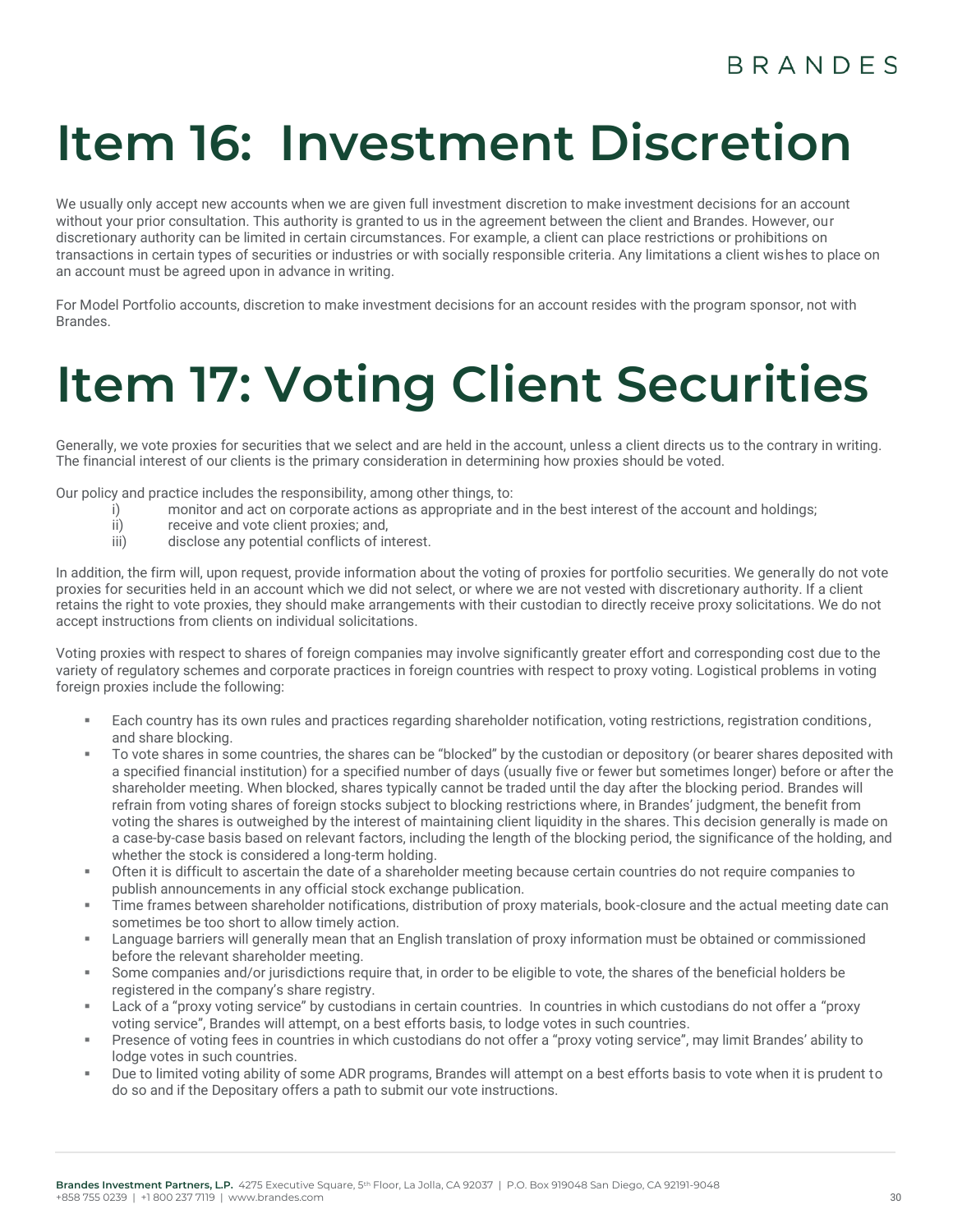Because the cost of voting on a particular proxy proposal could exceed the expected benefit to a client (including an ERISA Plan), Brandes weighs the costs and benefits of voting on proxy proposals relating to foreign securities and makes an informed decision on whether voting a given proxy proposal is prudent.

Conflicts of interest may arise in the proxy decision-making process. We are committed to resolving all conflicts in our clients' best interests and will generally vote pursuant to our Proxy Voting Guidelines when conflicts of interest arise. When there are proxy voting proposals that give rise to conflicts of interest that are not addressed by the Proxy Voting Guidelines, each will be evaluated on a caseby-case basis by the ESG Oversight Committee, in consultation with the Global Head of Compliance. The steps taken to address the issue will be documented in writing.

Possible resolutions of such conflicts may include:

- voting in accordance with the guidance of an independent consultant or outside counsel;
- erecting information barriers around the person or persons making voting decisions;
- designating a person or committee to vote that has no knowledge of any relationship between Brandes and the issuer, its officers or directors, director candidates, or proxy proponents; or
- voting in other ways that are consistent with our obligation to vote in our clients' best interests.

When making proxy-voting decisions, we generally adhere to our Proxy Voting Guidelines, which set forth our positions on recurring issues and criteria for addressing non-recurring issues.

Clients can obtain a copy of our proxy voting policies and procedures, information regarding votes we cast with regards to your securities, or information about specific proxy solicitations by sending a written request to:

Brandes Investment Partners, L.P. Attention: Proxy Inquiries 4275 Executive Square, 5th Floor La Jolla, CA 92037 [proxyinquiries@brandes.com](mailto:proxyinquiries@brandes.com)

# <span id="page-30-0"></span>**Item 18: Financial Information**

Not applicable.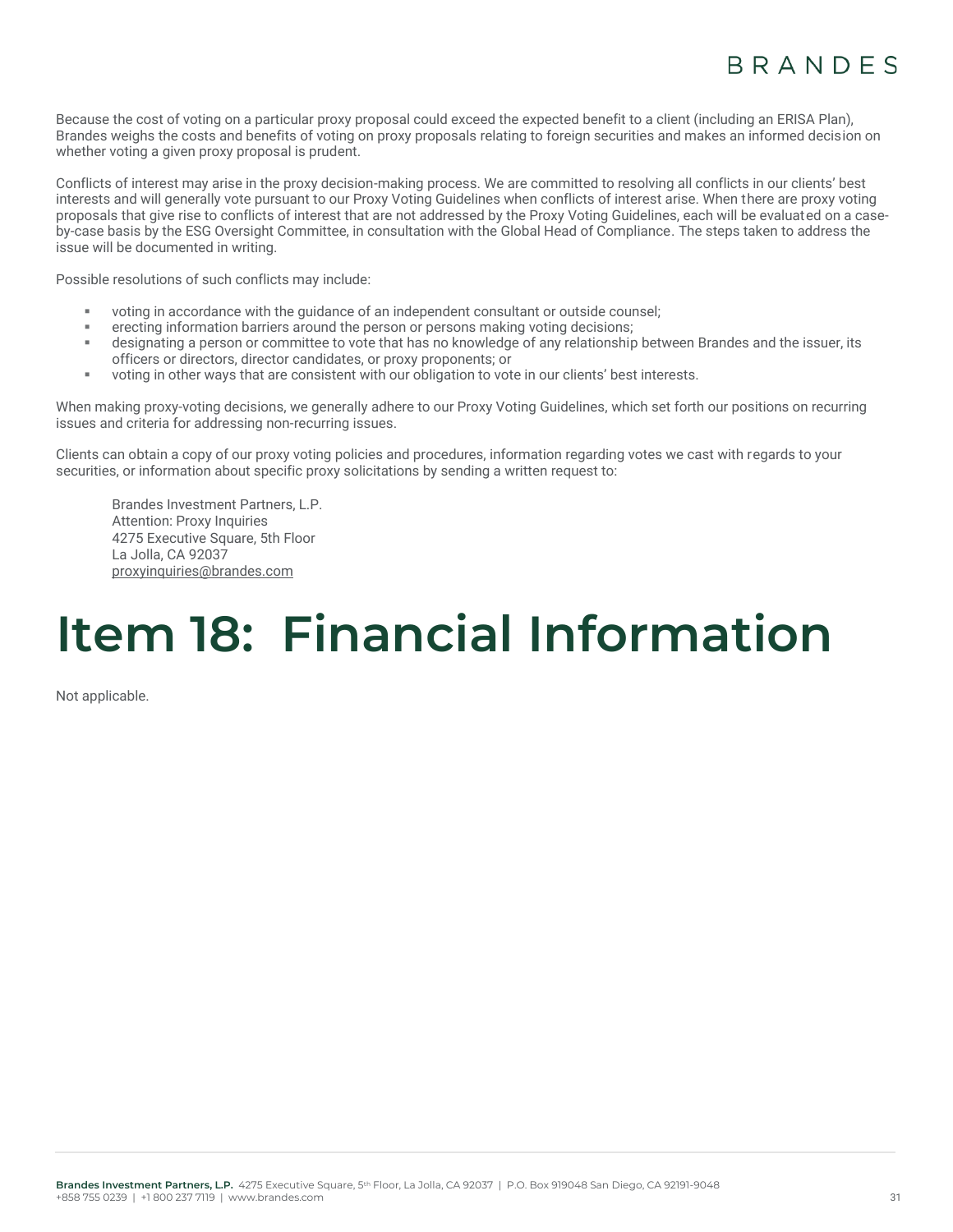# **V. PRIVACY POLICY STATEMENT TO CLIENTS**

# **Brandes Investment Partners, L.P. Privacy Policy**

# **OUR COMMITMENT TO YOU**

Brandes Investment Partners, L.P. ("Brandes") is committed to safeguarding the use of your personal information that we have as your investment adviser. Brandes and its affiliates (referred to as "we", "our" and "us" throughout this notice) protect the security and confidentiality of the personal information we have and make efforts to ensure that such information is used for proper business purposes in connection with the management or servicing of your account. Our relationship with you is our most important asset. We understand that you have entrusted us with your private information, and we do everything we can to maintain that trust.

We do not sell your non-public personal information to anyone. Nor does Brandes provide such information to others except for discrete and proper business purposes in connection with the servicing and management of your account as discussed below.

Details of our approach to privacy and how your personal non-public information is collected and used are set forth in this privacy policy.

# **PRIVACY POLICY BACKGROUND**

Brandes is a U.S. Securities and Exchange Commission ("SEC") registered investment advisor and has developed this policy as required by SEC Regulation S-P and the U.S. Gramm-Leach-Bliley Act of 1999. Regulation S-P and the U.S. Gramm-Leach-Bliley Act of 1999 require that Brandes implement policies and procedures to protect the non-public personal information of consumers and customers that Brandes collects in the normal course of conducting its business, and that Brandes provide a notice to such persons that describes our privacy policy.

### **THE INFORMATION WE COLLECT ABOUT YOU**

You typically provide personal information when you complete a Brandes account application. This information may include your:

- Name and address
- Date of birth
- Email address
- Phone number
- Social Security or taxpayer identification number
- Government issued identification number
- Employer
- Assets
- Income
- Account balance
- Investment activity
- Investment objectives and restrictions
- Accounts at other institution

In addition, we may collect non-public information about you from the following sources: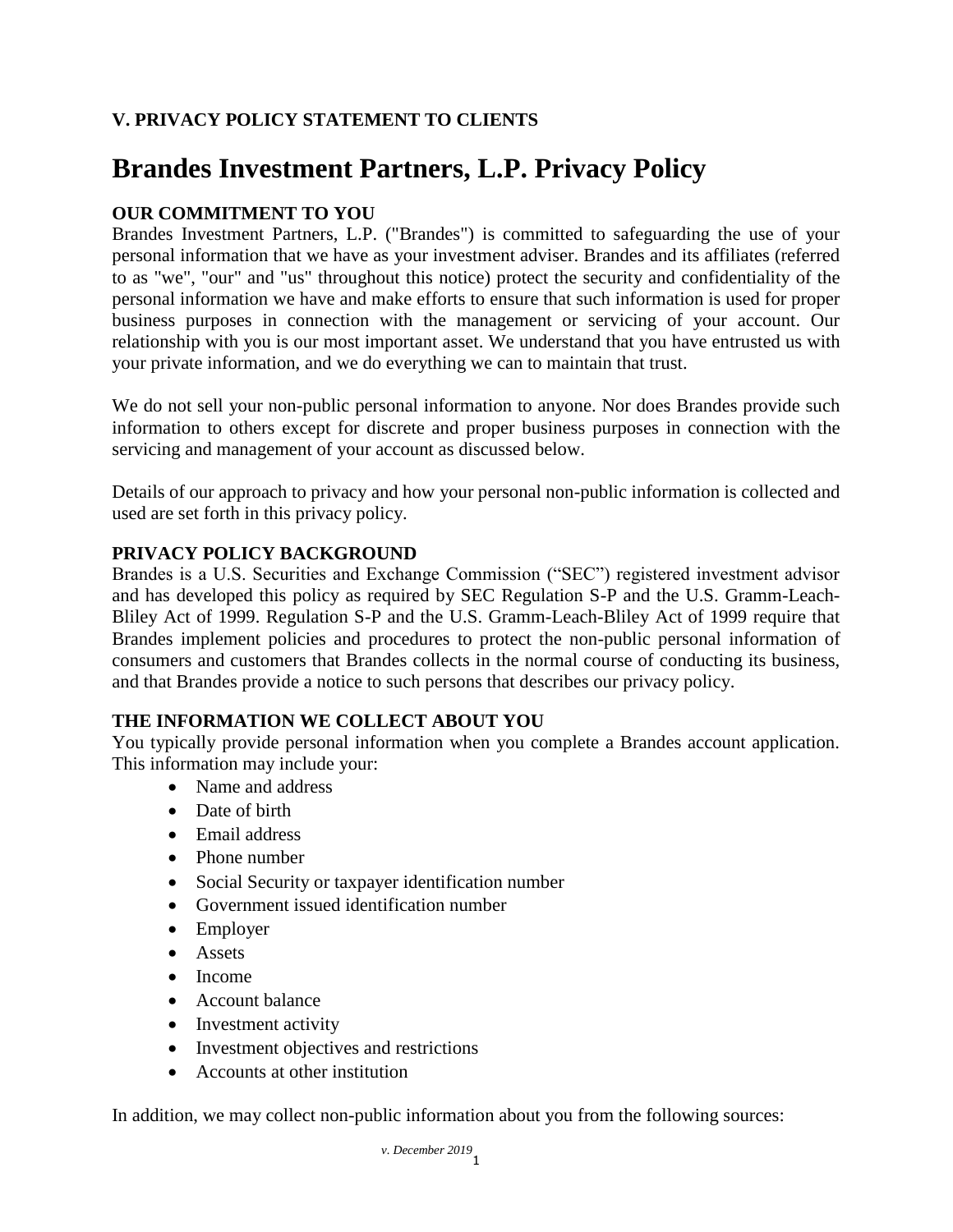- Information we receive on Subscription Agreements, Managed Account Agreements and other Subscription and Account Opening Documents;
- Information we receive in the course of establishing a customer relationship including, but not limited to, applications, forms, questionnaires and data through our web site;
- Information about your transactions with us, our affiliates or others

# **LIMITING COLLECTION OF INFORMATION**

Brandes only collects personal information necessary for business purposes, which includes information for customer account administration, communication with financial advisors on their clients' accounts, and information that is required for regulatory purposes.

# **INFORMATION ABOUT YOU THAT BRANDES SHARES**

Brandes works as an organization to provide products and services that benefit our customers. We may share non-public personal information with our affiliates for proper business purposes in connection with the management or servicing of your account. When processing transactions or managing accounts on your behalf, Brandes restricts access as much as possible to your personal and account information to employees and agents in order to provide products and services for which you have hired Brandes.

Brandes may also disclose non-public personal information to non-affiliated third parties (such as brokers and custodians) as necessary for us to provide agreed services and products to you consistent with applicable law. We may also disclose non-public personal information to other financial institutions with whom we have joint business arrangements for proper business purposes in connection with the management or servicing of your account. In addition, your non-public personal information may also be disclosed to persons we believe to be your authorized agent or representative, regulators in order to satisfy Brandes' regulatory obligations, and as otherwise required or permitted by law. Lastly, we may disclose your non-public personal information to companies we hire to help administrate our business. Companies we hire to provide services of this kind are not allowed to use your personal information for their own purposes and are contractually obligated to maintain strict confidentiality. We limit their use of your personal information to the performance of the specific service we have requested.

To repeat, we do not sell your non-public personal information to anyone.

# **INFORMATION ABOUT FORMER INVESTORS**

Brandes does not disclose, and does not intend to disclose, non-public personal information to nonaffiliated third parties with respect to persons who are no longer our clients.

### **CONFIDENTIALITY AND SECURITY**

Our employees are advised about the firm's need to protect and respect the confidentiality of our customers' non-public personal information. Additionally, we maintain physical, procedural and electronic safeguards in an effort to protect the information from access by unauthorized parties.

### **SOCIAL MEDIA**

There should be no expectation of privacy for posts and comments made on Brandes' social media sites.